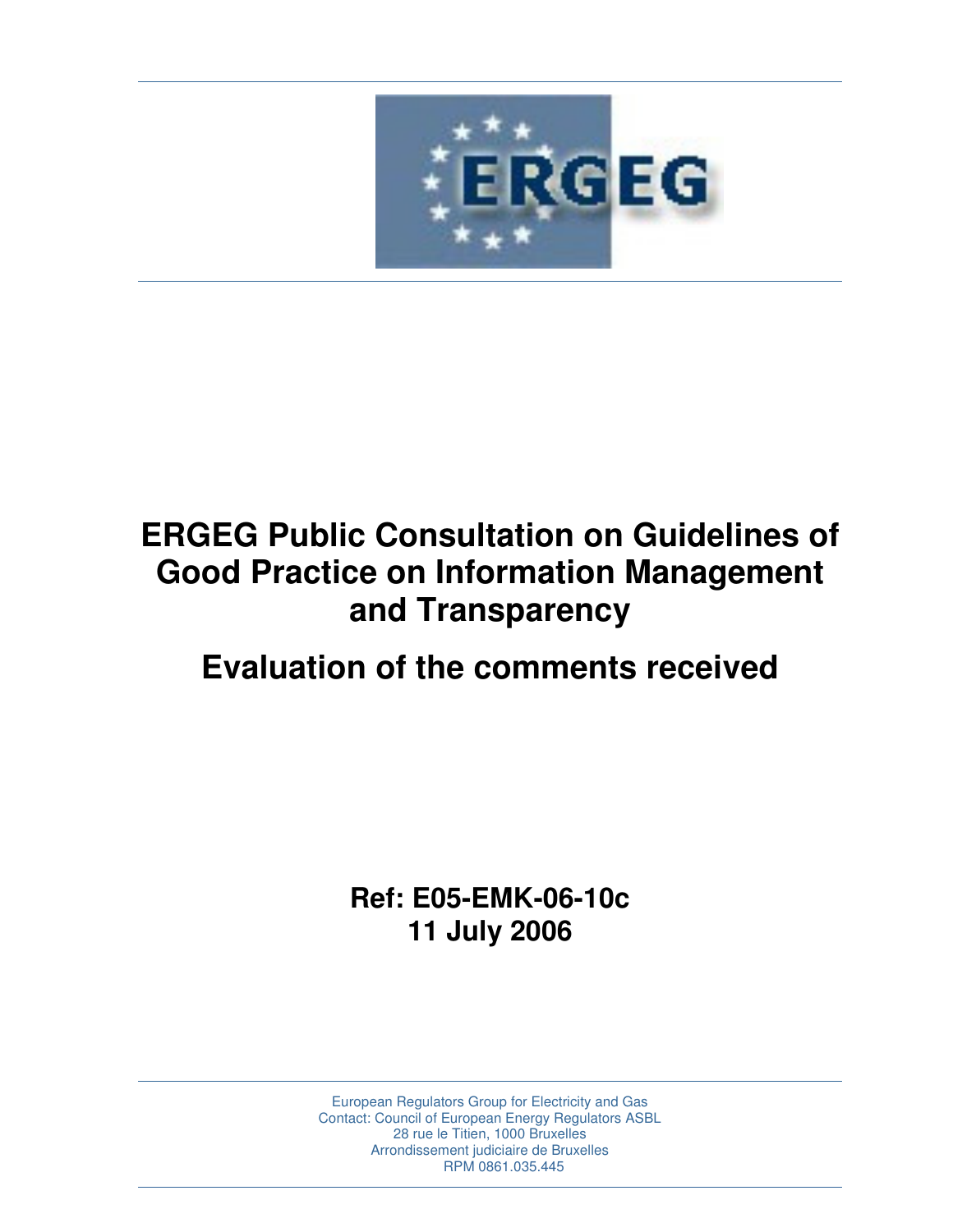



### **Table of contents**

|                         | Section I - Evaluation of Comments received during the Public Consultation on GGP-IMT  5 |
|-------------------------|------------------------------------------------------------------------------------------|
| 1.1                     |                                                                                          |
| 1.2                     |                                                                                          |
| 1.3                     |                                                                                          |
| $\mathsf{I}.\mathsf{4}$ |                                                                                          |
| 1.5                     |                                                                                          |
| 1.6                     |                                                                                          |
| 1.7                     |                                                                                          |
| 1.8                     |                                                                                          |
| 1.9                     |                                                                                          |
| 1.10                    |                                                                                          |
| 1.11                    |                                                                                          |
| 1.12                    |                                                                                          |
| 1.13                    |                                                                                          |
| 1.14                    | KS Bedrift Norway (Norwegian Employers' Organisation for Locally owned                   |
| 1.15                    |                                                                                          |
| 1.16                    |                                                                                          |
| 1.17                    |                                                                                          |
| 1.18                    |                                                                                          |
| 1.19                    |                                                                                          |
| 1.20                    |                                                                                          |
| 1.21                    | VEÖ Austria (Association of Austrian Electricity Companies) 55                           |
| 1.22                    | VIK Germany (German Association of Industrial Energy Users and Self-                     |
|                         |                                                                                          |
|                         |                                                                                          |
|                         | Section IV - Annex - ERGEG ADAPTATION of the Guidelines of Good Practice on              |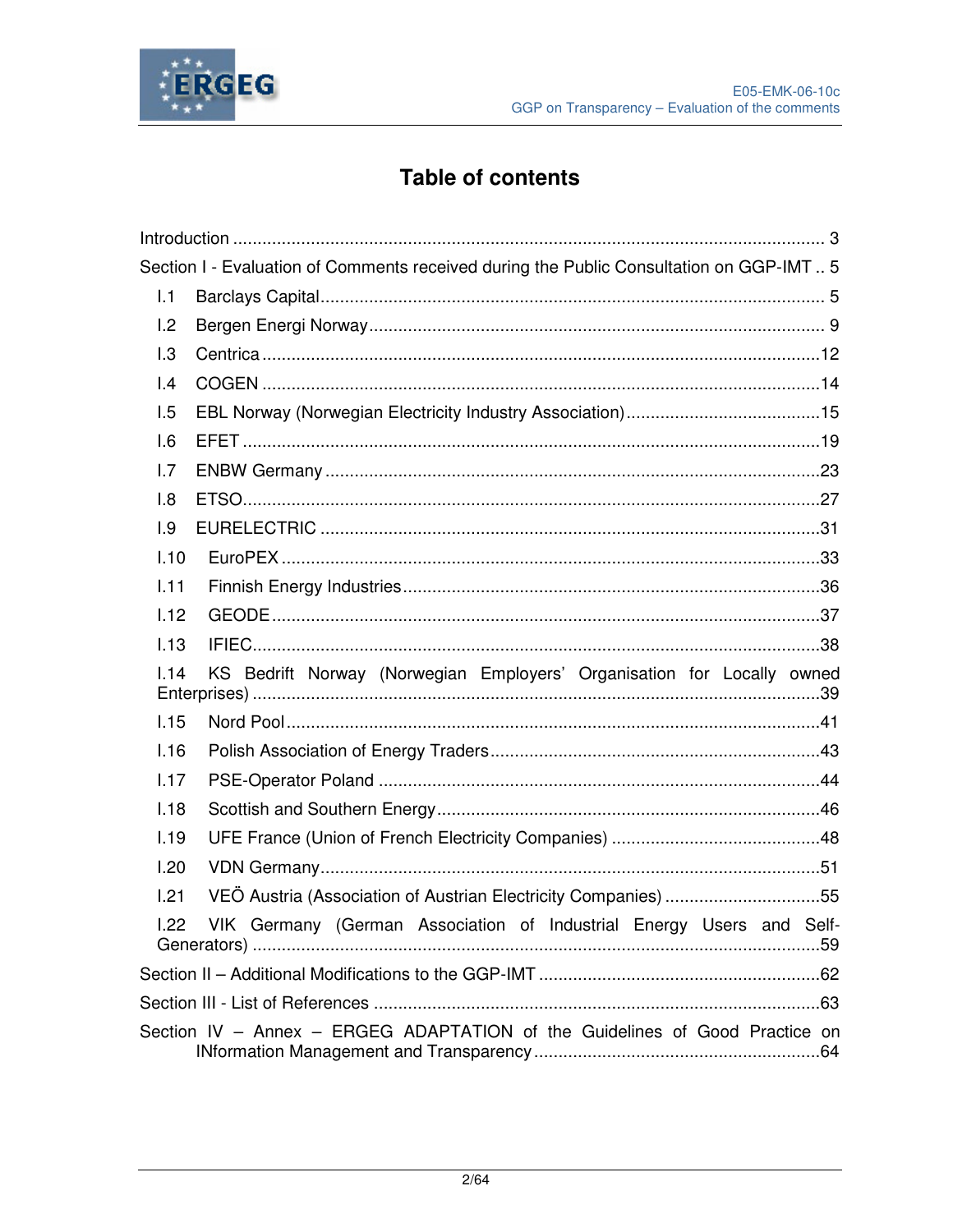

#### **Introduction**

This document contains the evaluation by ERGEG of the comments received during the ERGEG public consultation<sup>1</sup> on Guidelines of Good Practice on Information Management and Transparency (GGP-IMT).

The public consultation was held between 15th March 2006 and 10th May 2006. The purpose of the public consultation was to provide ERGEG with the basis for the finalization of the GGP-IMT as the basis for the further work and implementation at the European and regional levels, by considering as wide as possible scope of inputs and proposals from all interested parties.

After the public consultation and public hearing on this evaluation, ERGEG will finalize the GGP-IMT and then consider future steps including an advice to the EC as well as the practical and immediate implementation possibilities within the ERGEG Regional Initiatives. It is in that scope that the GGP-IMT will be used as the basic document and common starting point for the implementation from the regulatory viewpoint.

ERGEG has evaluated the comments provided in the public consultation, principally in terms of applicability and consistency. For each comment, the following evaluation template has been used:



Section I of this document contains the evaluation of all the comments, organised according to the above mentioned template and to the organisations and stakeholders that responded. The reference text of the GGP-IMT is the one from the ERGEG public consultation.

For the sake of comprehensiveness and practicability, only the direct comments related to the GGP-IMT are evaluated in this document – any other general remarks by the organisations and stakeholders, which were addressing the issues of transparency and / or information management but were not directly related to the GGP-IMT need to be referred to in the original comments which are also published at the ERGEG website.

Section II contains the additional modifications to the GGP-IMT, proposed by ERGEG following the public consultation, that were not delivered by any organisation or stakeholder, but were instead additionally recognised as needed and justified by ERGEG [tbd if necessary]

 <sup>1</sup> Principles and rules for the ERGEG public consultations are provided at www.ergeg.org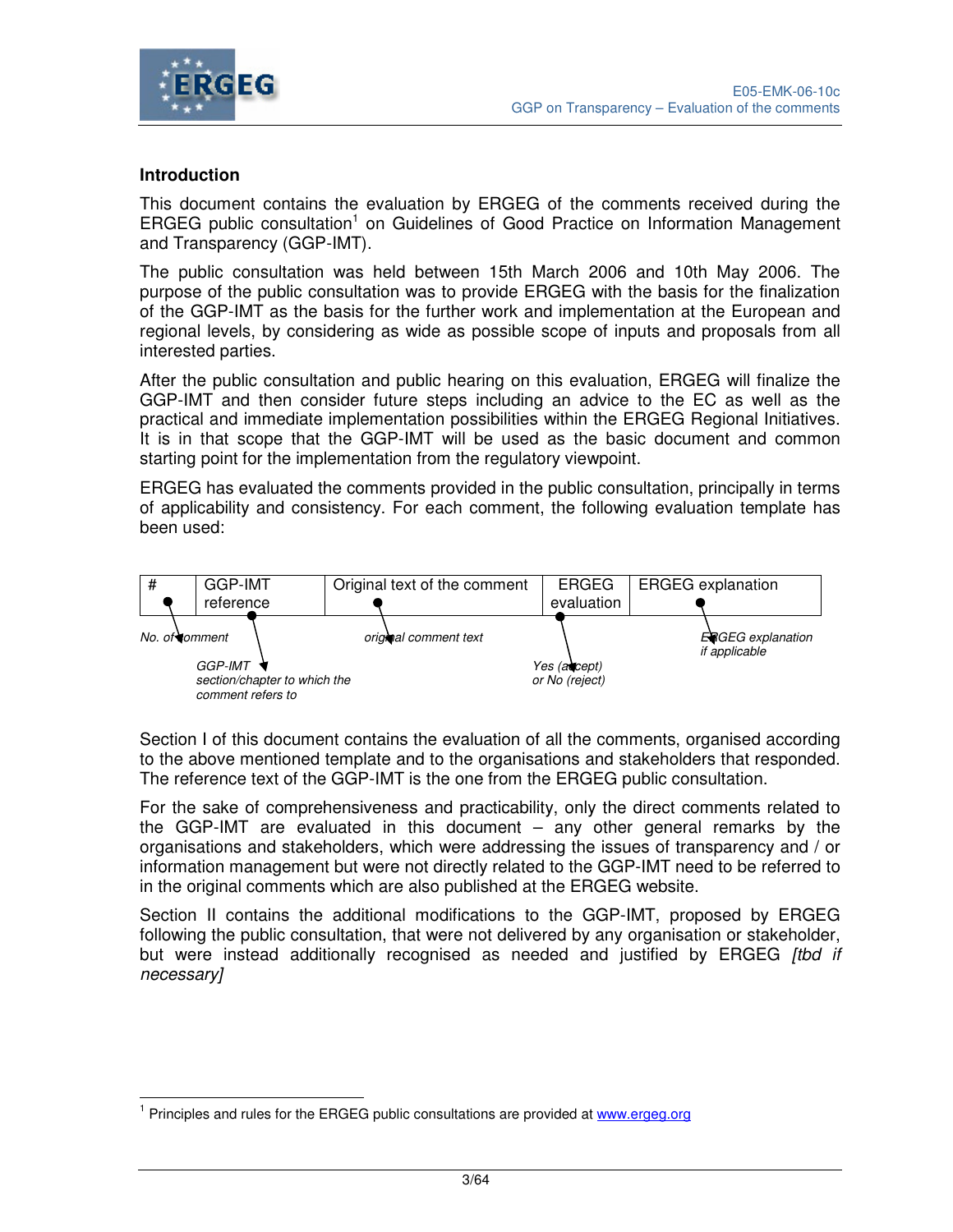

In Section III a list of references is given.

Finally, in the Annex in Section IV, the actual new ERGEG Guidelines of Good Practice for Information Management and Transparency are enclosed [tbd].

Comments considered by ERGEG will be incorporated in the final version of the GGP-IMT.

This document is published at the ERGEG website www.ergeg.org.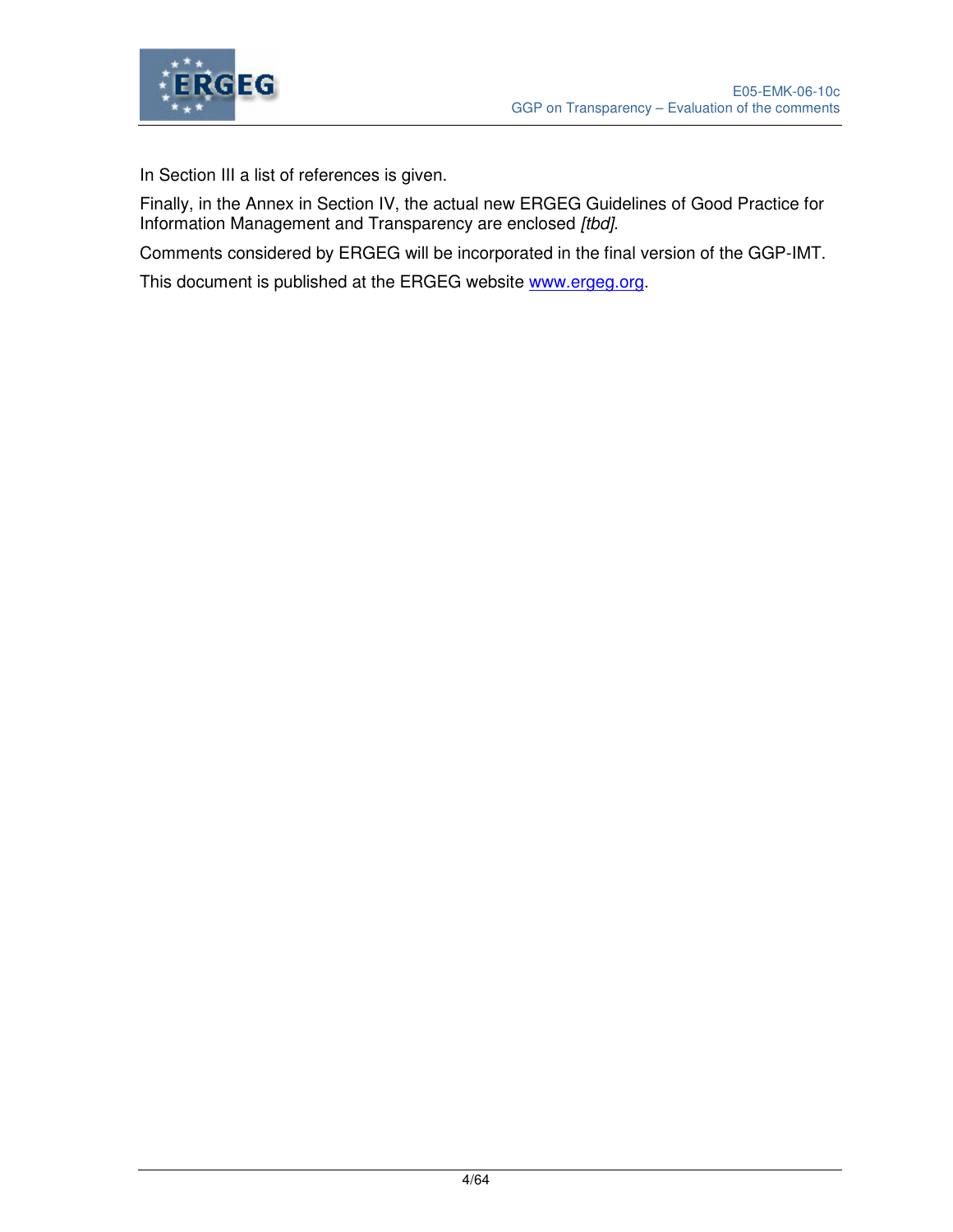

### **Section I - Evaluation of Comments received during the Public Consultation on GGP-IMT**

| 1.1       | <b>Barclays Capital</b> |                                                                                                                                                                                                                                                                                                                                                                                                                                                                                                                                                                                                                                                                                                            |                            |                                                                                                                                                                       |  |  |
|-----------|-------------------------|------------------------------------------------------------------------------------------------------------------------------------------------------------------------------------------------------------------------------------------------------------------------------------------------------------------------------------------------------------------------------------------------------------------------------------------------------------------------------------------------------------------------------------------------------------------------------------------------------------------------------------------------------------------------------------------------------------|----------------------------|-----------------------------------------------------------------------------------------------------------------------------------------------------------------------|--|--|
| <b>No</b> | Chapter/<br>section     | <b>Comment</b>                                                                                                                                                                                                                                                                                                                                                                                                                                                                                                                                                                                                                                                                                             | <b>Include</b><br>(Yes/No) | <b>Explanation</b>                                                                                                                                                    |  |  |
| 1.        | General                 | Most of the European electricity markets,<br>except for Nordic, Spain and Great Britain, are<br>considered opaque and non-transparent,<br>therefore welcoming the improvements in<br>transparency and information management in<br>general.                                                                                                                                                                                                                                                                                                                                                                                                                                                                | N/A                        | ERGEG remark: in line with<br>the GGP-IMT objectives.                                                                                                                 |  |  |
| 2.        | General                 | Indicating scepticism on the ability of the<br>voluntary and cooperative process to deliver<br>the required levels of transparency across the<br>EU, Barclays Capital is urging ERGEG to<br>begin to develop proposals for a mandatory<br>framework for information release in<br>conjunction with DG TREN and DG COMP to<br>coincide with the publication of their final<br>reports towards the end of 2006                                                                                                                                                                                                                                                                                               | N/A                        | ERGEG remark: in line with<br>the GGP-IMT objectives.                                                                                                                 |  |  |
| 3.        | General                 | Ex post generation information and real-time<br>demand information are considered by<br>Barclays Capital as the two key elements in<br>understanding prices                                                                                                                                                                                                                                                                                                                                                                                                                                                                                                                                                | N/A                        | ERGEG remark: in line with<br>the priorities and proposals in<br>the GGP-IMT                                                                                          |  |  |
| 4.        | General                 | According to the Barclays Capital survey, there<br>is no meaningful data released on 57% of EU<br>generation.                                                                                                                                                                                                                                                                                                                                                                                                                                                                                                                                                                                              | N/A                        | $\overline{a}$                                                                                                                                                        |  |  |
| 5.        | General                 | Addressing the recent decision by the four<br>major German generators to release more<br>information via EEX, Barclays Capital<br>concludes that it is partial - nevertheless<br>welcoming any improvements over the current<br>situation - also incomplete, covering less than<br>half of country production and that it is not<br>clear which plants are included within the<br>aggregated figures. The level of aggregation is<br>considered to high to give market participants<br>sufficient insight into the underlying supply<br>curve for generation. Early experience<br>suggests that the data is also released too late<br>in the day to have an appreciable impact on<br>the day-ahead market. | N/A                        | ERGEG remark: this is a<br>feedback on recent voluntary<br>initiative on EEX and will need<br>to be carefully analyzed and<br>compared with all other<br>experiences. |  |  |
| 6.        | General                 | Poor generation data transparency is<br>considered exacerbated in key markets by the<br>absence of any reliable data on actual levels of<br>demand, which makes it largely impossible to<br>understand price movements on the key<br>continental European markets.                                                                                                                                                                                                                                                                                                                                                                                                                                         | N/A                        |                                                                                                                                                                       |  |  |
| 7.        | General                 | It is considered that the absence of any<br>authoritative standing data on installed plants<br>and capacities, coupled with the incomplete or                                                                                                                                                                                                                                                                                                                                                                                                                                                                                                                                                              | N/A                        | $\overline{\phantom{a}}$                                                                                                                                              |  |  |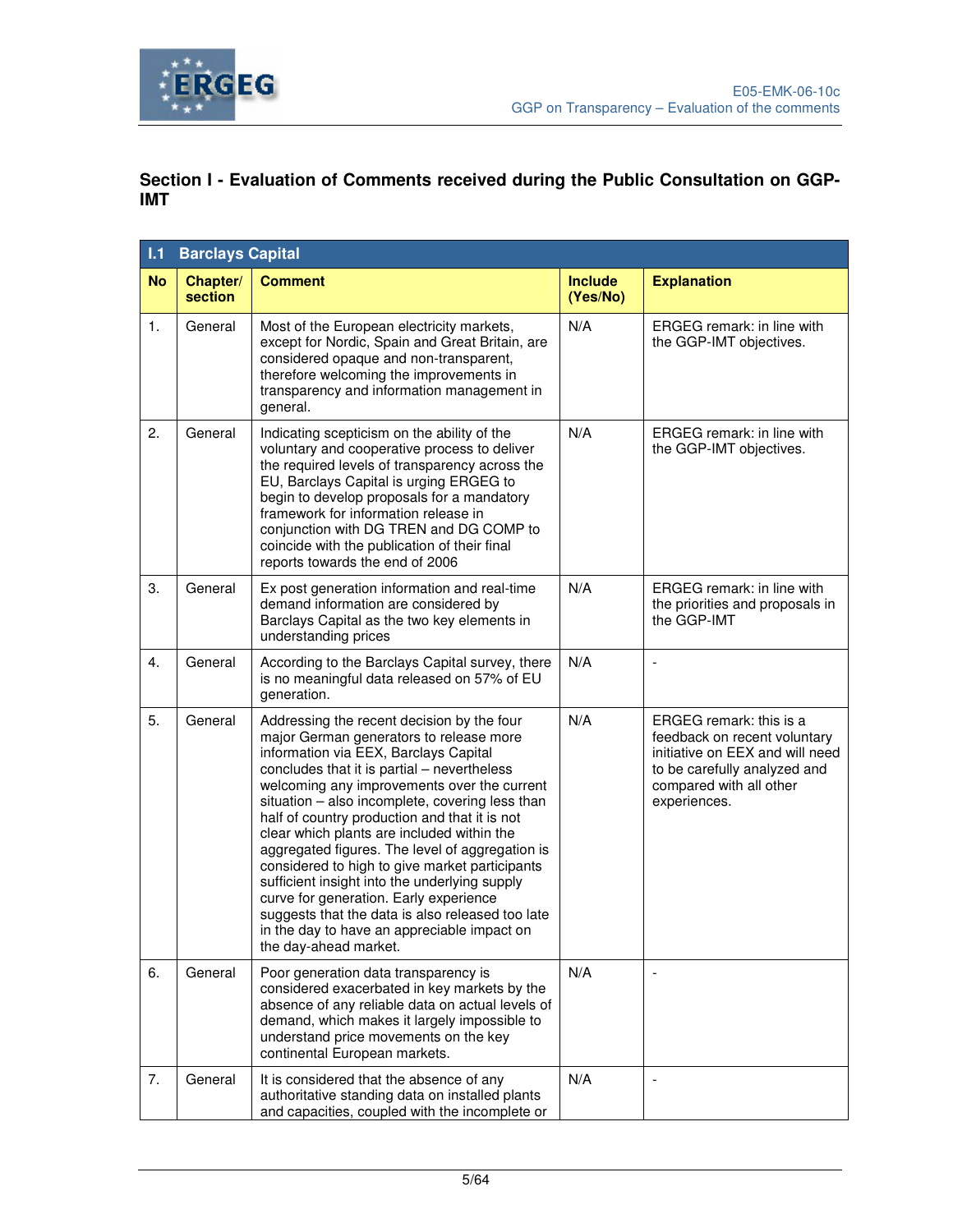



| 1.1       | <b>Barclays Capital</b> |                                                                                                                                                                                                                                                                                                                                                                                                                                                                                                                                                                                                                                                                                  |                            |                                                                                                                                                                 |  |
|-----------|-------------------------|----------------------------------------------------------------------------------------------------------------------------------------------------------------------------------------------------------------------------------------------------------------------------------------------------------------------------------------------------------------------------------------------------------------------------------------------------------------------------------------------------------------------------------------------------------------------------------------------------------------------------------------------------------------------------------|----------------------------|-----------------------------------------------------------------------------------------------------------------------------------------------------------------|--|
| <b>No</b> | Chapter/<br>section     | <b>Comment</b>                                                                                                                                                                                                                                                                                                                                                                                                                                                                                                                                                                                                                                                                   | <b>Include</b><br>(Yes/No) | <b>Explanation</b>                                                                                                                                              |  |
|           |                         | partial demand and generation data, provide<br>only very limited benefits to market participants<br>in drawing meaningful conclusions on prices<br>evolution                                                                                                                                                                                                                                                                                                                                                                                                                                                                                                                     |                            |                                                                                                                                                                 |  |
| 8.        | General                 | Barclays Capital indicates the need for<br>regulators to look beyond the headline items of<br>data release, to examine in detail the different<br>dimensions of data release in terms of<br>completeness, levels of aggregation, timing of<br>release, etc.                                                                                                                                                                                                                                                                                                                                                                                                                      | N/A                        | ERGEG remark: this is<br>compatible with the ERGEG<br>position on the importance of<br>adequate information<br>management as it is indicated<br>in the GGP-IMT. |  |
| 9.        | General                 | Barclays Capital fully supports the views<br>expressed in the EFET position paper on<br>transparency [1]                                                                                                                                                                                                                                                                                                                                                                                                                                                                                                                                                                         | N/A                        |                                                                                                                                                                 |  |
| 10.       | General                 | Barclays Capital believes that Member State<br>regulators have failed to appreciate the scale<br>of the benefits to consumers that information<br>release might secure. Due to the poor<br>information transparency causing costs to EU<br>electricity consumers that run into billions of<br>Euros, Barclays Capital sees an urgent need<br>to secure greater release of information in EU<br>electricity markets.                                                                                                                                                                                                                                                              | N/A                        | ERGEG remark: this is one of<br>the key driving forces behind<br>the ERGEG's initiative with<br>the GGP-IMT                                                     |  |
| 11.       | General                 | Barclays Capital considers the GGP-IMT as an<br>excellent starting point for the regulators'<br>assessment of the basis of the provided<br>information, level of aggregation, timing of<br>release in order to ensure market participants'<br>effective use of the information provided. The<br>GGP-IMT are further considered as describing<br>an appropriate scheme for information release<br>in terms of the specific data items, timing of<br>release, aggregation levels, etc together with<br>the benefits attaching to that specific data.<br>Finally a broad read on demand and<br>transmission data appears between GGP-IMT<br>and Eurelectric [2] and EFET proposals. | N/A                        |                                                                                                                                                                 |  |
| 12.       | General                 | Information on actual production and standing<br>data on installed capacities on a unit-by-unit<br>basis is considered crucial in allowing market<br>participants and consumers to understand and<br>have confidence in derivation of market prices.<br>It is further considered that while concerns<br>about confidentiality and collusion may justify<br>the aggregation of advance information on<br>generators planned availability, there can be<br>no such valid concerns about the release of<br>standing data and actual production data.                                                                                                                                | N/A                        | <b>ERGEG</b> remark: this<br>arguments will be considered<br>when finalizing the GGP-IMT                                                                        |  |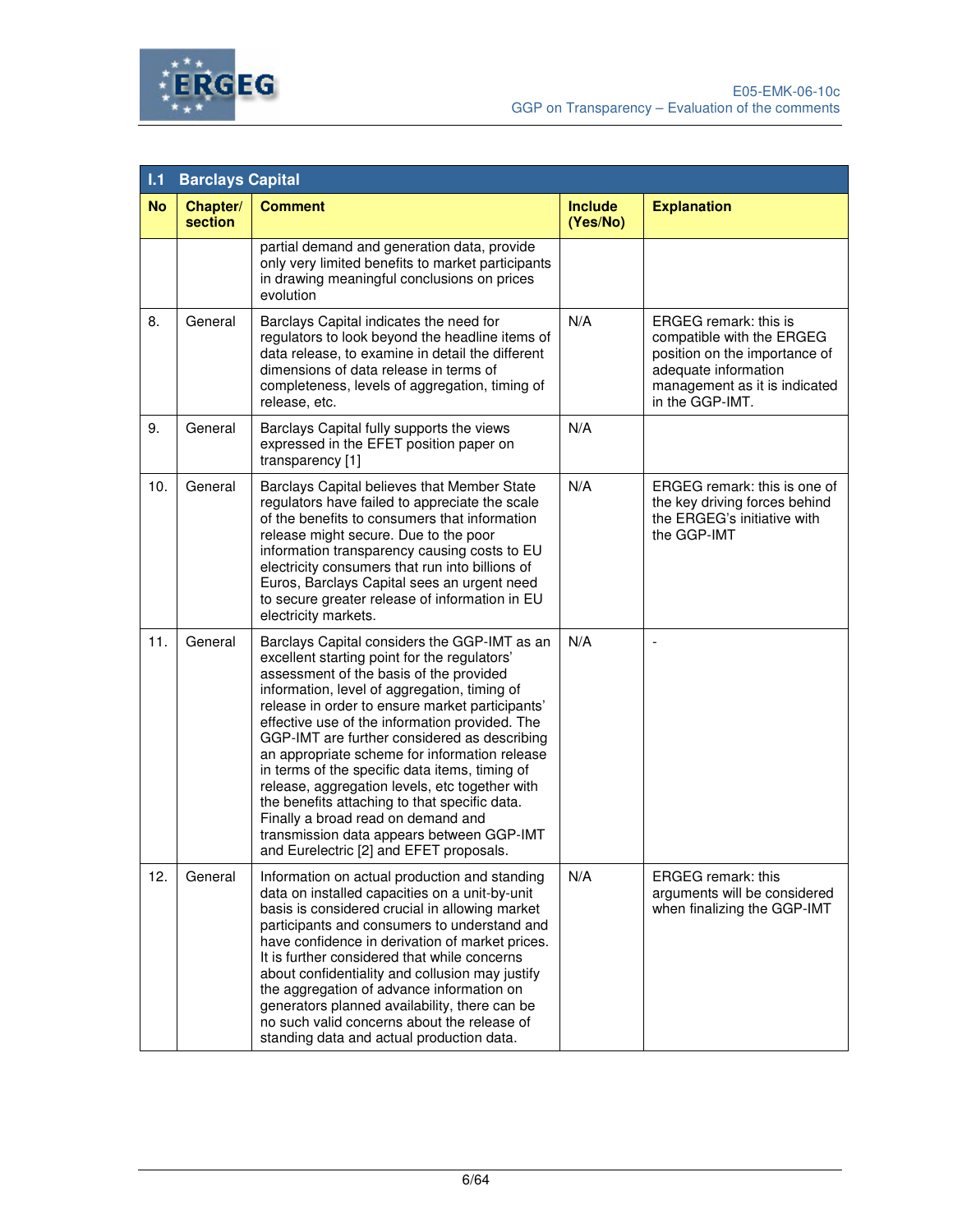



| 1.1       | <b>Barclays Capital</b>       |                                                                                                                                                                                                                                                                                                                                                                                                                                                                                                                                                                                                                                                  |                            |                                                                                                                                                                                                                                                                                                                                                                                                                                                                                                                                                                  |
|-----------|-------------------------------|--------------------------------------------------------------------------------------------------------------------------------------------------------------------------------------------------------------------------------------------------------------------------------------------------------------------------------------------------------------------------------------------------------------------------------------------------------------------------------------------------------------------------------------------------------------------------------------------------------------------------------------------------|----------------------------|------------------------------------------------------------------------------------------------------------------------------------------------------------------------------------------------------------------------------------------------------------------------------------------------------------------------------------------------------------------------------------------------------------------------------------------------------------------------------------------------------------------------------------------------------------------|
| <b>No</b> | Chapter/<br>section           | <b>Comment</b>                                                                                                                                                                                                                                                                                                                                                                                                                                                                                                                                                                                                                                   | <b>Include</b><br>(Yes/No) | <b>Explanation</b>                                                                                                                                                                                                                                                                                                                                                                                                                                                                                                                                               |
| 13.       | General                       | It is further considered that the release of<br>disaggregated information on actual<br>generation could have had the contribution in<br>improving the efficiency of the emissions<br>market in the light of the recent price collapse<br>of €27,20 on 25 <sup>th</sup> April to €11,00 on 3 <sup>rd</sup> May<br>2006 - the collapse was precipitated by<br>several headlines indicating a significant over<br>allocation for Phase 1 of the CO <sub>2</sub> scheme and<br>this might mean that (since carbon prices have<br>significant reflection in electricity prices) that<br>power prices may have been similarly mis-<br>priced in 2005 ! | <b>YES</b> partly          | This is an important argument<br>in favour of more detailed and<br>disaggregated information on<br>generation which will be taken<br>into account for the ex-post<br>information in the the finalized<br>GGP-IMT.                                                                                                                                                                                                                                                                                                                                                |
| 14.       | General                       | Barclays Capital argues that whereas danger<br>of collusion needs to be taken into account, it<br>shall not be an excuse for reducing the<br>contents and aggregating (unnecessarily /<br>inefficiently) the information, as collusion and<br>market power can be abused in any case,<br>whether more or less information is available.<br>But if more is available, this might offer<br>additional possibilities to regulators and other<br>interested parties to act actively against the<br>misbehaviour.                                                                                                                                     | <b>YES</b> partly          | This general argument<br>appears important in<br>considering whether and to<br>what extent the information<br>release needs to be limited<br>because of the dangers of<br>collusion and / or market<br>power abuse.<br>This is also in line with the DG<br>COMP conclusion that the<br>risk of collusion does not<br>outweigh the advantages of<br>more transparency.<br>ERGEG also agrees that no<br>restrictions due to risk of<br>collusion shall apply to the ex-<br>post data of any kind. This<br>argument will be considered<br>in the finalized GGP-IMT. |
| 15.       | General                       | While aggregating information on planned<br>availabilities may be reasonable, there seems<br>little confidentiality justification for aggregating<br>"standing data" on installed capacity at<br>individual plants (as Eurelectric have<br>proposed).<br>Moreover, no aggregation on a national basis<br>shall be presumed where aggregation by fuel<br>type, control area or geographic region would<br>suffice.<br>Finally, in the highly concentrated markets,<br>Barclays Capital considers that revealing some<br>information about the incumbent should not<br>necessarily prevent the release of that<br>information.                     | N/A                        |                                                                                                                                                                                                                                                                                                                                                                                                                                                                                                                                                                  |
| 16.       | Informati<br>on on<br>Outages | It is considered that this information must be<br>published immediately in order to prevent a<br>single participant (i.e. that one who<br>experienced an outage of e.g. generating                                                                                                                                                                                                                                                                                                                                                                                                                                                               | <b>YES</b>                 | This argument reemphasizes<br>the ERGEG position on<br>outages information as<br>proposed in the GGP-IMT                                                                                                                                                                                                                                                                                                                                                                                                                                                         |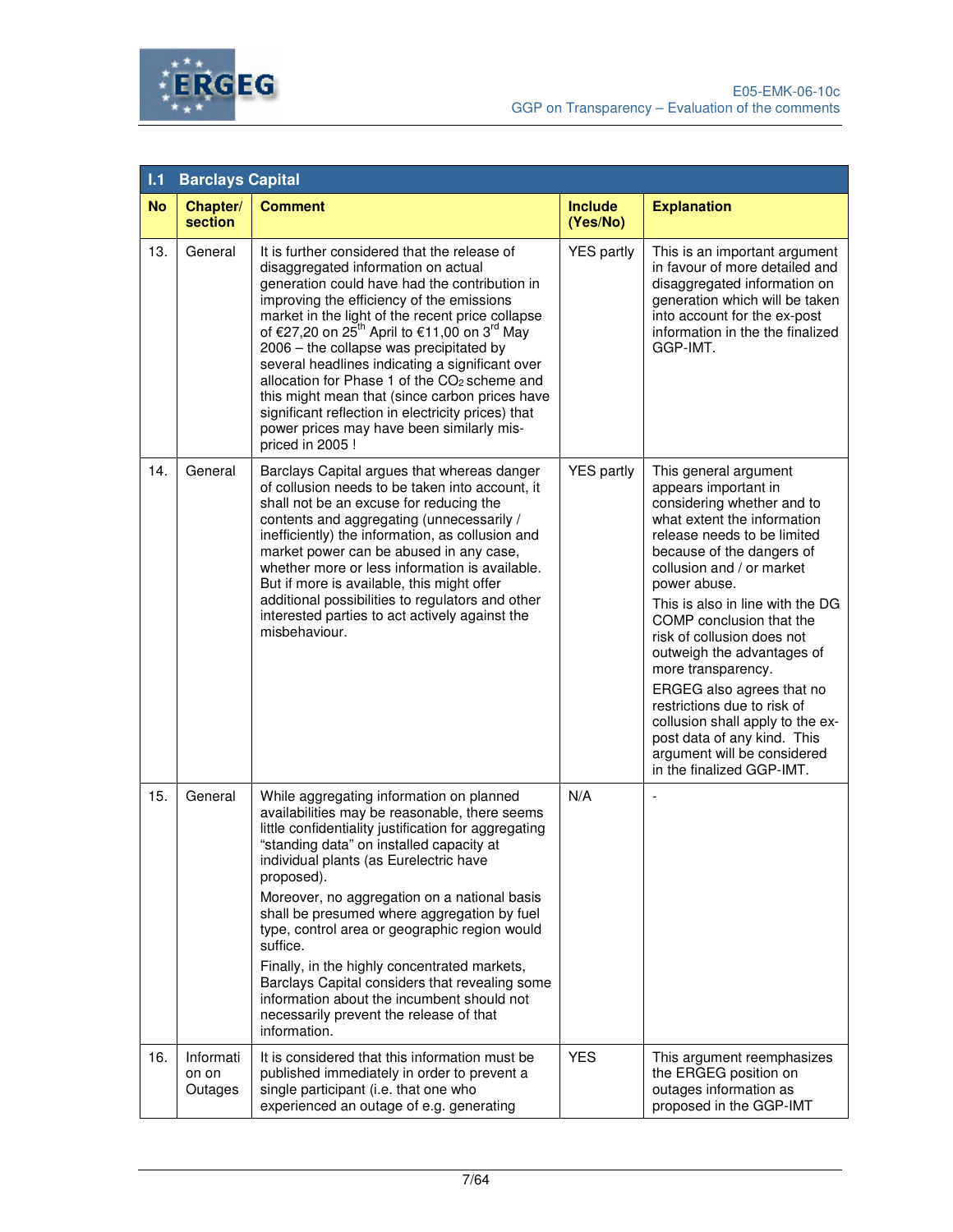



| 1.1       | <b>Barclays Capital</b>              |                                                                                                                                                                                                                                                                                                                                                                                                                                                    |                            |                                                                                                                             |  |
|-----------|--------------------------------------|----------------------------------------------------------------------------------------------------------------------------------------------------------------------------------------------------------------------------------------------------------------------------------------------------------------------------------------------------------------------------------------------------------------------------------------------------|----------------------------|-----------------------------------------------------------------------------------------------------------------------------|--|
| <b>No</b> | Chapter/<br><b>section</b>           | <b>Comment</b>                                                                                                                                                                                                                                                                                                                                                                                                                                     | <b>Include</b><br>(Yes/No) | <b>Explanation</b>                                                                                                          |  |
|           |                                      | plant) gaining unjustified benefit which is<br>eventually paid by the consumers - indeed,<br>trading is a zero-sum game                                                                                                                                                                                                                                                                                                                            |                            |                                                                                                                             |  |
| 17.       | Informati<br>on on<br>Generati<br>on | The fact that (at least some and partial) the<br>real-time information on generation is available<br>already in some countries, invalidates the<br>claim that the individual generation production<br>data are by their nature confidential.                                                                                                                                                                                                       | <b>YES</b>                 | This is an important statement<br>and will be considered<br>accordingly in the finalized<br>GGP-IMT.                        |  |
| 18.       | Table 3,<br>Generati<br>on           | Installed capacity to be released by generation<br>unit (instead of stating this as a preference)<br>and to remove the possibility of aggregation<br>"by primary energy source"                                                                                                                                                                                                                                                                    | <b>YES</b>                 | In line with the arguments and<br>discussion above.                                                                         |  |
| 19.       | Table 3,<br>Generati<br>on           | Ex post data on actual generation on a unit-by-<br>unit basis to be released close to real time                                                                                                                                                                                                                                                                                                                                                    | <b>YES</b>                 | Already considered so in the<br>GGP-IMT                                                                                     |  |
| 20.       | Table 3,<br>Generati<br>on           | The retrospective publication of capacity and<br>production figures on a unit-by-unit basis for,<br>at least, the last three years to facilitate<br>comparison of prospective information against<br>historic trends.                                                                                                                                                                                                                              | <b>YES</b>                 | In line with the above<br>arguments and discussion                                                                          |  |
| 21.       | General                              | GGP-IMT to be prescriptive rather than<br>permissive, to include a very strong<br>presumption in favour of information release,<br>clarifying that the benefits of transparency<br>outweigh concerns over collusion (that shall<br>never apply to the real-time or ex-post data)<br>and rule out any unnecessary focus on some<br>specific local or regional characteristics that do<br>not justify any "special" treatment                        | <b>YES</b>                 | This is reemphasized in the<br>new version of the Guidelines.                                                               |  |
| 22.       | General<br>and<br>Conclusi<br>ons    | Barclays Capital asks ERGEG to begin work<br>now with DG TREN and DG COMP to develop<br>a legislative proposal for the mandatory<br>release of information throughout the EU,<br>rather than to wait and have "2007 the year of<br>appraisal", with a view to have that proposal<br>ready before end of 2006, shortly after the<br>publication of the reports on completion of<br>internal energy markets and of the results of<br>sector inquiry. | <b>YES</b>                 | <b>ERGEG will consider this</b><br>"speeding up" and discuss the<br>possible specific and<br>operational steps with the EC. |  |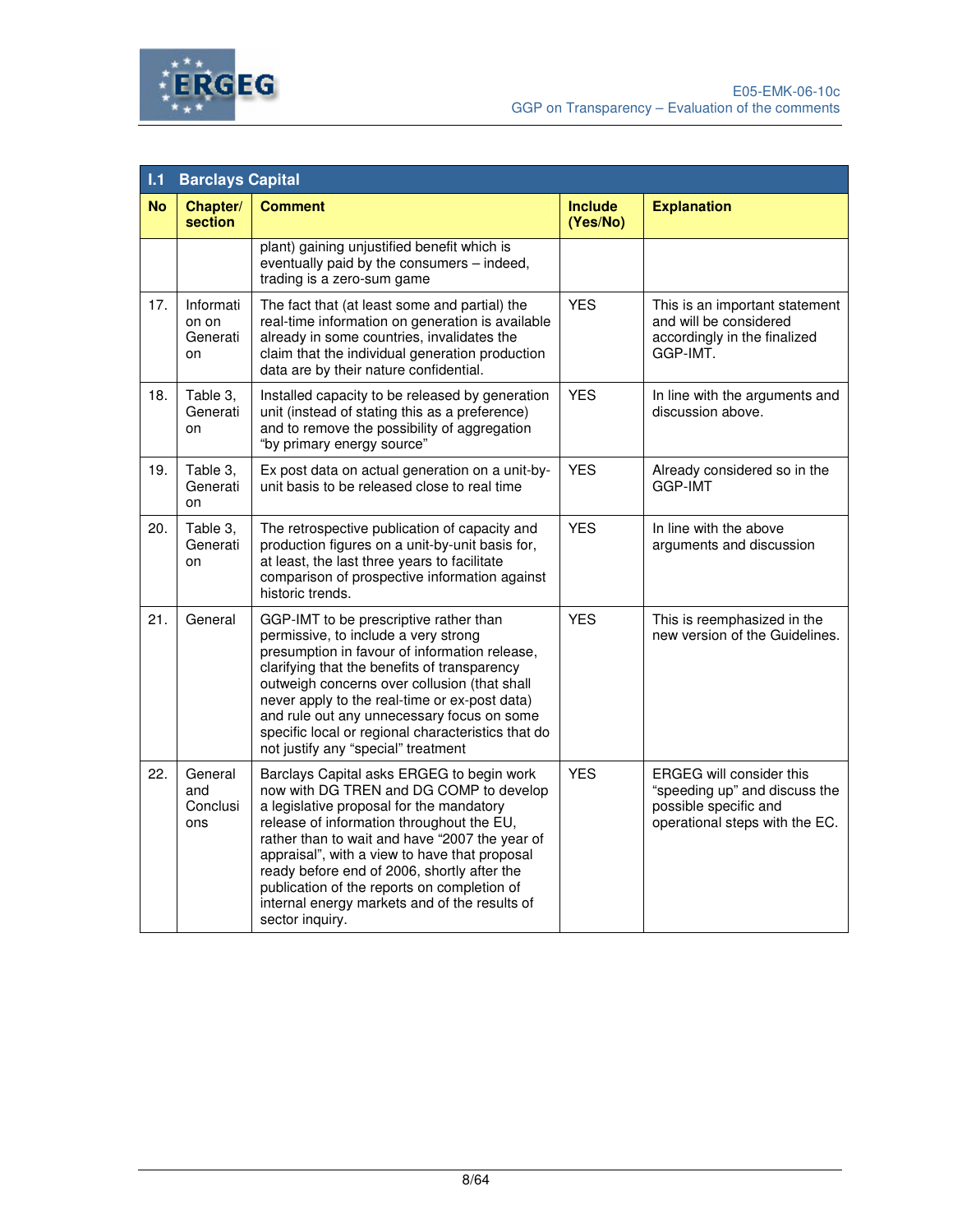



| 1.2 <sub>2</sub> | <b>Bergen Energi Norway</b> |                                                                                                                                                                                                                                                                                                                                                                                                                                                                                                             |                            |                                                                                                                                                                                                                                                                                                                                                                                                                                                                                                                                                                                     |  |  |
|------------------|-----------------------------|-------------------------------------------------------------------------------------------------------------------------------------------------------------------------------------------------------------------------------------------------------------------------------------------------------------------------------------------------------------------------------------------------------------------------------------------------------------------------------------------------------------|----------------------------|-------------------------------------------------------------------------------------------------------------------------------------------------------------------------------------------------------------------------------------------------------------------------------------------------------------------------------------------------------------------------------------------------------------------------------------------------------------------------------------------------------------------------------------------------------------------------------------|--|--|
| <b>No</b>        | Chapter/<br>section         | <b>Comment</b>                                                                                                                                                                                                                                                                                                                                                                                                                                                                                              | <b>Include</b><br>(Yes/No) | <b>Explanation</b>                                                                                                                                                                                                                                                                                                                                                                                                                                                                                                                                                                  |  |  |
| $\mathbf{1}$ .   | General                     | Bergen Energi supports the idea of having<br>clear consistent rules regarding the<br>availability of information and also<br>supports ERGEG in the opinion of the<br>need for equal rules and guidelines with<br>regards to the information available in the<br>different markets, as these different sets<br>of information available also set different<br>playing fields and divide the different<br>markets.                                                                                            | N/A                        | $\blacksquare$                                                                                                                                                                                                                                                                                                                                                                                                                                                                                                                                                                      |  |  |
| 2.               | General                     | Bergen Energi fully supports ERGEG in its<br>opinion that all information shall be<br>available unless there are clear reasons<br>for the opposite. To support ERGEG with<br>a more detailed answer as to what kind of<br>information and when it should have been<br>made available Bergen Energi have<br>included its answers to the questionnaires<br>sent out from the European Commission<br>in 2005. This form also include in what<br>time scale the information should have<br>been made available. | Yes                        | The information provided in the<br>detailed table sent by Bergen<br>Energi is largely considered in<br>the GGP-IMT, with the following<br>issues to be added / emphasized<br>accordingly:<br>actual use of primary and<br>$\mathcal{L}_{\mathcal{A}}$<br>secondary reserve (Table 4,<br>Balancing)<br>interconnector capacity<br>reserved for<br>reserve/balancing power<br>(Table 2, Transmission and<br>Interconnections)<br>Projected mothballing of<br>generation capacity (Table 3,<br>Generation)<br>Projected dismantling of<br>generation capacity (Table 3,<br>Generation) |  |  |
| 3.               | General                     | Bergen Energi asks ERGEG to look into<br>what kind information is made available<br>only for the vertically integrated<br>companies, which thereby gives them an<br>advantage in the market. These sorts of<br>advantages should have been avoided,<br>and all sort of information should have<br>been made available to all participants in<br>the market, regardless of the way they<br>were organised.                                                                                                   | Yes                        | This general requirement is<br>considered accordingly in the<br>GGP-IMT and forms one of the<br>key drivers behind the ERGEG<br>efforts.                                                                                                                                                                                                                                                                                                                                                                                                                                            |  |  |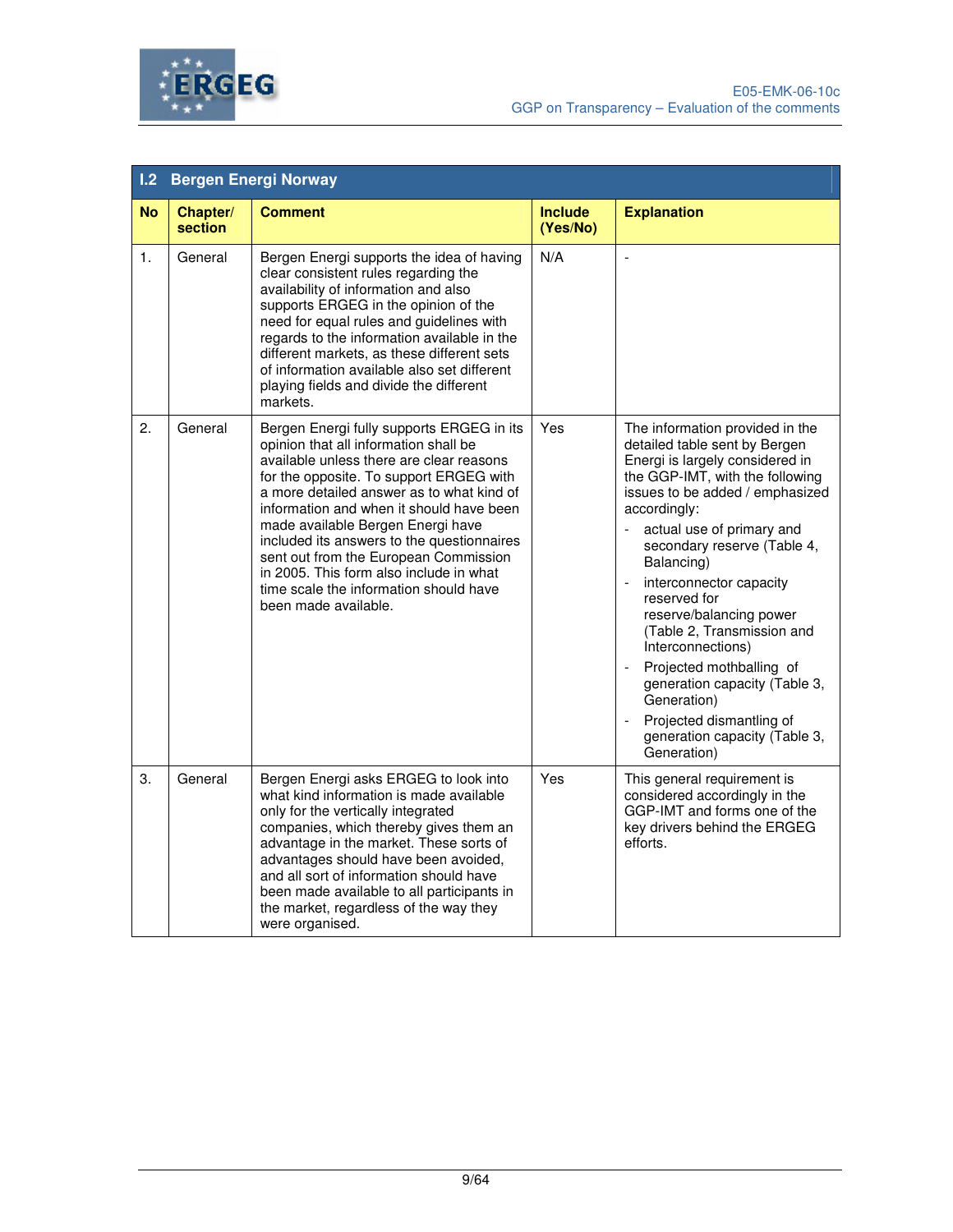

| 1.2       | <b>Bergen Energi Norway</b> |                                                                                                                                                                                                                                                                                                                                                                                                                                                                                                                                                                                                                                                                                                                                                                                                                                                                                                                                                                                                                                                                                                                                                                                                                                                                                                                                                       |                                                                          |                                                                                                                                                                                                                                                                                                                                                               |  |
|-----------|-----------------------------|-------------------------------------------------------------------------------------------------------------------------------------------------------------------------------------------------------------------------------------------------------------------------------------------------------------------------------------------------------------------------------------------------------------------------------------------------------------------------------------------------------------------------------------------------------------------------------------------------------------------------------------------------------------------------------------------------------------------------------------------------------------------------------------------------------------------------------------------------------------------------------------------------------------------------------------------------------------------------------------------------------------------------------------------------------------------------------------------------------------------------------------------------------------------------------------------------------------------------------------------------------------------------------------------------------------------------------------------------------|--------------------------------------------------------------------------|---------------------------------------------------------------------------------------------------------------------------------------------------------------------------------------------------------------------------------------------------------------------------------------------------------------------------------------------------------------|--|
| <b>No</b> | Chapter/<br>section         | <b>Comment</b>                                                                                                                                                                                                                                                                                                                                                                                                                                                                                                                                                                                                                                                                                                                                                                                                                                                                                                                                                                                                                                                                                                                                                                                                                                                                                                                                        | <b>Include</b><br>(Yes/No)                                               | <b>Explanation</b>                                                                                                                                                                                                                                                                                                                                            |  |
| 4.        | General                     | If some information is to be available by<br>request, the way one could request this<br>information should be easy and equally<br>set to all parties in the market. The same<br>principle applies to legal framework<br>concerning transparency. Bergen Energi<br>is of the opinion that transparency and<br>available information is very important in<br>order to achieve a well functioning energy<br>market. For that reason the legal<br>framework and regulations should have<br>been defined and made equal to all<br>states.                                                                                                                                                                                                                                                                                                                                                                                                                                                                                                                                                                                                                                                                                                                                                                                                                  | Yes                                                                      | It will be further clarified in the<br>finalized GGP-IMT what is<br>transparency vs. information<br>available on request.                                                                                                                                                                                                                                     |  |
| 5.        | General                     | Transparency is very important to achieve<br>a better market. This might reduce the<br>cross-subsidizes happening today, might<br>increase the customers trust in the<br>market, might lead to lower barriers to<br>enter the market, better competition and<br>thereby a better functioning energy<br>market.                                                                                                                                                                                                                                                                                                                                                                                                                                                                                                                                                                                                                                                                                                                                                                                                                                                                                                                                                                                                                                        | N/A                                                                      | L,                                                                                                                                                                                                                                                                                                                                                            |  |
| 6.        | Retail<br>market            | Lack of answers and rapports from the<br>grid owners; In Finland this is an important<br>problem for new entrants, and involves a<br>huge barrier to entry the market. The<br>Bergen Energi experience involves 300<br>installations on 7 different grid areas.<br>None of the involved grid owners sends<br>start-up within the time limit. This results<br>in an uncertainty regarding the notification<br>of volume at Nord Pool, and a risk of<br>increased cost in the balancing market if<br>the notification is wrong. Some of the grid<br>owners do not send start-ups (Prodat Z04)<br>before start of delivery (due to limitations<br>in the system), some do not send until<br>received measuring meters, others report<br>they do not send Z04 at all, but confirm<br>through update of plants information.<br>(Prodat Z06)<br>In Germany the way the grid owners<br>communicate, what forms they use,<br>involves a problem that hamper the<br>market and the liberalization of the<br>market. The practical management of the<br>information flow happens through small<br>excel sheets. This is a cumbersome<br>method, and involves a lot of extra work<br>for the companies. They have to deal with<br>a lot of different forms of excel sheets,<br>and induct the information in their own<br>data forms and data systems instead of | Yes in<br>general<br>and as far<br>as<br>possible<br>specific<br>aspects | Guidelines are for wholesale<br>market and retail market<br>including balancing settlement<br>and information from DSO<br>should be dealt in this context;<br>Nevertheless as these specific<br>examples point towards a<br>number of important and<br>necessary improvements, they<br>will be considered as far as<br>possible in the finalized GGP-<br>IMT. |  |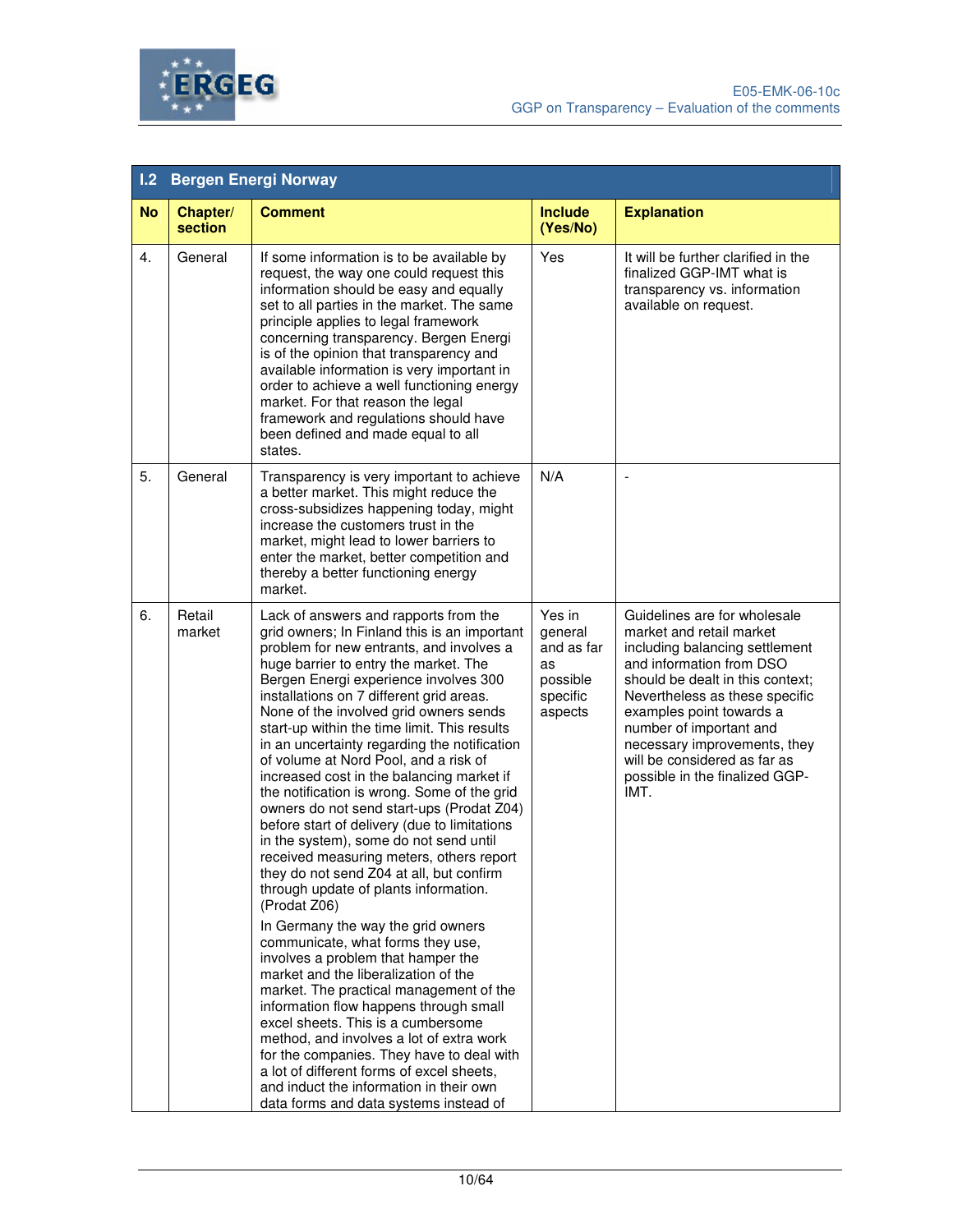

| 1.2       | <b>Bergen Energi Norway</b> |                                                                                                                                                                                                                                                                                                                                                                                                                                                                                                                                                                                                                                                                                                                                                                                                                                                                                       |                            |                                                                                                                                                                                                                                                                                                                                                                                  |  |
|-----------|-----------------------------|---------------------------------------------------------------------------------------------------------------------------------------------------------------------------------------------------------------------------------------------------------------------------------------------------------------------------------------------------------------------------------------------------------------------------------------------------------------------------------------------------------------------------------------------------------------------------------------------------------------------------------------------------------------------------------------------------------------------------------------------------------------------------------------------------------------------------------------------------------------------------------------|----------------------------|----------------------------------------------------------------------------------------------------------------------------------------------------------------------------------------------------------------------------------------------------------------------------------------------------------------------------------------------------------------------------------|--|
| <b>No</b> | Chapter/<br>section         | <b>Comment</b>                                                                                                                                                                                                                                                                                                                                                                                                                                                                                                                                                                                                                                                                                                                                                                                                                                                                        | <b>Include</b><br>(Yes/No) | <b>Explanation</b>                                                                                                                                                                                                                                                                                                                                                               |  |
|           |                             | make the information flow more efficient<br>and impose them to report the information<br>electronically or at least impose the same<br>system on the grid owners.<br>In Netherlands the energy market has<br>been liberalized in large extent. But there<br>are still a few obstacles that have to be<br>dealt with. In Netherlands there is a<br>common measuring point database. The<br>idea and method of data collecting and<br>coordination is one of the best, but only<br>for the participant within Netherlands. The<br>availability of data assumes an ISDN-line.<br>Within Netherlands this is not a problem,<br>but for those outside of Netherlands this is<br>very expensive. This is a high cost<br>element and an expensive system, both to<br>develop and to connect to. This sort of<br>data exchange is a barrier to developing a<br>common European energy market. |                            |                                                                                                                                                                                                                                                                                                                                                                                  |  |
| 7.        | General                     | The language might also be a problem<br>and a barrier to new entrants. The<br>directives are often in more than only the<br>local language, and often easy to access.<br>The implementation guides and guiding<br>lines are on the other hand often in the<br>local language. This is the situation in<br>Norway for instance, and in Finland the<br>fact that a lot of the guidelines imposed on<br>the participants are only in Finnish has<br>caused Bergen Energi a lot of extra work<br>and expenses. To impose this sort of rules<br>to the participants all information<br>regarding these rules should be available<br>in at least two different languages.                                                                                                                                                                                                                   | Yes                        | Whereas language is a problem<br>both in the wholesale and in the<br>retail markets, the costs for<br>DSOs/TSOs caused by making<br>information available in the<br>different than native languages<br>need to be considered. In the<br>finalized GGP-IMT the<br>requirement to have critical<br>information available at least in<br>English will be considered<br>accordingly. |  |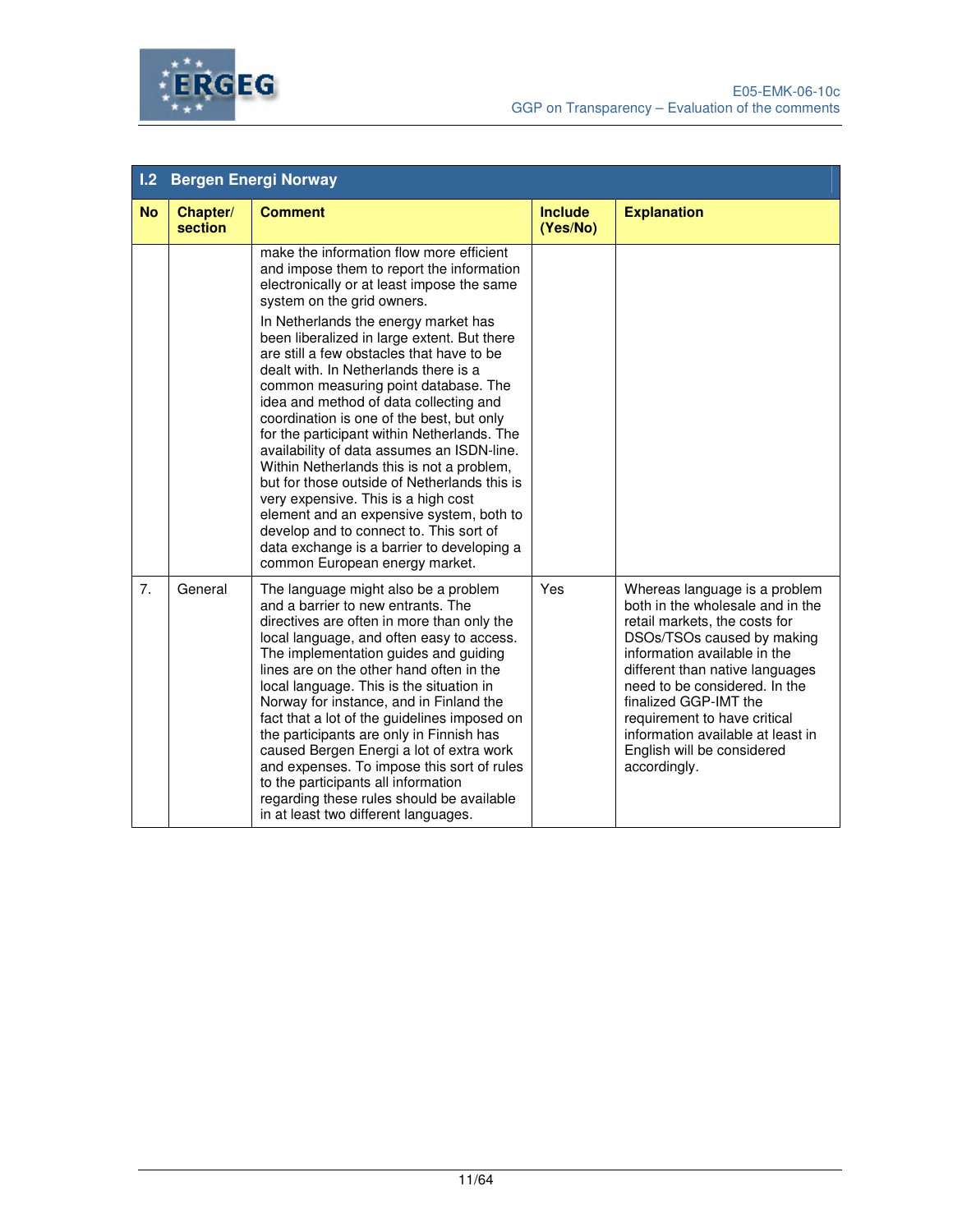



| 1.3       | <b>Centrica</b>                     |                                                                                                                                                                                                                                                                                                                                                                                                                                                                                                                                                                                                                                                                                     |                            |                                                                                                            |
|-----------|-------------------------------------|-------------------------------------------------------------------------------------------------------------------------------------------------------------------------------------------------------------------------------------------------------------------------------------------------------------------------------------------------------------------------------------------------------------------------------------------------------------------------------------------------------------------------------------------------------------------------------------------------------------------------------------------------------------------------------------|----------------------------|------------------------------------------------------------------------------------------------------------|
| <b>No</b> | Chapter /<br>section                | <b>Comment</b>                                                                                                                                                                                                                                                                                                                                                                                                                                                                                                                                                                                                                                                                      | <b>Include</b><br>(Yes/No) | <b>Explanation</b>                                                                                         |
| 1.        | General                             | Centrica fully supports ERGEG's proposed<br>Guidelines in order to establish greater<br>information transparency and harmonisation<br>across European electricity markets.<br>Centrica believe that the creation of a more<br>level playing field for market participants will<br>encourage market competition and<br>ultimately benefit customers.                                                                                                                                                                                                                                                                                                                                 | N/A                        |                                                                                                            |
| 2.        | General                             | The principles governing the release of that<br>information are important according to<br>Centrica. Centrica support the transparency<br>principle in the Guidelines that information<br>should be released to the market unless<br>there is a clear reason for the contrary. The<br>Guidelines take account of the desire of<br>business entities to retain commercially<br>sensitive data or for government<br>departments to keep certain data out of the<br>public arena for security reasons, and weigh<br>these alongside the need of other market<br>participants for the publication or release of<br>the information. The principle of<br>confidentiality is here the key. | N/A                        |                                                                                                            |
| 3.        | General                             | Another important principle of information<br>management in the energy market, with<br>specific reference to integrated companies<br>who have various affiliates active along the<br>value chain, is ring fencing. To avoid<br>allegations of uncompetitive behaviour and<br>insider trading, and to eliminate market<br>distortions, ring fencing of information must<br>be strongly adhered to, such that<br>information is not released to affiliates,<br>where it is not available to the market as a<br>whole.                                                                                                                                                                 | Yes                        | A stronger emphasis on ring<br>fencing and its importance<br>will be included in the<br>finalized GGP-IMT. |
| 4.        | $3.3$ and<br>Table 3,<br>Generation | For generators there is one area that is less<br>clearly defined, as set out below, and the<br>timing of information release, which is<br>equally important in ensuring optimal market<br>performance.<br>When a generating station is unavailable<br>either due to an unforeseen incident or<br>planned maintenance, this information<br>should be made available to the market in a<br>timely manner. Following an unforeseen<br>incident affecting capacity, this information<br>should be released to the market with as<br>little delay as possible. This permits other<br>market participants to make alternative<br>arrangements as quickly as possible.                     | Yes                        | Already considered, this will<br>be strongly emphasized in<br>the finalized GGP-IMT.                       |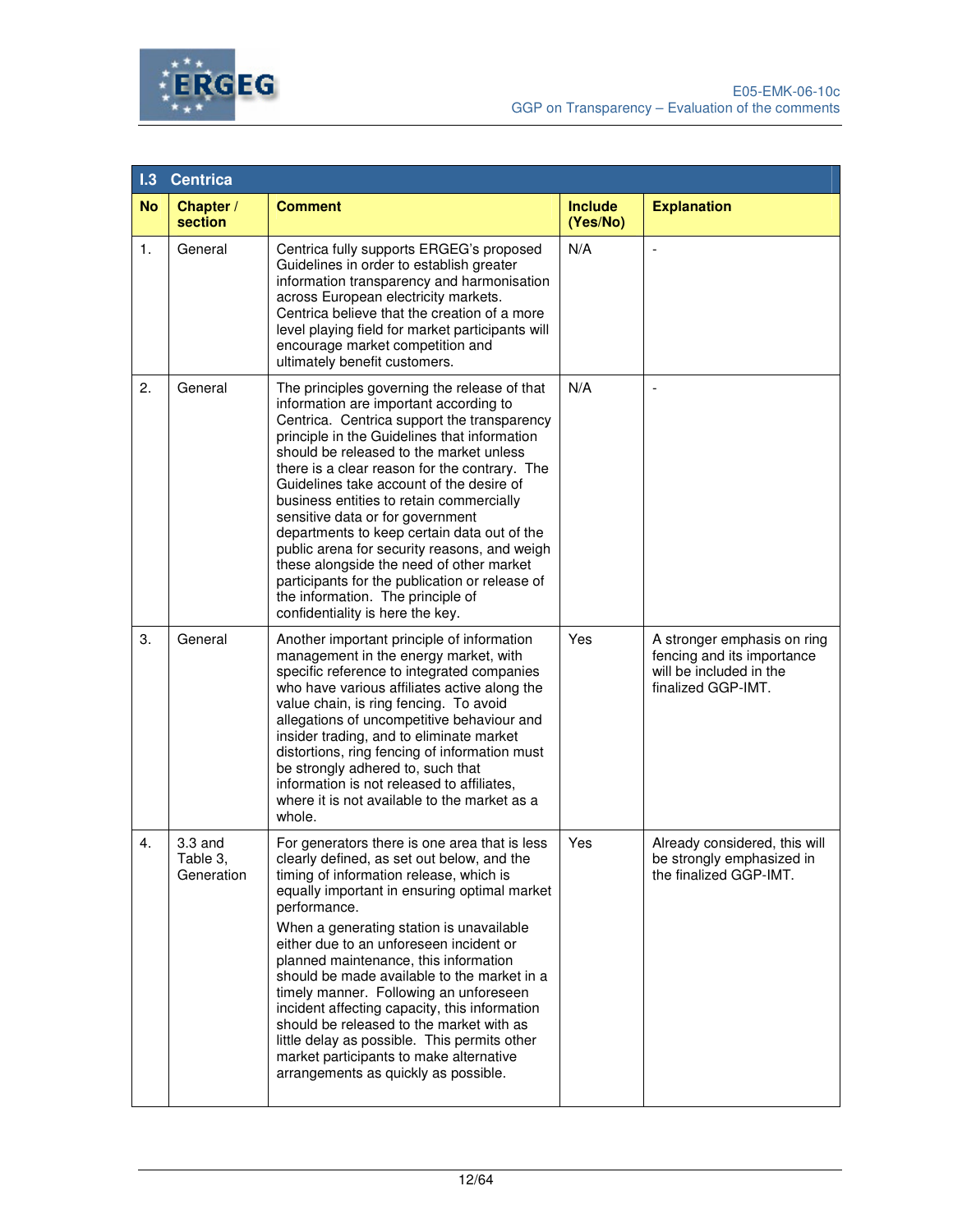



| 1.3       | <b>Centrica</b>                     |                                                                                                                                                                                                                                                                                                                                                                                                                                                                                                                                                                                                                                                                                                                                                                                 |                            |                                                                                                                                                                                                      |  |
|-----------|-------------------------------------|---------------------------------------------------------------------------------------------------------------------------------------------------------------------------------------------------------------------------------------------------------------------------------------------------------------------------------------------------------------------------------------------------------------------------------------------------------------------------------------------------------------------------------------------------------------------------------------------------------------------------------------------------------------------------------------------------------------------------------------------------------------------------------|----------------------------|------------------------------------------------------------------------------------------------------------------------------------------------------------------------------------------------------|--|
| <b>No</b> | Chapter /<br>section                | <b>Comment</b>                                                                                                                                                                                                                                                                                                                                                                                                                                                                                                                                                                                                                                                                                                                                                                  | <b>Include</b><br>(Yes/No) | <b>Explanation</b>                                                                                                                                                                                   |  |
|           |                                     | The information release should also be<br>made available simultaneously to all market<br>participants to ensure non-discrimination,<br>and safeguard against possible insider<br>trading by any entity affiliated directly or<br>indirectly to the generator concerned.<br>Similarly details of any large-scale<br>maintenance plans should be made in<br>advance to all market participants at the<br>same time.                                                                                                                                                                                                                                                                                                                                                               |                            |                                                                                                                                                                                                      |  |
| 5.        | $3.3$ and<br>Table 3,<br>Generation | There are two possible models for<br>publication of generation information on<br>wholesale markets. In Great Britain,<br>information on generators' capacity and<br>production is available to all market<br>participants in real time within the trading<br>system. Thus any incident is immediately<br>apparent to all. In the Nordpool structure,<br>which relies on auctions rather than trading,<br>news of any generator incident must be<br>released to the whole market<br>simultaneously within 60 minutes of the<br>incident taking place. Other European<br>markets would benefit in terms of the<br>information transparency resulting from<br>either of these arrangements, and thus<br>Centrica would encourage ERGEG to<br>include this issue in its Guidelines. | Yes                        | <b>ERGEG</b> will consider these<br>two paradigms as the<br>possible implementation<br>options in the finalized GGP-<br>IMT.                                                                         |  |
| 6.        | General                             | Centrica fully supports the publication of<br>these Guidelines by ERGEG and encourage<br>market authorities to implement these within<br>their jurisdictions.                                                                                                                                                                                                                                                                                                                                                                                                                                                                                                                                                                                                                   | N/A                        | ERGEG remark: the GGP-<br>IMT will be used as the<br>benchmark on transparency<br>at the regional and EU level;<br>as a follow up, the proposal<br>and advice would be issued<br>to the EC by ERGEG. |  |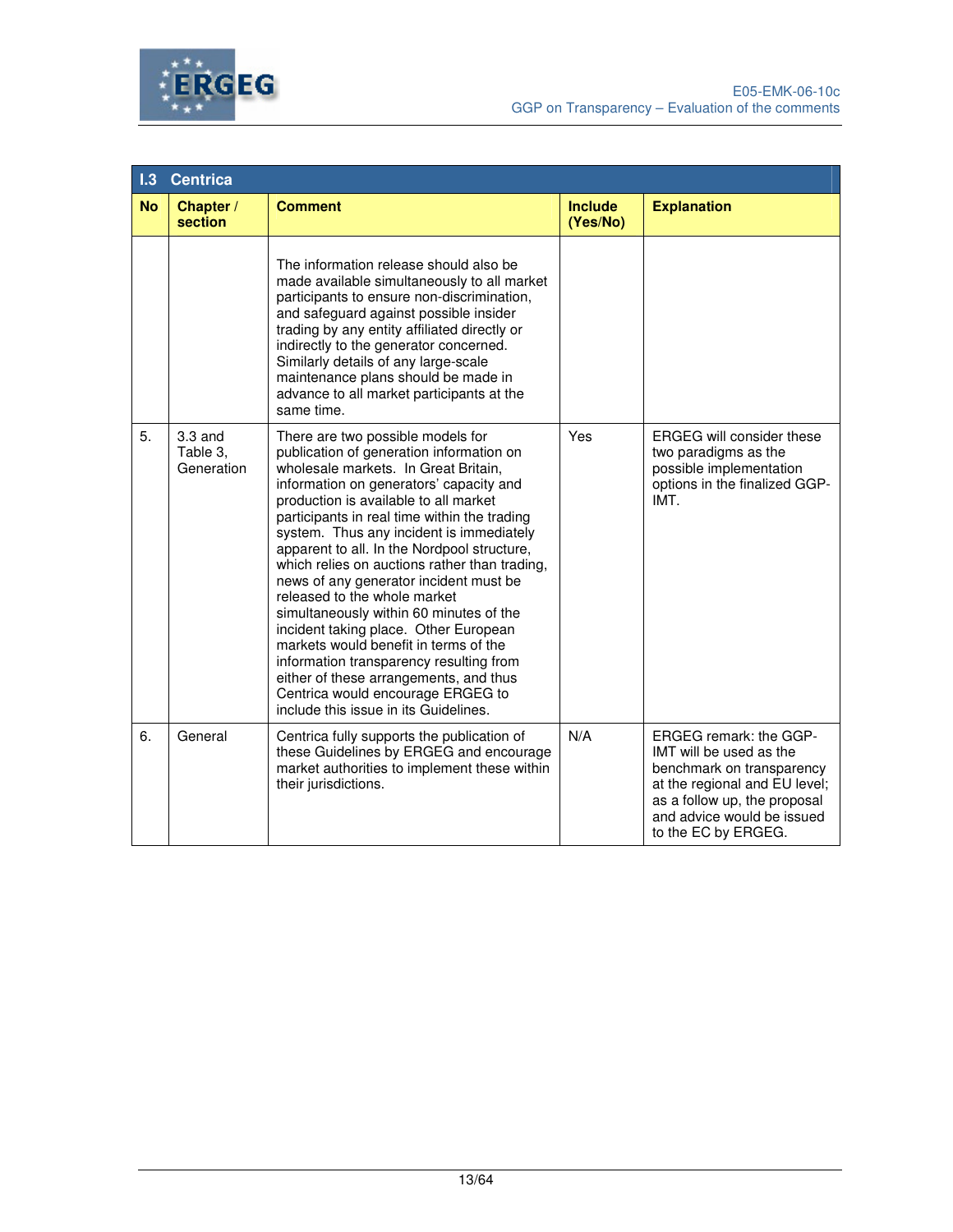

| .4             | <b>COGEN</b>         |                                                                                                                                                                                                                                                                                                                                                                                                                                                                                                                                                                                                                                                                                                                                                                                                                                                                                                                                                                           |                            |                                                                                                                                                                                                                                                                                                                                                           |
|----------------|----------------------|---------------------------------------------------------------------------------------------------------------------------------------------------------------------------------------------------------------------------------------------------------------------------------------------------------------------------------------------------------------------------------------------------------------------------------------------------------------------------------------------------------------------------------------------------------------------------------------------------------------------------------------------------------------------------------------------------------------------------------------------------------------------------------------------------------------------------------------------------------------------------------------------------------------------------------------------------------------------------|----------------------------|-----------------------------------------------------------------------------------------------------------------------------------------------------------------------------------------------------------------------------------------------------------------------------------------------------------------------------------------------------------|
| <b>No</b>      | Chapter /<br>section | <b>Comment</b>                                                                                                                                                                                                                                                                                                                                                                                                                                                                                                                                                                                                                                                                                                                                                                                                                                                                                                                                                            | <b>Include</b><br>(Yes/No) | <b>Explanation</b>                                                                                                                                                                                                                                                                                                                                        |
| $\mathbf{1}$ . | General              | While there is clearly scope for better<br>information management and transparency<br>in wholesale electricity markets, the same<br>can be said of electricity markets as a<br>whole. In particular the level of<br>transparency for new generators is<br>appalling in most EU Member States. It is<br>the ultimate responsibility of European<br>regulators to ensure that fair, transparent<br>and non-discriminatory rules apply to<br>decentralised generators, who represent a<br>growing share of the EU's generation<br>portfolio. A first step into the right direction<br>would be to make all relevant rules<br>available on a "one-stop shop" model, as<br>often these are not made available. Strictly<br>defined interconnection procedures are also<br>vital to project developers, who without<br>them are often forced to enter direct<br>bilateral negotiations with local grid<br>operators, in which they suffer from the<br>asymmetry of information. | N/A                        | <b>ERGEG</b> remark:<br>interconnection procedures<br>are handled by national<br>implementation of the EU<br>directive 54/2003 where<br>transparency is required.<br>These procedures should<br>include also decentralised<br>generation connected to the<br>grid. Relevant rules on a<br>"one-stop shop" model<br>should be considered in the<br>future. |
| 2.             | General              | COGEN has attached to their comment the<br>latest deliverables from the ELEP project<br>dealing with these issues and COGEN<br>hope that they will foster discussion of<br>these issues within ERGEG and/or CEER.<br>COGEN activities have highlighted the best<br>practice already in place in countries such<br>as the UK, Ireland or Belgium on these vital<br>issues. COGEN believes that EREGEG and<br>CEER are the right fora in which these best<br>practices are to be discussed and<br>promoted. There is a general concern in the<br>decentralised generation world that the<br>issues that directly impact the development<br>of the sector are not being taken into<br>consideration at present, although these<br>barriers (lack of transparency and fair<br>charging mechanisms) are clearly<br>hampering the deployment of significant<br>generation capacities across Europe.                                                                             | N/A                        | <b>ERGEG</b> considers studying<br>the specific issues on<br>decentralised / distributed<br>generation in later stage<br>within e.g. the context of<br>European Grid Code                                                                                                                                                                                 |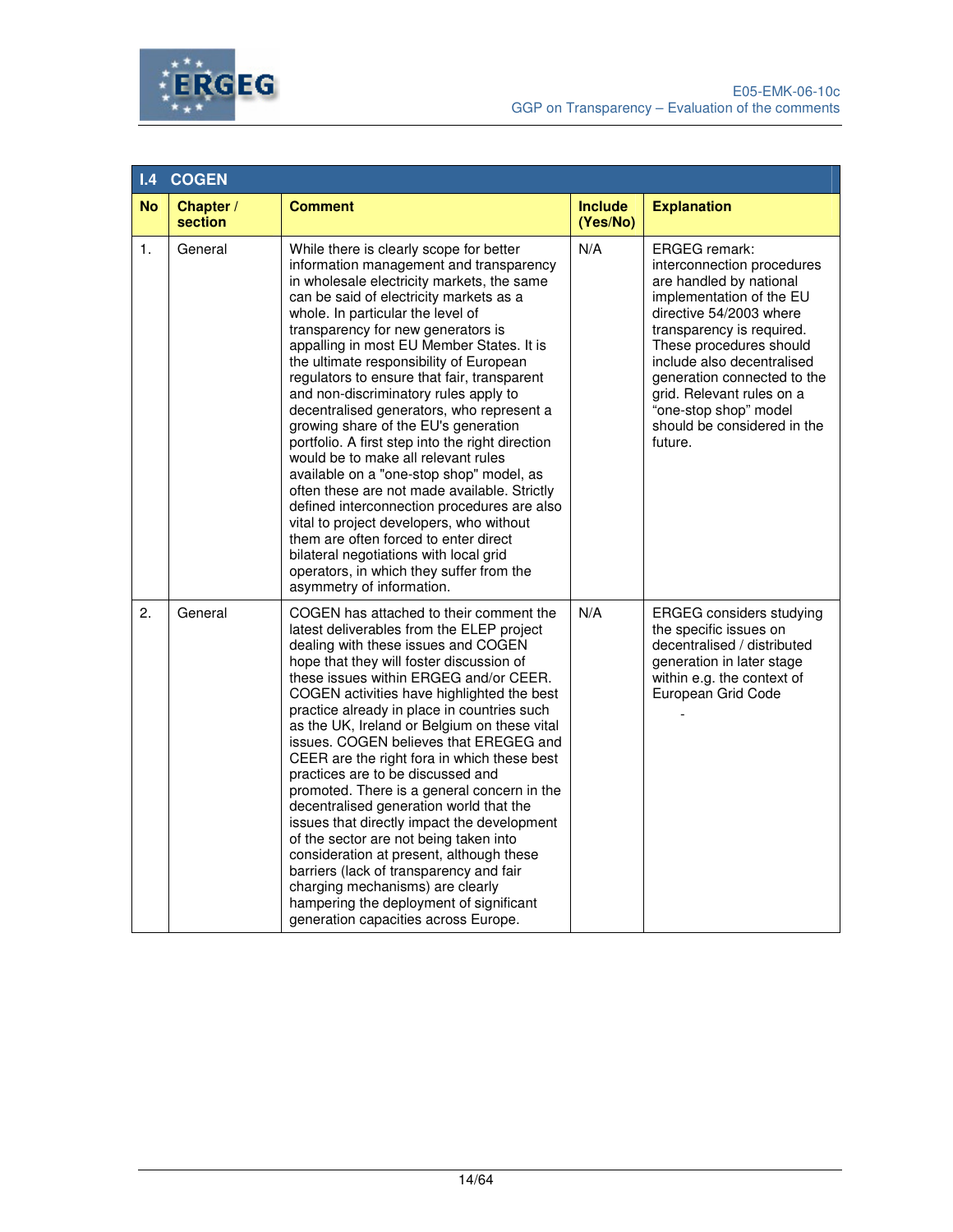

| 1.5       | <b>EBL Norway (Norwegian Electricity Industry Association)</b> |                                                                                                                                                                                                                                                                                                                                                                                                                                                                                                                                                                                                                                                               |                            |                                                                             |  |
|-----------|----------------------------------------------------------------|---------------------------------------------------------------------------------------------------------------------------------------------------------------------------------------------------------------------------------------------------------------------------------------------------------------------------------------------------------------------------------------------------------------------------------------------------------------------------------------------------------------------------------------------------------------------------------------------------------------------------------------------------------------|----------------------------|-----------------------------------------------------------------------------|--|
| <b>No</b> | Chapter /<br>section                                           | <b>Comment</b>                                                                                                                                                                                                                                                                                                                                                                                                                                                                                                                                                                                                                                                | <b>Include</b><br>(Yes/No) | <b>Explanation</b>                                                          |  |
| 1.        | General                                                        | EBL welcomes the ERGEG. In terms of<br>developing a truly competitive pan<br>European Electricity Market such<br>guidelines is a step in the right direction.<br>EBL agrees in the main principles<br>presented in the guidelines.                                                                                                                                                                                                                                                                                                                                                                                                                            | N/A                        | $\overline{\phantom{a}}$                                                    |  |
| 2.        | General                                                        | Market transparency is crucial for a<br>successful development of efficient<br>regional electricity markets, as well as a<br>pan European Electricity Market. EBL<br>supports the view that information shall<br>generally be made available to market<br>participants unless there are clear reasons<br>for not doing so (e.g. in case of legitimate<br>commercial reservations or system<br>security issues), or if the cost of providing<br>the information is proven significantly<br>higher than the expected benefits. There<br>should be full reciprocity on information to<br>secure a level playing field to all<br>stakeholders.                    | N/A                        | ERGEG remark: this is already<br>subject of and included in the<br>GGP-IMT. |  |
| 3.        | General                                                        | To compete effectively in the wholesale<br>market, all wholesale market participants -<br>traders, generators and retailers - need to<br>forecast future demand and supply<br>fundamentals and available capacity in the<br>transmission system. Participants base<br>their forecasting not only on analysis of<br>expected levels of future demand,<br>transmission capacity and generation<br>capacity. As well important are detailed<br>analysis of actual events in the past and<br>the observed impact on prices. Open<br>access to demand, transmission and<br>generation data - both before and after the<br>date of delivery - is therefore crucial. | N/A                        | ERGEG remark: already<br>included in the GGP-IMT.                           |  |
| 4.        | General                                                        | EBL states that the Nordic market is<br>generally considered as transparent with<br>thousands of data items being released<br>every day (by the Nordic TSOs and Nord<br>Pool). Information transparency in terms of<br>production capacities, fuel mix, demand,<br>maintenance plans, outages (in both<br>transmission and generation facilities) etc<br>is a prerequisite for creating liquid markets<br>and trust in the price formation. This is<br>also a prerequisite for creating a level<br>playing field for all participants in the<br>market.                                                                                                       | N/A                        | ERGEG remark: already<br>included in the GGP-IMT.                           |  |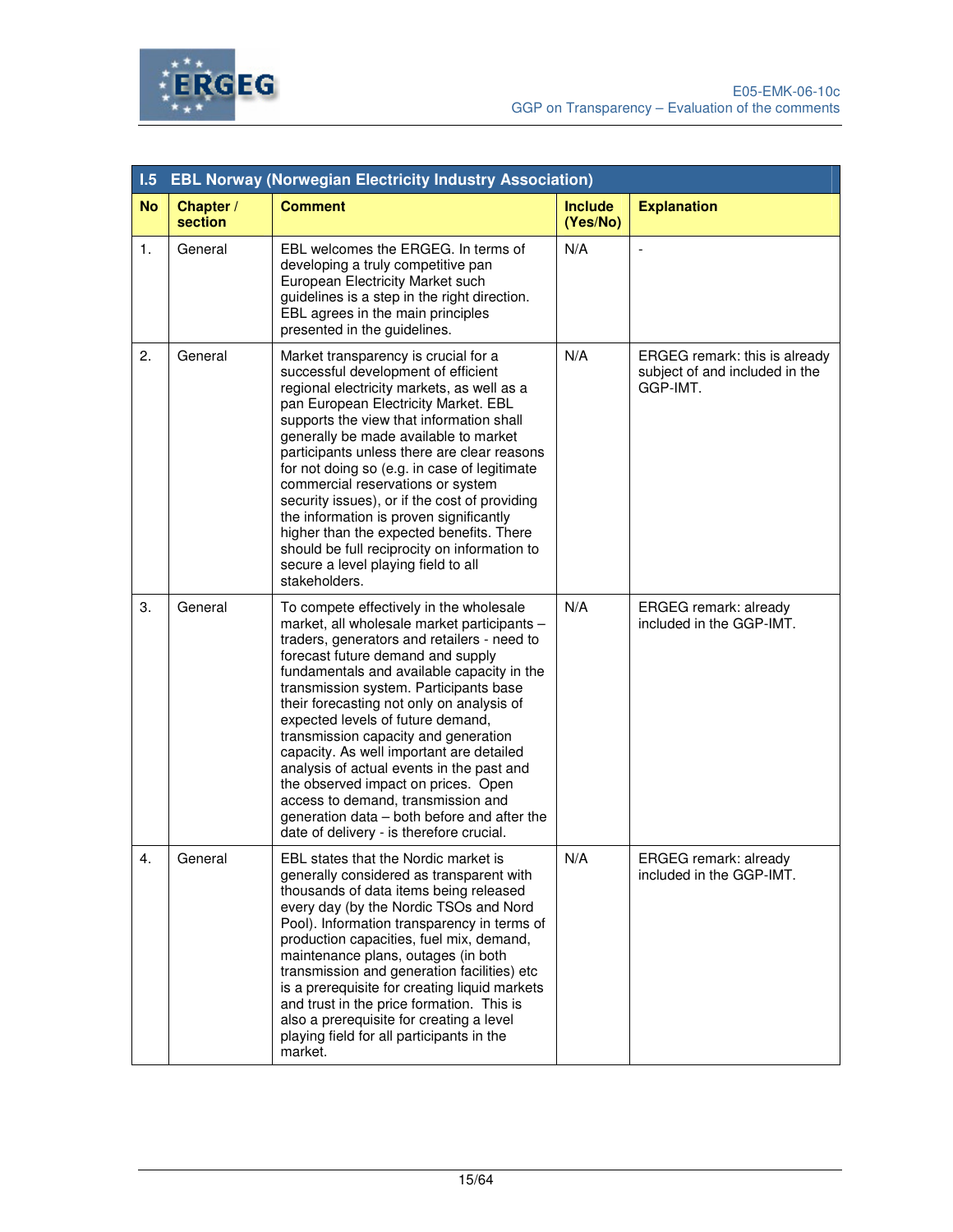

| 1.5       | <b>EBL Norway (Norwegian Electricity Industry Association)</b> |                                                                                                                                                                                                                                                                                                                                                                                                                             |                            |                                                                                                                                                                                                 |
|-----------|----------------------------------------------------------------|-----------------------------------------------------------------------------------------------------------------------------------------------------------------------------------------------------------------------------------------------------------------------------------------------------------------------------------------------------------------------------------------------------------------------------|----------------------------|-------------------------------------------------------------------------------------------------------------------------------------------------------------------------------------------------|
| <b>No</b> | Chapter /<br>section                                           | <b>Comment</b>                                                                                                                                                                                                                                                                                                                                                                                                              | <b>Include</b><br>(Yes/No) | <b>Explanation</b>                                                                                                                                                                              |
| 5.        | General                                                        | EBL emphasize that full trust in market<br>prices can only be achieved if the prices<br>truly reflect the resources available.                                                                                                                                                                                                                                                                                              | N/A                        | $\blacksquare$                                                                                                                                                                                  |
| 6.        | General                                                        | EBL emphasizes that market actors must<br>have equal access to information from all<br>relevant markets - c.f. information<br>provided to the market by Nord Pool.                                                                                                                                                                                                                                                          | N/A                        | ERGEG remark: already<br>included in the GGP-IMT.                                                                                                                                               |
| 7.        | Transmission                                                   | EBL emphasizes that it is important that<br>information on transmission capacity is<br>respectively available as transmission<br>capacity has a similar effect on prices as<br>production capacity.                                                                                                                                                                                                                         | N/A                        | ERGEG remark: already<br>included in the GGP-IMT.                                                                                                                                               |
| 8.        | Transmission                                                   | EBL emphasizes that TSOs should publish<br>real-time information of national power<br>systems. TSOs should develop a uniform<br>structure of such information by using the<br>best practices gained in different countries.                                                                                                                                                                                                 | N/A                        | ERGEG remark: already<br>included in the GGP-IMT.                                                                                                                                               |
| 9.        | General                                                        | EBL emphasizes that uniform market<br>information between neighbouring power<br>markets should be available in order to<br>create equal terms and a level playing field<br>for all market participants                                                                                                                                                                                                                      | N/A                        | ERGEG remark: the general,<br>global applicability of the GGP-<br>IMT is already emphasized in<br>the document.                                                                                 |
| 10.       | General                                                        | EBL emphasizes that one common<br>information source should be established,<br>e.g. from a WWW site, in order to increase<br>information transparency and secure the<br>quality of accurate and timely given<br>information for all participants.                                                                                                                                                                           | Yes                        | Whereas already integrated in<br>the GGP-IMT, the issue of<br>common Europe wide (or at<br>least region wide) information<br>source will be emphasized<br>further in the finalized GGP-<br>IMT. |
| 11.       | General                                                        | Information about investments and<br>maintenance as well as other relevant<br>planed works or urgent outages /<br>disconnections must be available. The<br>information should be given timely and<br>include relevant historical data as well as<br>relevant plans for future operations. To<br>avoid inside trading there should be an<br>information system for urgent messages<br>on changes in capacities and failures. | Yes                        | Information on investments<br>and way to communicate<br>urgent messages will be<br>considered in the finalized<br>GGP-IMT.                                                                      |
| 12.       | Generation                                                     | Installed generation capacity on an<br>aggregated level, and split into operational<br>units (blocks). Information about primary<br>energy sources is vital.                                                                                                                                                                                                                                                                | N/A                        | ERGEG remark: already<br>included in the GGP-IMT.                                                                                                                                               |
| 13.       | Generation                                                     | Ex post and ex ante information of the<br>generation schedules, (start and stop<br>dates).                                                                                                                                                                                                                                                                                                                                  | N/A                        | ERGEG remark: already<br>included in the GGP-IMT.                                                                                                                                               |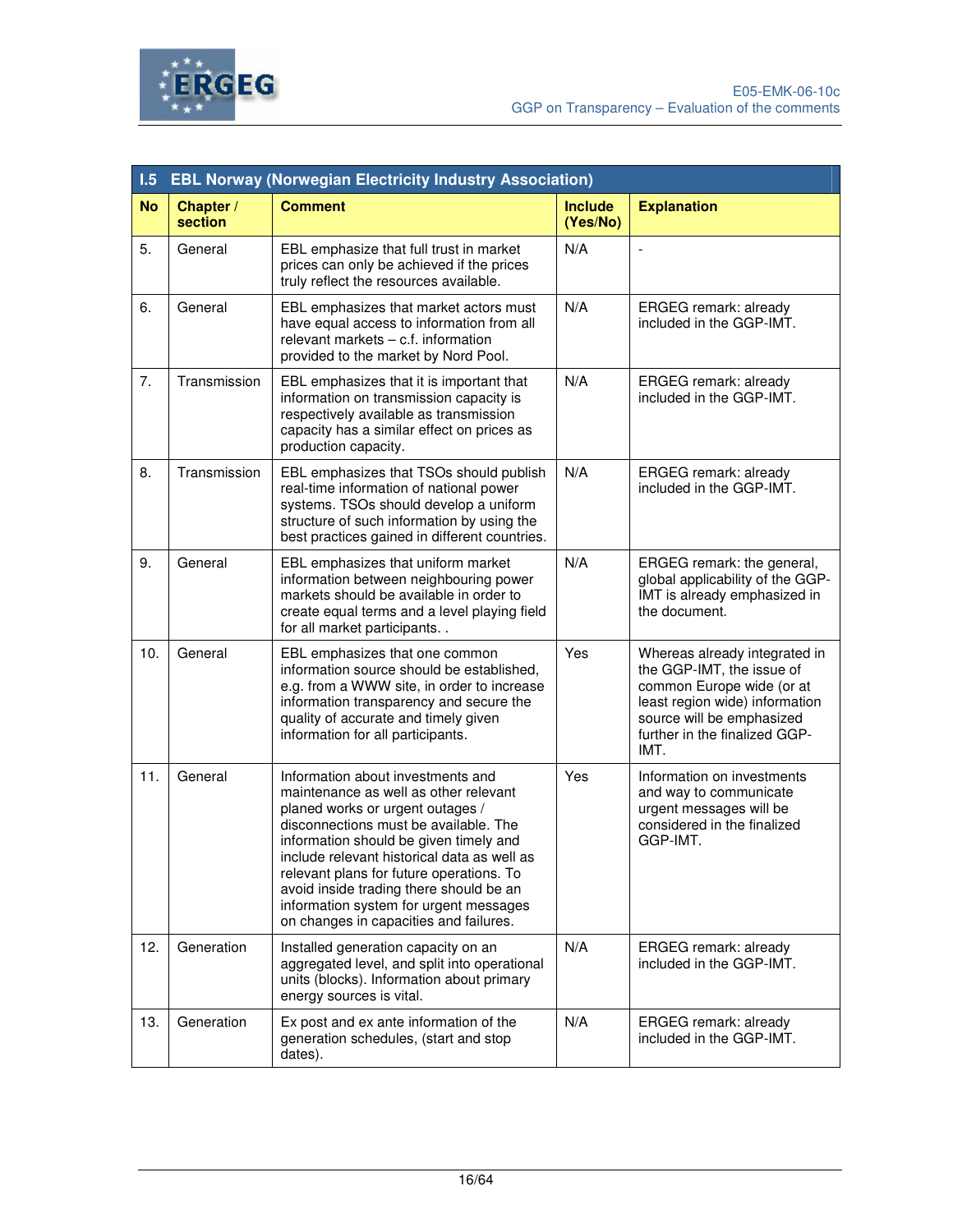

| 1.5       | <b>EBL Norway (Norwegian Electricity Industry Association)</b> |                                                                                                                                                                                                                                                                                                                                                                                                                                                                                                                                                                                                                                                                                                                                                   |                            |                                                                                                                                                                  |
|-----------|----------------------------------------------------------------|---------------------------------------------------------------------------------------------------------------------------------------------------------------------------------------------------------------------------------------------------------------------------------------------------------------------------------------------------------------------------------------------------------------------------------------------------------------------------------------------------------------------------------------------------------------------------------------------------------------------------------------------------------------------------------------------------------------------------------------------------|----------------------------|------------------------------------------------------------------------------------------------------------------------------------------------------------------|
| <b>No</b> | Chapter /<br>section                                           | <b>Comment</b>                                                                                                                                                                                                                                                                                                                                                                                                                                                                                                                                                                                                                                                                                                                                    | <b>Include</b><br>(Yes/No) | <b>Explanation</b>                                                                                                                                               |
| 14.       | Generation                                                     | Investment plans, plans for maintenance<br>that influence generation capacity (day<br>$ahead - 10 year)$                                                                                                                                                                                                                                                                                                                                                                                                                                                                                                                                                                                                                                          | N/A                        | ERGEG remark: already<br>included in the GGP-IMT.                                                                                                                |
| 15.       | Generation                                                     | Filling rates and statistics of water<br>reservoirs on an aggregated level                                                                                                                                                                                                                                                                                                                                                                                                                                                                                                                                                                                                                                                                        | N/A                        | ERGEG remark: already<br>included in the GGP-IMT.                                                                                                                |
| 16.       | Generation                                                     | Urgent messages concerning generation<br>capacities                                                                                                                                                                                                                                                                                                                                                                                                                                                                                                                                                                                                                                                                                               | Yes                        | Information on unavailability<br>should be published asap, will<br>be included in the GGP-IMT.                                                                   |
| 17.       | Transmission                                                   | Investments and maintenance activities<br>that influence transmission capacity (1<br>$year - 10 years)$                                                                                                                                                                                                                                                                                                                                                                                                                                                                                                                                                                                                                                           | N/A                        | ERGEG remark: already<br>included in the GGP-IMT.                                                                                                                |
| 18.       | Transmission                                                   | Operational activities (day, weeks, months)<br>that influence transmission capacity                                                                                                                                                                                                                                                                                                                                                                                                                                                                                                                                                                                                                                                               | N/A                        | ERGEG remark: already<br>included in the GGP-IMT.                                                                                                                |
| 19.       | Transmission                                                   | Urgent messages concerning<br>transmission capacities                                                                                                                                                                                                                                                                                                                                                                                                                                                                                                                                                                                                                                                                                             | Yes                        | Information on unavailability<br>should be published asap, to<br>be included in the finalized<br>GGP-IMT.                                                        |
| 20.       | Transmission                                                   | Transmission capacity available for<br>commercial trade on price area borders or<br>interconnections should be given.                                                                                                                                                                                                                                                                                                                                                                                                                                                                                                                                                                                                                             | N/A                        | ERGEG remark: already<br>included in the GGP-IMT.                                                                                                                |
| 21.       | Transmission                                                   | To obtain an optimal market coupling<br>between markets the implicit auction on<br>cross border connections is strongly<br>recommended.<br>Should this not be feasible in the short run<br>we suggest a combined model where<br>explicit auctions can be used for monthly<br>and annual capacity allocations. Unused<br>capacity on a day a head basis should be<br>made available for implicit auctions (use it<br>or loose it principle) for the intra-day<br>market<br>The TSOs and the market players should<br>face clear financial sanction when failing to<br>guarantee the ATC (available for trade)<br>capacity. Such a guarantee would<br>minimize the risk of reduced cross border<br>capacity due to internal congestion<br>problems. | N/A                        | ERGEG remark: this is<br>addressed in the legally<br>binding CM Guidelines<br>according to the Regulation<br>(EC) 1228/2003 and not a<br>subject of the GGP-IMT. |
| 22.       | Transmission                                                   | Harmonising information from spot<br>markets, intra-day markets, balancing<br>power, and load shedding.                                                                                                                                                                                                                                                                                                                                                                                                                                                                                                                                                                                                                                           | Yes                        | Harmonization of information<br>formats and contents will be<br>reemphasized in the finalized<br>GGP-IMT.                                                        |
| 23.       | Balancing<br>(Congestion<br>Management)                        | Transparency on information from the<br>balancing market and congestion<br>management is important.<br>Today TSOs in some situations limit the<br>interconnection capacity to solve internal                                                                                                                                                                                                                                                                                                                                                                                                                                                                                                                                                      | N/A                        | ERGEG remark: this is<br>addressed in the legally<br>binding CM Guidelines<br>according to the Regulation<br>(EC) 1228/2003 and not a                            |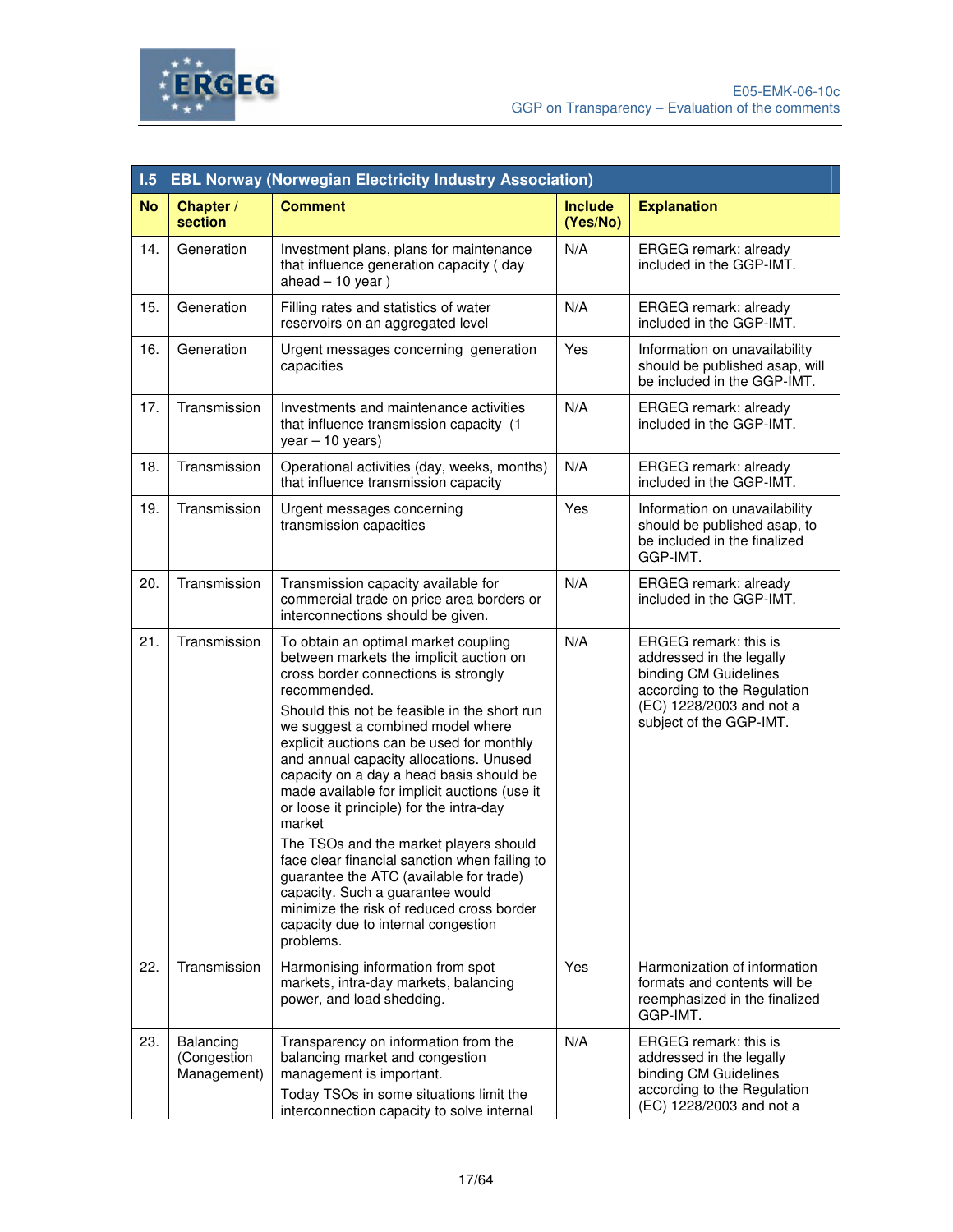

| 1.5       | <b>EBL Norway (Norwegian Electricity Industry Association)</b> |                                                                                                                                                                                                                                                                                                                                                                                                                                                                                                                                                                                                                                                                                                                                                                                            |                            |                                                                                                                                                                          |  |
|-----------|----------------------------------------------------------------|--------------------------------------------------------------------------------------------------------------------------------------------------------------------------------------------------------------------------------------------------------------------------------------------------------------------------------------------------------------------------------------------------------------------------------------------------------------------------------------------------------------------------------------------------------------------------------------------------------------------------------------------------------------------------------------------------------------------------------------------------------------------------------------------|----------------------------|--------------------------------------------------------------------------------------------------------------------------------------------------------------------------|--|
| <b>No</b> | Chapter /<br>section                                           | <b>Comment</b>                                                                                                                                                                                                                                                                                                                                                                                                                                                                                                                                                                                                                                                                                                                                                                             | <b>Include</b><br>(Yes/No) | <b>Explanation</b>                                                                                                                                                       |  |
|           |                                                                | congestions. This is in EBL's view an<br>inefficient way to handle congestions.<br>However the guidelines indicate that a<br>system where congestions are "moved"<br>may be accepted for different reasons for a<br>limited time. In these cases the TSOs<br>should give specific information concerning<br>the reasons for moving congestions. For<br>a long term solution the Guidelines on<br>Congestion Management require the TSOs<br>to make transparent plans for how they will<br>solve internal congestions alternatively to<br>move them to the international borders. To<br>gain full reciprocity on market information<br>we propose that ERGEG follow up this<br>issue and make a more specific rule on<br>when and how such information should be<br>published to the users. |                            | subject of the GGP-IMT.                                                                                                                                                  |  |
| 24.       | Summary                                                        | Market transparency is crucial to develop<br>an efficient pan European wholesale<br>market for electricity. To obtain<br>transparency on market information from<br>day one in a common wholesale market it<br>is important to have a binding time<br>schedule for the progress from national<br>markets to regional / common markets.<br>Market transparency requires full<br>reciprocity on information about<br>generation, transmission, congestion<br>management and access to<br>interconnections to all actors in the market.<br>Price and volume offers in the balancing<br>market should be made available and<br>market based prices should be used in<br>balance settlement.                                                                                                    | N/A                        | Time schedule for the progress<br>from national markets to<br>regional / common markets will<br>be developed within ERGEG,<br>but is out of the scope of the<br>GGP-IMT. |  |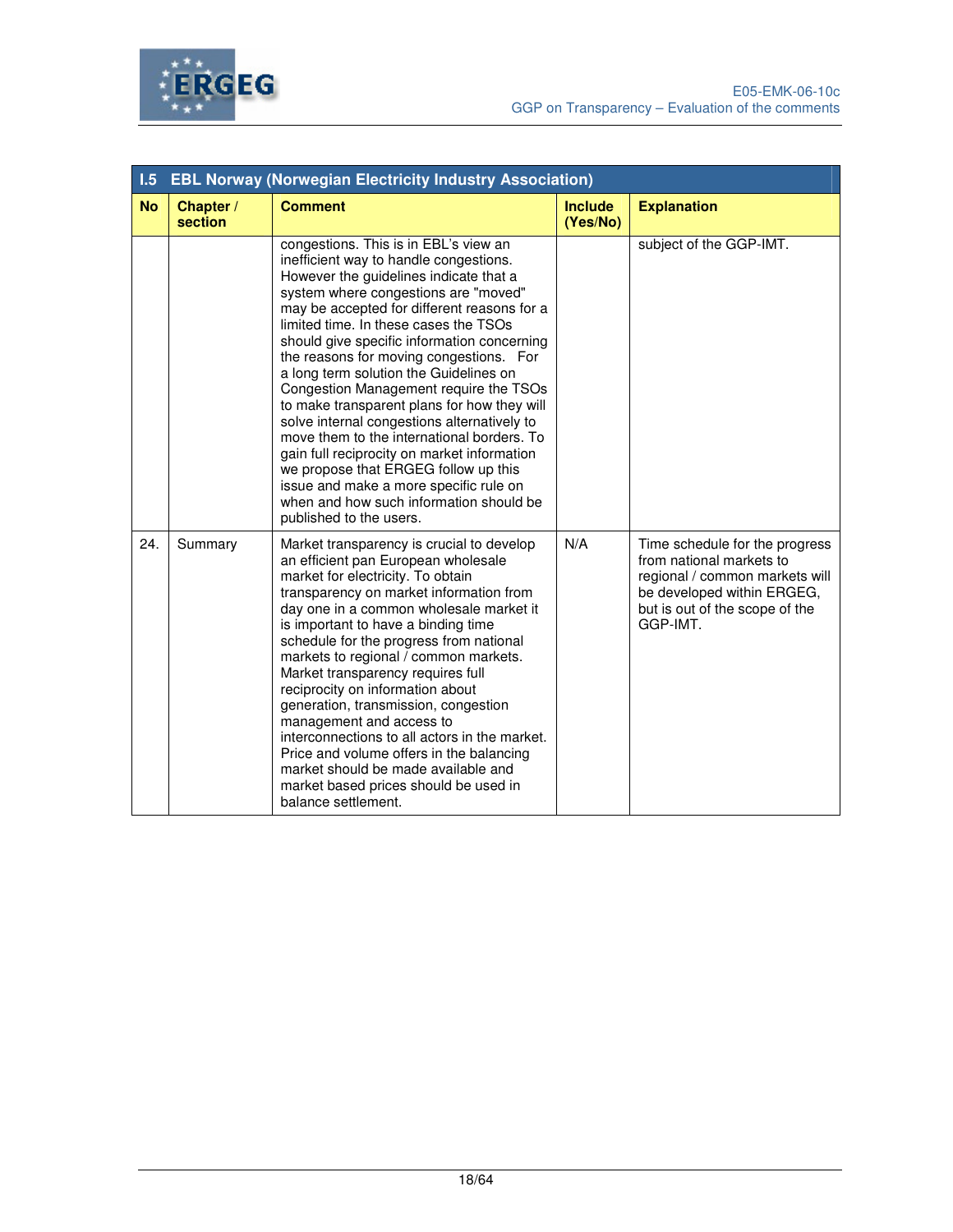



| 1.6       | <b>EFET</b>          |                                                                                                                                                                                                                                                                                                                                                                                                                                                                                                                                                                                                                                                                                                                                                                                                                                                                                                                                                                                                                                                                                                                                                                                                                                                                                         |                            |                                                                                      |
|-----------|----------------------|-----------------------------------------------------------------------------------------------------------------------------------------------------------------------------------------------------------------------------------------------------------------------------------------------------------------------------------------------------------------------------------------------------------------------------------------------------------------------------------------------------------------------------------------------------------------------------------------------------------------------------------------------------------------------------------------------------------------------------------------------------------------------------------------------------------------------------------------------------------------------------------------------------------------------------------------------------------------------------------------------------------------------------------------------------------------------------------------------------------------------------------------------------------------------------------------------------------------------------------------------------------------------------------------|----------------------------|--------------------------------------------------------------------------------------|
| <b>No</b> | Chapter /<br>section | <b>Comment</b>                                                                                                                                                                                                                                                                                                                                                                                                                                                                                                                                                                                                                                                                                                                                                                                                                                                                                                                                                                                                                                                                                                                                                                                                                                                                          | <b>Include</b><br>(Yes/No) | <b>Explanation</b>                                                                   |
| 1.        | General              | EFET considers the release of demand,<br>transmission and generation data - both<br>before and after the date of delivery -<br>crucial to market participants' ability to<br>analyse likely market developments and<br>to participate in forward electricity<br>markets.                                                                                                                                                                                                                                                                                                                                                                                                                                                                                                                                                                                                                                                                                                                                                                                                                                                                                                                                                                                                                | N/A                        | <b>ERGEG Remark: in line with</b><br>the GGP-IMT.                                    |
| 2.        | General              | EFET regards some European markets -<br>notably the UK and Nordic markets - as<br>already very transparent with hundreds<br>of thousands of data items being<br>released every day. Many other markets<br>remain opaque, which requires market<br>participants to risk their capital on events<br>that they do not fully understand, thereby<br>increasing risk premiums and reducing<br>market liquidity. This is inefficient and<br>ultimately imposes significant costs on<br>electricity consumers.                                                                                                                                                                                                                                                                                                                                                                                                                                                                                                                                                                                                                                                                                                                                                                                 | N/A                        | <b>ERGEG Remark: in line with</b><br>the GGP-IMT objectives.                         |
| З.        | General              | EFET recalls a major position paper on<br>"Transparency and Availability of<br>Information in Continental European<br>Wholesale Electricity Markets" published<br>by EFET in July 2003, together with the<br>related further EFET works and<br>discussions.<br>Further, the EFET request to the<br>European regulators to work to secure<br>the release of post-delivery data on each<br>generating plant's production, actual<br>demand by market hub and the physical<br>flows across transmission links between<br>markets is mentioned, indicating then<br>that this information should be<br>supplemented, by forecast demand data,<br>forecasts of net cross border<br>transmission capacity and forecasts of<br>available cross border transmission<br>capacity, taking account of any prior<br>commitments under long-term contracts.<br>Finally, the information on forecast<br>production plant availability, without<br>compromising generators' commercial<br>confidentiality should be released - to<br>that matter EFET recognised that some<br>aggregation of forecast generation data<br>- by market hub and by fuel type, after<br>proper consultation - was likely to be<br>appropriate, at least in a transitional<br>phase, in most relevant geographic<br>markets. | N/A                        | <b>ERGEG Remark: largely in</b><br>line with the GGP-IMT<br>objectives and contents. |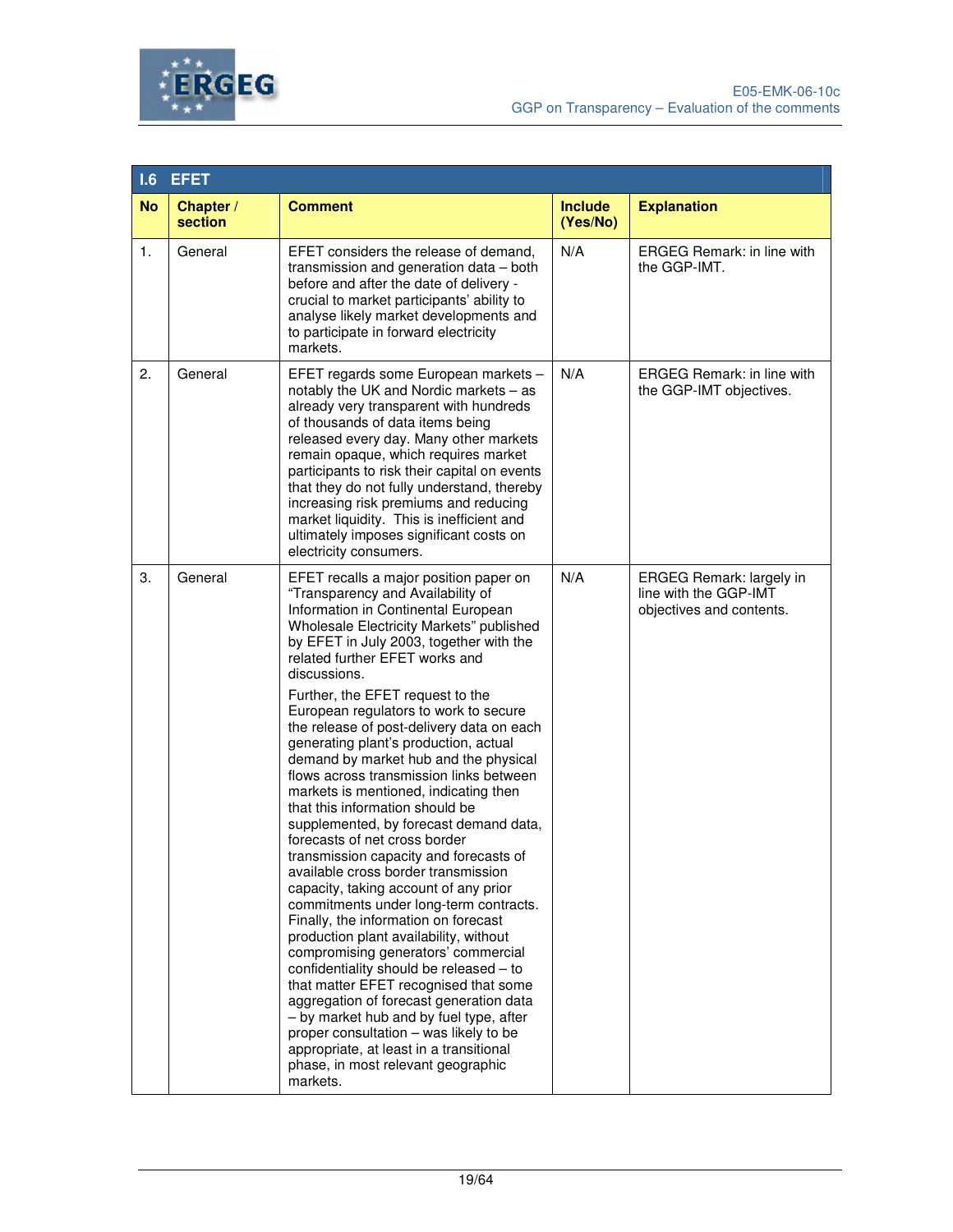



| 1.6       | <b>EFET</b>                                           |                                                                                                                                                                                                                                                                                                                                                                                                                                                                                                                                                                                        |                            |                                                                                                                                                                                                                                     |
|-----------|-------------------------------------------------------|----------------------------------------------------------------------------------------------------------------------------------------------------------------------------------------------------------------------------------------------------------------------------------------------------------------------------------------------------------------------------------------------------------------------------------------------------------------------------------------------------------------------------------------------------------------------------------------|----------------------------|-------------------------------------------------------------------------------------------------------------------------------------------------------------------------------------------------------------------------------------|
| <b>No</b> | Chapter /<br>section                                  | <b>Comment</b>                                                                                                                                                                                                                                                                                                                                                                                                                                                                                                                                                                         | <b>Include</b><br>(Yes/No) | <b>Explanation</b>                                                                                                                                                                                                                  |
| 4.        | General                                               | EFET mentions that on 10 April 2006 the<br>four major operators of power plants in<br>Germany started making available to the<br>market through an EEX electronic<br>platform some ex ante generating<br>capacity availability figures, aggregated<br>by fuel type for the whole of Germany, as<br>well as hourly day-after actual generation<br>statistics, again aggregated by fuel type<br>nationally.                                                                                                                                                                              | N/A                        | ERGEG remark: this is<br>considered a step in the right<br>direction, especially as it is<br>seen as the immediate<br>reaction to the GGP-IMT<br>public consultation which was<br>conducted between 18.<br>March and 10. May 2006.  |
| 5.        | General                                               | EFET finds many statements too<br>tentative and are disappointed that a<br>"minimum acceptable standard"<br>approach is offered, rather than a true<br>vision of how to progress towards<br>complete transparency, and also miss<br>any timetable for further improvements.<br>In contrast to the often very tentative,<br>vague and inconclusive statements set<br>out in section 2 of the GGP-IMT, EFET<br>finds the stipulations about the types of<br>information required by the market set<br>out in section 3 and in the tables of the<br>Annex clearer and mostly appropriate. | Yes                        | <b>ERGEG will consider</b><br>including more specific vision<br>and timetable for further<br>improvements as well as<br>proposing the more binding<br>and advanced standards<br>approach in the general<br>sections of the GGP-IMT. |
| 6.        | Table 2,<br>Transmission<br>and Inter-<br>connections | Expected or actually transpiring<br>constraints within national borders shall<br>be published as they have a significant<br>impact on the actual merit order of<br>generating plant and may also affect<br>cross border flows. Conversely, if<br>potentially binding constraints are not<br>declared internally within a control area,<br>this may bring plants located inside it<br>unexpectedly on-stream and have an<br>adverse effect on the maximum<br>allocation of transmission capacity at<br>proximate international<br>interconnections.                                     | Yes                        |                                                                                                                                                                                                                                     |
| 7.        | Table 3,<br>Generation                                | Publish installed generation capacity per<br>single block, rather than aggregated                                                                                                                                                                                                                                                                                                                                                                                                                                                                                                      | Yes                        |                                                                                                                                                                                                                                     |
| 8.        | Table 3,<br>Generation                                | Aggregation of ex ante scheduled<br>generation availability shall be by<br>reference to fuel types as well as<br>industry and market structure and needs<br>a timetable for phasing towards<br>disclosure per plant.                                                                                                                                                                                                                                                                                                                                                                   | Yes                        | This comment will be<br>considered in the finalized<br>GGP-IMT.                                                                                                                                                                     |
| 9.        | Table 3,<br>Generation                                | A separate stipulation for prompt<br>publication of unexpected plant outages<br>should be inserted.                                                                                                                                                                                                                                                                                                                                                                                                                                                                                    | Yes                        |                                                                                                                                                                                                                                     |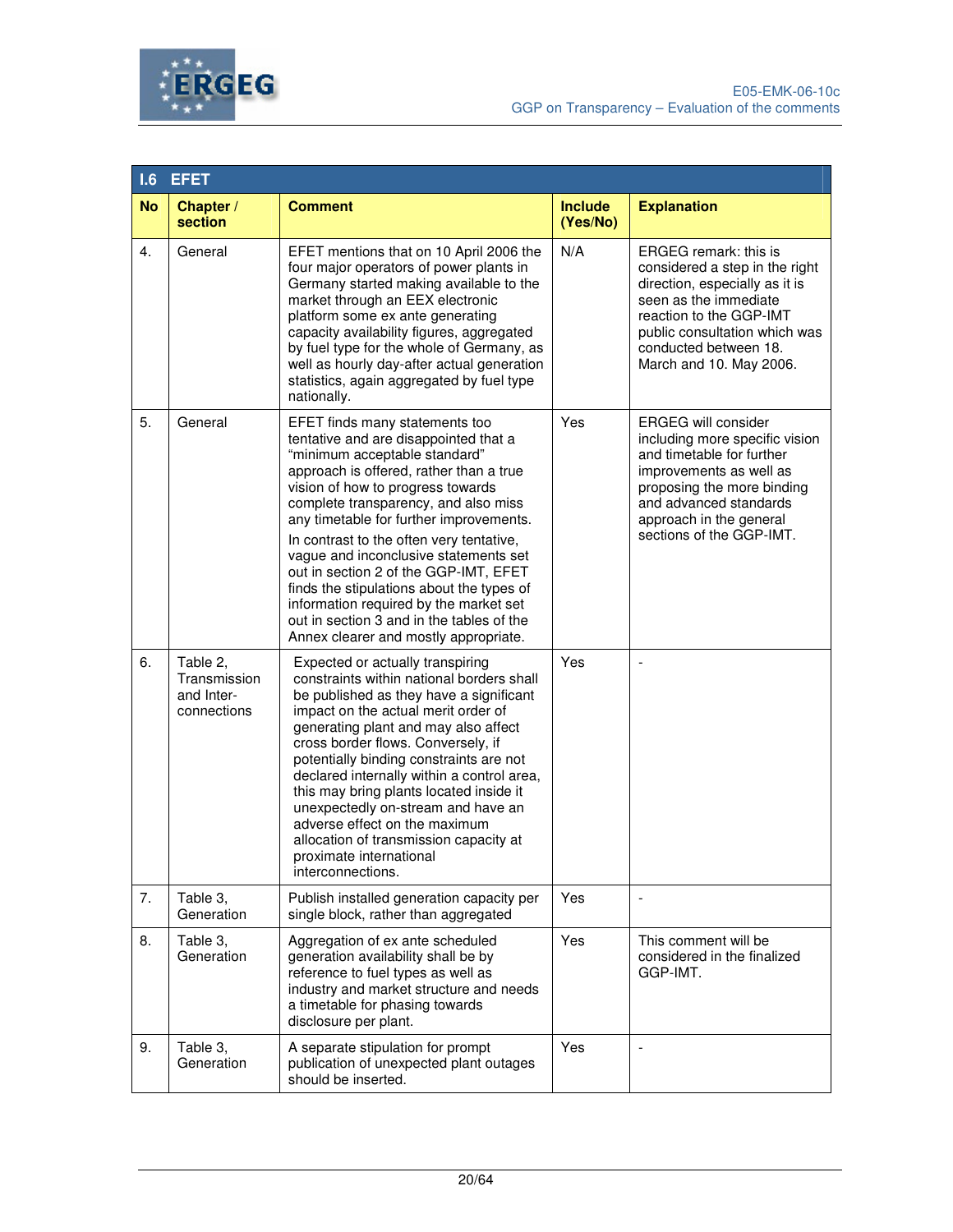

| 1.6       | <b>EFET</b>                                                                    |                                                                                                                                                                                                                                                                                                                                                                                                                                                                                                                                                                                                                                                                                                                             |                            |                                                                                                                                                                             |  |
|-----------|--------------------------------------------------------------------------------|-----------------------------------------------------------------------------------------------------------------------------------------------------------------------------------------------------------------------------------------------------------------------------------------------------------------------------------------------------------------------------------------------------------------------------------------------------------------------------------------------------------------------------------------------------------------------------------------------------------------------------------------------------------------------------------------------------------------------------|----------------------------|-----------------------------------------------------------------------------------------------------------------------------------------------------------------------------|--|
| <b>No</b> | Chapter /<br>section                                                           | <b>Comment</b>                                                                                                                                                                                                                                                                                                                                                                                                                                                                                                                                                                                                                                                                                                              | <b>Include</b><br>(Yes/No) | <b>Explanation</b>                                                                                                                                                          |  |
| 10.       | Table 3,<br>Generation                                                         | The ex post data on production should<br>be disclosed plant by plant as near to<br>real time as practicable.                                                                                                                                                                                                                                                                                                                                                                                                                                                                                                                                                                                                                | Yes                        | This comment will be<br>considered in the finalized<br>GGP-IMT.                                                                                                             |  |
| 11.       | Table 4,<br>Balancing<br>Table 2<br>Transmission<br>and Inter-<br>connections? | Market participants can best avoid<br>being out of balance and thereby<br>penalisation if they are able to adjust<br>their positions after the D-1 gate closure<br>but ahead of the implementation of TSO<br>balance mechanisms. In order to do this<br>they need information about bids and<br>offers, which can be accepted within a<br>national system or control area and<br>about remaining available cross-border<br>transmission capacity within day.                                                                                                                                                                                                                                                                | Yes                        | The publication of remaining<br>available cross-border<br>transmission capacity within<br>day will be added to the<br>GGP-IMT.                                              |  |
| 12.       | Section 2.1<br>and general                                                     | EFET advocates on one hand publishing<br>all generation data (both ex ante and ex<br>post) without aggregation and explains<br>why the possible danger of collusion is<br>not a reason for restraining from that.<br>Furthermore, EFET asks for identifying<br>(by regulators) of any reasons against<br>making some information available<br>(commercial confidentiality, cost-benefit<br>analyses, security and the need to ring-<br>fence any withheld data) and to define<br>the criteria when and why any of these<br>considerations might result in a particular<br>regulator assenting to the withholding of<br>data by a particular corporation, acting<br>as system operator and/or generator,<br>from the market. | Yes                        | <b>ERGEG will consider this</b><br>comment as far as possible<br>in the finalized GGP-IMT<br>including a more precise<br>definition on reasons and<br>criteria as proposed. |  |
| 13.       | Section 3.2<br>and Table 2,<br>Transmission<br>and Inter-<br>connections       | EFET calls for the publication in full<br>without delay of assumptions behind,<br>and estimation methodologies for, all<br>kinds of transmission capacity (net,<br>available, etc.) values being used.                                                                                                                                                                                                                                                                                                                                                                                                                                                                                                                      | Yes                        | ERGEG has already included<br>this requirement and will<br>refine it further.                                                                                               |  |
| 14.       | General                                                                        | EFET does not criticise voluntary<br>initiatives to improve transparency<br>regarding generation recently put in<br>place, yet they remain incomplete and<br>unharmonised across national<br>boundaries.<br>EFET rejects, at this advanced stage of<br>the liberalisation process, the legitimacy<br>of any broad ranging exclusions from<br>disclosure of generation related data,<br>based on assertions of commercial<br>confidentiality, on the risk of facilitation of<br>collusion or on jeopardy to trading<br>strategies. In addition, any costs of<br>organisation and internet based                                                                                                                              | Yes                        | This has been considered in<br>the detailed remarks of EFET<br>on generation data which<br>were presented above.                                                            |  |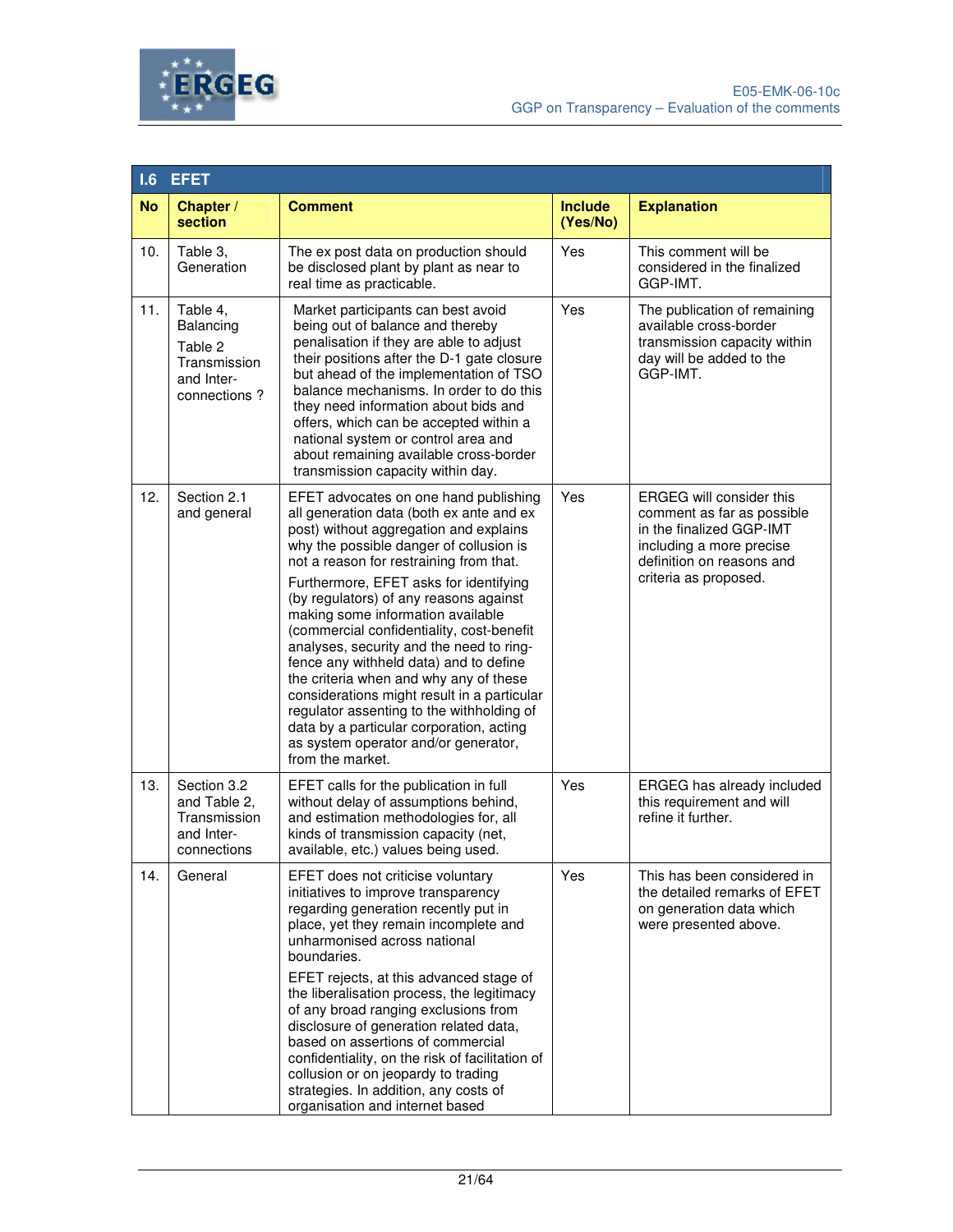



| 1.6 <sup>1</sup> | <b>EFET</b>          |                                                                                                                                                                                                                                                                                                                                                                                                                                                                                                                                                   |                                                                        |                                                                                                                                                                                                                                                                                                                               |
|------------------|----------------------|---------------------------------------------------------------------------------------------------------------------------------------------------------------------------------------------------------------------------------------------------------------------------------------------------------------------------------------------------------------------------------------------------------------------------------------------------------------------------------------------------------------------------------------------------|------------------------------------------------------------------------|-------------------------------------------------------------------------------------------------------------------------------------------------------------------------------------------------------------------------------------------------------------------------------------------------------------------------------|
| <b>No</b>        | Chapter /<br>section | <b>Comment</b>                                                                                                                                                                                                                                                                                                                                                                                                                                                                                                                                    | <b>Include</b><br>(Yes/No)                                             | <b>Explanation</b>                                                                                                                                                                                                                                                                                                            |
|                  |                      | publication of data seem to be<br>manageable and should not stand in the<br>way of full disclosure to the market free<br>of charges.                                                                                                                                                                                                                                                                                                                                                                                                              |                                                                        |                                                                                                                                                                                                                                                                                                                               |
| 15.              | General              | A commitment to fast implementation of<br>improvements, utilizing the framework of<br>the Regional Initiatives, would be<br>appreciated by EFET who also suggests<br>that ultimately there is no legitimate<br>justification for owners and operators of<br>electricity infrastructure in a liquid and<br>competitive market to withhold data<br>about its availability and utilization from<br>that market. ERGEG should offer precise<br>criteria and a timetable for the transition<br>and improvements of transparency as<br>indicated above. | Yes.<br>already<br>included<br>within the<br>ERGEG<br>RI<br>strategies | ERGEG remark: as it is<br>recognized by EFET,<br>implementation of GGP-IMT<br>is already a subject of the<br>ERGEG RI, notably CWE<br>and CEE where transparency<br>is a key issue and a<br>benchmark of the status quo<br>against the GGP-IMT will be<br>used as the basis for the<br>necessary actions and<br>improvements. |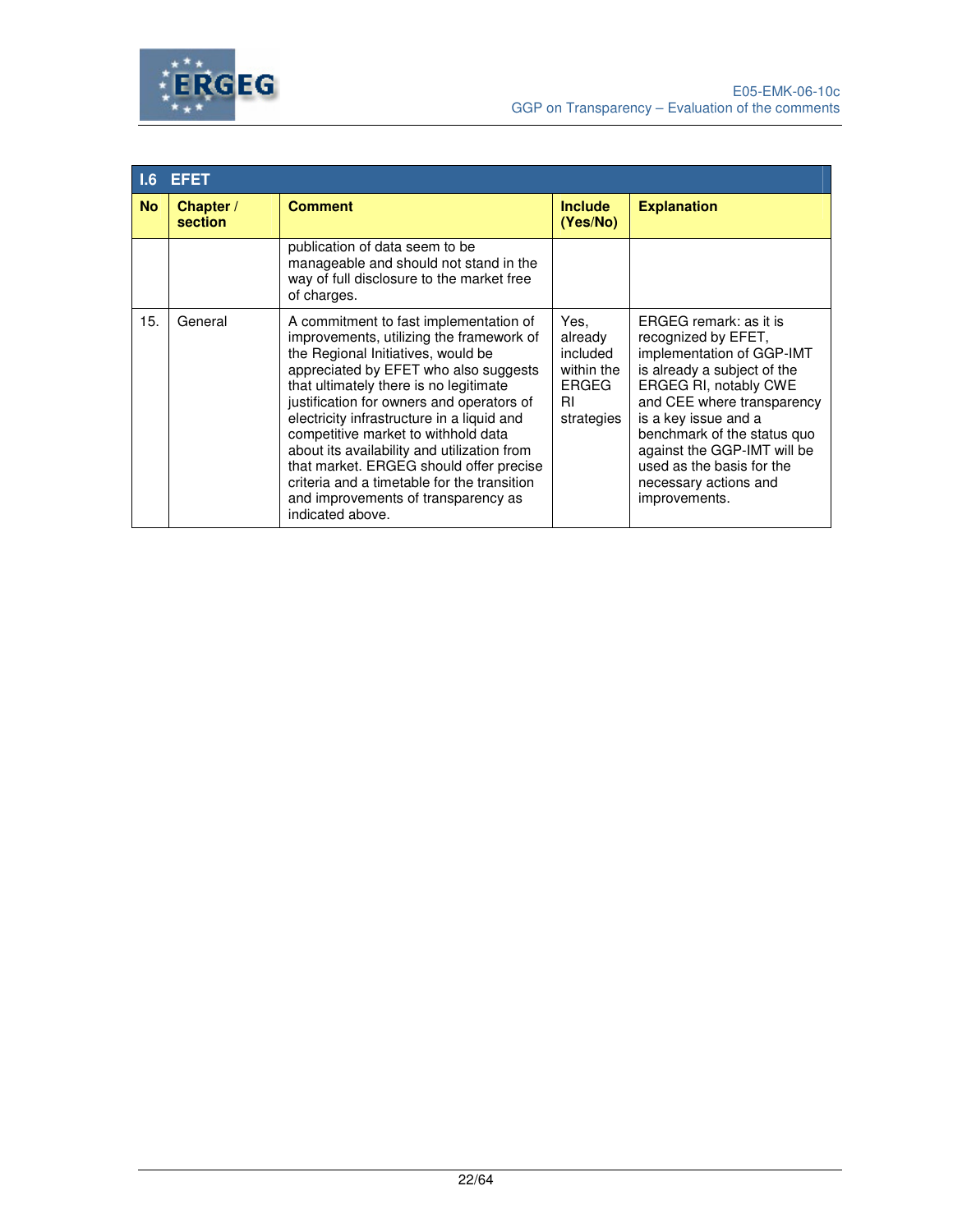



| 1.7       | <b>ENBW Germany</b>                    |                                                                                                                                                                                                                                                                                                                                                                                                                                                                                                                                                                                                                                         |                            |                                                                                                                                                                                                                                                                                                                                                                                      |  |
|-----------|----------------------------------------|-----------------------------------------------------------------------------------------------------------------------------------------------------------------------------------------------------------------------------------------------------------------------------------------------------------------------------------------------------------------------------------------------------------------------------------------------------------------------------------------------------------------------------------------------------------------------------------------------------------------------------------------|----------------------------|--------------------------------------------------------------------------------------------------------------------------------------------------------------------------------------------------------------------------------------------------------------------------------------------------------------------------------------------------------------------------------------|--|
| <b>No</b> | Chapter /<br>section                   | <b>Comment</b>                                                                                                                                                                                                                                                                                                                                                                                                                                                                                                                                                                                                                          | <b>Include</b><br>(Yes/No) | <b>Explanation</b>                                                                                                                                                                                                                                                                                                                                                                   |  |
| 1.        | General                                | We regard an appropriate level of market<br>transparency as very important for the<br>further development of European electricity<br>markets. Especially for companies which<br>are new market entrants it is necessary to<br>get access to relevant market data in order<br>to trust the functioning of the markets and<br>thus to provide additional liquidity in the<br>markets.                                                                                                                                                                                                                                                     | N/A                        |                                                                                                                                                                                                                                                                                                                                                                                      |  |
| 2.        | General                                | Generally EnBW thinks that the specific<br>information required for transparency<br>depends on the specific market design and<br>development in each country/ market<br>region. Therefore specific attention should<br>be laid on the level of market transparency<br>needed and useful for particular markets.<br>The costs of data collection have to be<br>justified by the benefit which the data<br>provide to market participants.                                                                                                                                                                                                | No                         | Adequate transparency of<br>information is regarded as the<br>key pre-requisite for efficient<br>European wholesale markets<br>and the requirements of<br>transparency should be<br>harmonized.                                                                                                                                                                                      |  |
| 3.        | General                                | Additionally EnBW wants to stress that<br>market participants in general must be able<br>to operate in wholesale electricity markets<br>without revealing commercially sensitive<br>information concerning their purchasing,<br>sales, production or other trading or<br>contracting strategies. If there is a specific<br>need for some detailed commercially<br>sensitive data, such data should be<br>collected by the national regulating<br>authorities and at the same time it should<br>be treated as strictly confidential. This point<br>is very important regarding the ex-ante or<br>the ex-post publication of market data. | Yes<br>partly              | Whereas certain confidential<br>data might be $-$ in the<br>transitory phase - considered<br>confidential, it is of utmost<br>importance that as much as<br>possible (even e.g. generation<br>data) are made available<br>indeed to the market in order<br>to avoid discrimination and<br>unjustified advantages of those<br>market players who possess<br>this kind of information. |  |
| 4.        | Tables 1,2<br>Load and<br>Transmission | EnBW thinks that the proposed information<br>by EURELECTRIC in its Position Paper on<br>Market Transparency published in<br>February 2006 is sufficient. All kinds of<br>forecast should be based on comparable<br>conditions and should be made "with best<br>efforts" – important is that load data is<br>calculated the same way at least in all<br>countries of a specific Mini-Fora region<br>(e.g. vertical load such as published by<br>German TSOs or demand of end<br>consumers such as published by French<br>RTE).                                                                                                           | Yes<br>partly              | The need to calculate load<br>data in the same way in al<br>countries at least of one<br>Region (Mini Fora) will be<br>considered in the finalized<br>GGP-IMT.                                                                                                                                                                                                                       |  |
| 5.        | Table 3,<br>Generation                 | EnBW regards this information as<br>commercially very sensitive - due to the<br>fact that it is information from the<br>competition sector. We regard the<br>transmission system sector as regulated                                                                                                                                                                                                                                                                                                                                                                                                                                    | <b>No</b>                  | The information should be<br>made available to all of the<br>market and not only to the<br>regulators. It can be further<br>analysed to what extent this is                                                                                                                                                                                                                          |  |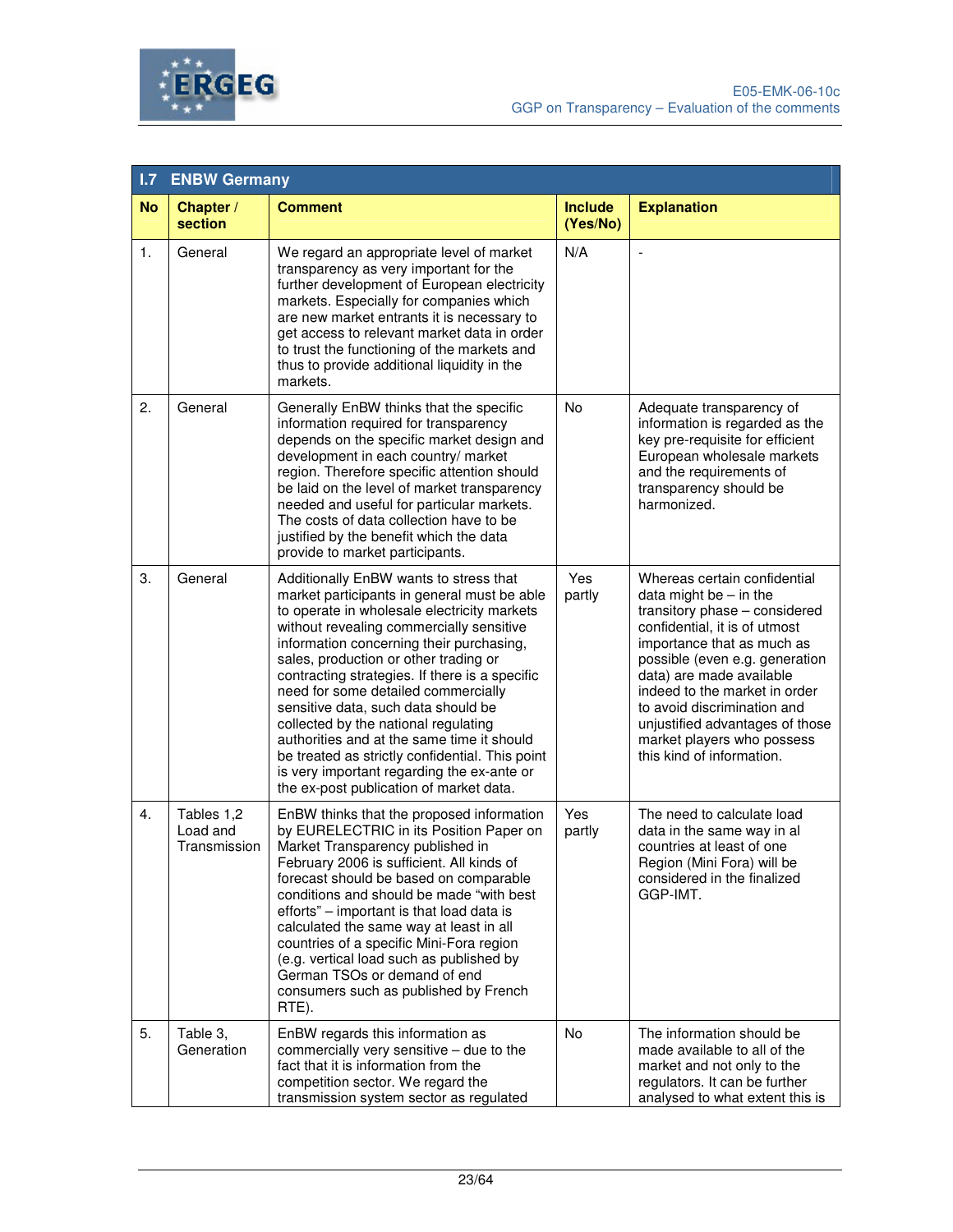



| 1.7 <sub>z</sub> | <b>ENBW Germany</b>    |                                                                                                                                                                                                                                                                                                                                                                                                                                                                                                                                                                                                                                                                                                                                                                                                                                                                                                                                                                                                   |                            |                                                                                                                                                                                                                         |  |
|------------------|------------------------|---------------------------------------------------------------------------------------------------------------------------------------------------------------------------------------------------------------------------------------------------------------------------------------------------------------------------------------------------------------------------------------------------------------------------------------------------------------------------------------------------------------------------------------------------------------------------------------------------------------------------------------------------------------------------------------------------------------------------------------------------------------------------------------------------------------------------------------------------------------------------------------------------------------------------------------------------------------------------------------------------|----------------------------|-------------------------------------------------------------------------------------------------------------------------------------------------------------------------------------------------------------------------|--|
| <b>No</b>        | Chapter /<br>section   | <b>Comment</b>                                                                                                                                                                                                                                                                                                                                                                                                                                                                                                                                                                                                                                                                                                                                                                                                                                                                                                                                                                                    | <b>Include</b><br>(Yes/No) | <b>Explanation</b>                                                                                                                                                                                                      |  |
|                  |                        | but the generation and sales sector as<br>competitive. Therefore EnBW supports to<br>show such data from the competitive sector<br>to authorized official authorities (such as<br>national or EU-regulators), but not to<br>competitors.                                                                                                                                                                                                                                                                                                                                                                                                                                                                                                                                                                                                                                                                                                                                                          |                            | possible.                                                                                                                                                                                                               |  |
| 6.               | Table 3,<br>Generation | EnBW acknowledges the need of such<br>information in order to attract new market<br>entrants and thus to support their trust in<br>the functioning of wholesale markets.<br>Therefore EnBW supports the German<br>Transparency Initiative to publish the<br>availability of generation assets on an<br>accumulated and anonymous basis on the<br>website of the EEX exchange.                                                                                                                                                                                                                                                                                                                                                                                                                                                                                                                                                                                                                     | No                         | Whereas the initiative by the<br>large German companies<br>shows a step in right direction,<br>all information should be made<br>public in a common and<br>uniform way throughout the EU<br>to all market participants. |  |
| 7.               | Table 3,<br>Generation | ERGEG suggests in its proposal that ex-<br>ante information on generation should be<br>published per single unit including<br>scheduled generation schedules). EnBW<br>strongly disagrees with this proposal.<br>Commercially sensible data should not be<br>given to the public but only to authorized<br>authorities, i.e. to national regulators or to<br>the responsible EU bodies. We recommend<br>therefore the proposal of EURELECTRIC<br>mentioned above.                                                                                                                                                                                                                                                                                                                                                                                                                                                                                                                                 | No                         | Transparency supports the<br>market and all possible<br>information should be given to<br>the market. It will be further<br>analysed to what extent it is<br>possible to release certain<br>information.                |  |
| 8.               | Table 3,<br>Generation | EnBW wants to stress that in this sensible<br>point it is not advisable to realize the<br>maximum thinkable degree of transparency<br>on a national basis only (which is realized<br>in Scandinavia on the background of an<br>exchange owned by the TSOs). Instead, it<br>should be secured that all market<br>participants / generating companies in a<br>specific region (Mini Fora region) reveal<br>generation information in a similar way / to<br>a comparable degree on an international<br>basis. Especially in Southern and Eastern<br>Europe, but also in the Benelux area there<br>is still a long way to go in this respect,<br>that's why we strongly encourage market<br>participants with generating capacity to join<br>the German EEX initiative as a useful<br>means in order to secure a sufficient level<br>of transparency regarding available<br>generation capacity and at the same in<br>order to respect the<br>anonymity/confidentiality of individual<br>information. | Yes,<br>partly             | ERGEG has the view that the<br>same and adequately high /<br>satisfactory level of<br>transparency should be<br>achieved throughout the EU<br>and not just on a national /<br>regional level.                           |  |
| 9.               | Table 3,<br>Generation | Generally, EnBW regards the generation<br>data of power plants as a disclosure of<br>information concerning exercising options.                                                                                                                                                                                                                                                                                                                                                                                                                                                                                                                                                                                                                                                                                                                                                                                                                                                                   | Yes<br>partly              | See the previous remarks on<br>confidentiality and importance<br>of disclosing important data to                                                                                                                        |  |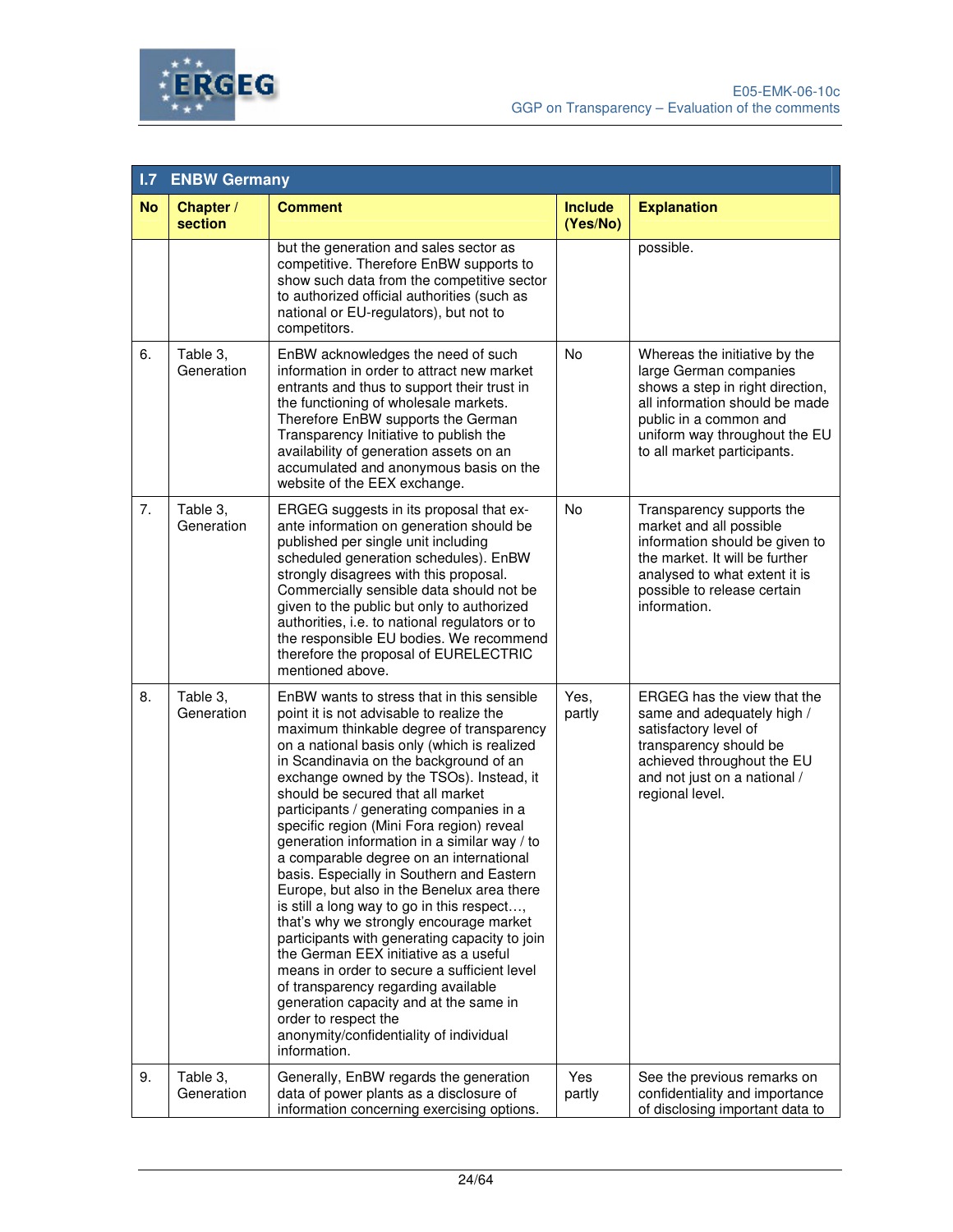



| 1.7       | <b>ENBW Germany</b>    |                                                                                                                                                                                                                                                                                                                                                                                                                                                                                                                                                                                                                                                                                                                                              |                            |                                                                                                                                                                                                           |  |
|-----------|------------------------|----------------------------------------------------------------------------------------------------------------------------------------------------------------------------------------------------------------------------------------------------------------------------------------------------------------------------------------------------------------------------------------------------------------------------------------------------------------------------------------------------------------------------------------------------------------------------------------------------------------------------------------------------------------------------------------------------------------------------------------------|----------------------------|-----------------------------------------------------------------------------------------------------------------------------------------------------------------------------------------------------------|--|
| <b>No</b> | Chapter /<br>section   | <b>Comment</b>                                                                                                                                                                                                                                                                                                                                                                                                                                                                                                                                                                                                                                                                                                                               | <b>Include</b><br>(Yes/No) | <b>Explanation</b>                                                                                                                                                                                        |  |
|           |                        | Not even in the financial<br>(equities/bonds/options) markets it is<br>common to reveal option books of<br>individual market participants. If so, market<br>participants would quit the markets when<br>they would be forced to open their books.<br>EnBW strongly recommends to treat<br>individual generation information now and<br>in the future as confidential information. A<br>good example to do so is the ERGEG<br>proposal of not publishing individual water<br>reservoir levels but publishing aggregated<br>levels only. In this respect, thermal<br>producers and hydro producers should be<br>treated in the same way. If this is not the<br>case, also legal discussions concerning<br>competition law aspects could arise. |                            | all the market participants                                                                                                                                                                               |  |
| 10.       | Table 3,<br>Generation | Concerning the wind generation data,<br>EnBW think that the theoretically available<br>capacity and the actual historic data<br>(published in the morning of D for D-1 at<br>the latest) are sufficient. Accurate<br>forecasting of wind power generation is a<br>challenging task. Several private<br>competitors are already active in this<br>market. Generally, we think that producing<br>accurate forecasts should remain a means<br>to distinguish competing companies in the<br>energy sector.                                                                                                                                                                                                                                       | No                         | As long as there is not enough<br>reliable and accurate forecasts<br>available generally in the<br>market, also forecast<br>information should be made<br>available to all of the market<br>participants. |  |
| 11.       | Table 3,<br>Generation | Ex-post data of generation should be<br>published in the same way as currently<br>done by EEX. An explicit "close to real-<br>time" information of unplanned<br>unavailability of power plants how it is<br>suggested by ERGEG would it make<br>impossible for generating companies to<br>hedge their risks in case of an unplanned<br>outage. In contrast, speculative traders<br>would take their chance to push up market<br>prices on the spot markets.                                                                                                                                                                                                                                                                                  | No                         | See the remarks above on<br>confidentiality of generation<br>information and the importance<br>to make the data available to<br>all market participants.                                                  |  |
| 12.       | Table 4,<br>Balancing  | Concerning the balancing markets, EnBW<br>point out that a minimum level of<br>"harmonization" between the markets of<br>one Mini Fora region should be reached in<br>a first step. For example, the German<br>balancing market is in EnBW's view the<br>most transparent within Europe, especially<br>concerning procurement of primary,<br>secondary and tertiary reserve by the<br>TSOs. Prices and volumes of auctions of<br>primary, secondary and tertiary reserve<br>power are published by the German TSOs                                                                                                                                                                                                                           | N/A                        | $\overline{\phantom{a}}$                                                                                                                                                                                  |  |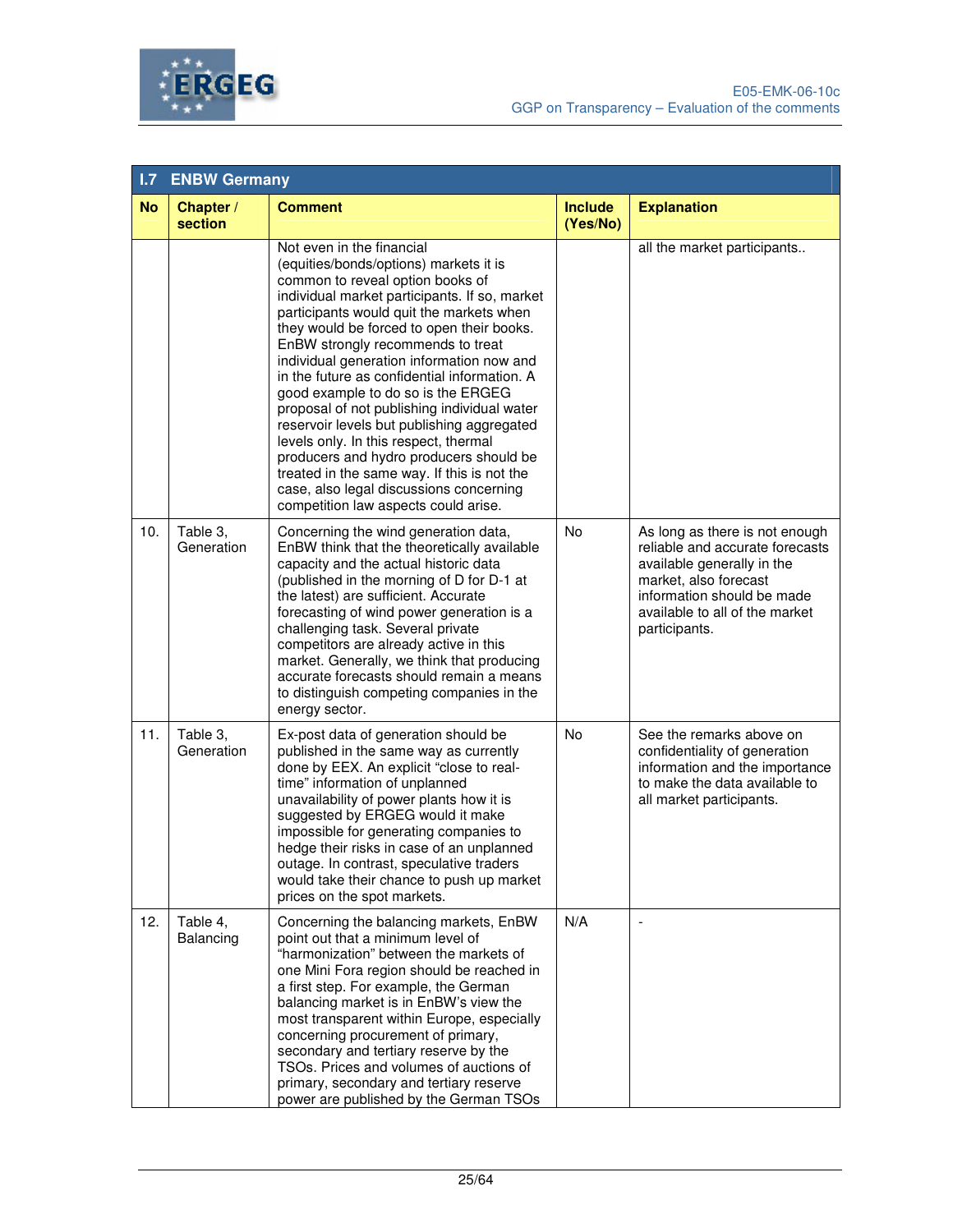



| 1.7       | <b>ENBW Germany</b>  |                                                                                                                                                                                                                                                                                                                                                                                                                                                                                                                                                                                                                                             |                            |                                                                                                                                           |  |
|-----------|----------------------|---------------------------------------------------------------------------------------------------------------------------------------------------------------------------------------------------------------------------------------------------------------------------------------------------------------------------------------------------------------------------------------------------------------------------------------------------------------------------------------------------------------------------------------------------------------------------------------------------------------------------------------------|----------------------------|-------------------------------------------------------------------------------------------------------------------------------------------|--|
| <b>No</b> | Chapter /<br>section | <b>Comment</b>                                                                                                                                                                                                                                                                                                                                                                                                                                                                                                                                                                                                                              | <b>Include</b><br>(Yes/No) | <b>Explanation</b>                                                                                                                        |  |
|           |                      | in due time after the auctions. In other<br>markets, only prices of tertiary reserve are<br>published whereas prices of other qualities<br>of reserve seem to be "top secret". In some<br>countries, no details concerning reserve<br>are published at all, not even for tertiary<br>reserve. Before we discuss on topics such<br>as revealing individual bids and offers of<br>balancing mechanisms (very detailed<br>information), there should be a general<br>understanding that in all countries of a<br>specific Mini-Forum region balancing<br>information is published in a similar<br>manner.                                      |                            |                                                                                                                                           |  |
| 13.       | Summary              | EnBW welcomes the efforts to reach an<br>appropriate level of market information for<br>all market participants. However, the<br>interests of individual market participants<br>not to disclose their individual trading<br>positions should be respected as well as<br>the interests of generation companies not<br>to reveal their individual production<br>strategies. This aim is reached by the<br><b>ERGEG Guidelines for hydro producers</b><br>only (publication of aggregated reservoir<br>levels) but not for power producing<br>companies using thermal units (individual<br>publication of available production<br>capacities). | <b>No</b>                  | No withdrawal of information /<br>transparency should be<br>accepted in general; see the<br>remarks above.                                |  |
| 14.       | Summary              | Moreover EnBW wants to stress that the<br>Mini Fora are the ideal platform to reach<br>consensus of the appropriate market<br>transparency level. Due to the fact that<br>commercially sensitive data is included in<br>the ERGEG Guidelines, it must be secured<br>that market transparency data is published<br>by all TSOs/production companies within<br>one specific Mini-Forum region in a similar<br>way in order to achieve similar market<br>conditions for all market participants.                                                                                                                                               | Yes,<br>partly             | ERGEG is of the opinion that<br>transparency needs to be<br>addressed not only at the<br>regional level, but at the<br>general, EU level. |  |
| 15.       | Summary              | In this respect, we strongly advise that<br>countries negotiating individual agreements<br>with the EU (eg. Switzerland) are also<br>obliged to publish the relevant data in the<br>same way as it is done by the EU countries<br>in the respective Mini-Fora regions.                                                                                                                                                                                                                                                                                                                                                                      | Yes                        | This will be considered<br>accordingly in the GGP-IMT.                                                                                    |  |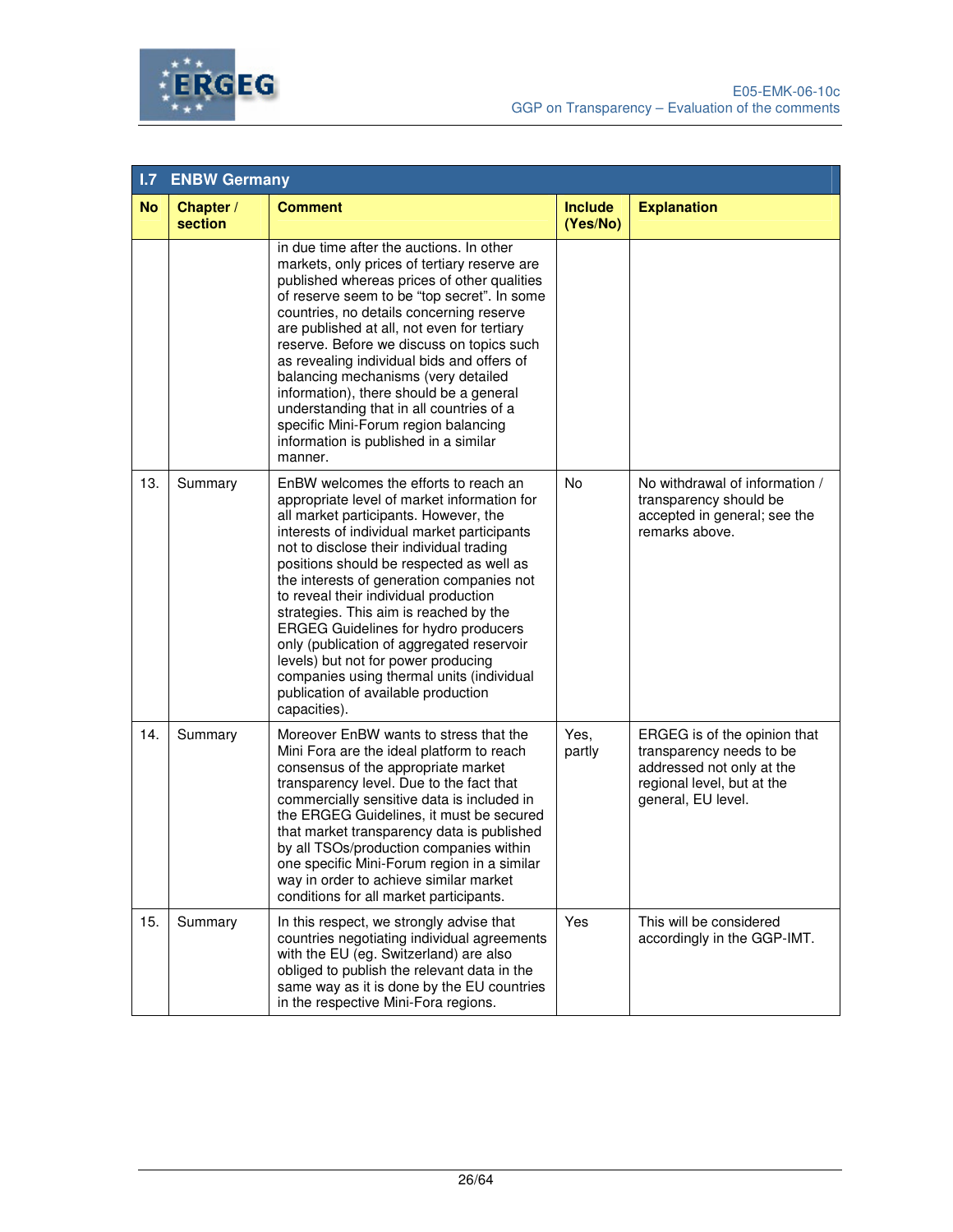



| 1.8       | <b>ETSO</b>               |                                                                                                                                                                                                                                                                                                                                                                                                                                                                                                                                      |                            |                                                                                                                                                       |  |
|-----------|---------------------------|--------------------------------------------------------------------------------------------------------------------------------------------------------------------------------------------------------------------------------------------------------------------------------------------------------------------------------------------------------------------------------------------------------------------------------------------------------------------------------------------------------------------------------------|----------------------------|-------------------------------------------------------------------------------------------------------------------------------------------------------|--|
| <b>No</b> | Chapter /<br>section      | <b>Comment</b>                                                                                                                                                                                                                                                                                                                                                                                                                                                                                                                       | <b>Include</b><br>(Yes/No) | <b>Explanation</b>                                                                                                                                    |  |
| 1.        | General                   | ETSO believes that published data<br>should add value to the market.<br>Otherwise the publication would<br>represent unnecessary costs to the<br>market. The Publication of "immediate"<br>ex-post data (H+1) would appear only<br>reasonable where events or incidents<br>could have an immediate impact on<br>market prices and stability. Where this<br>is not the case the immediate<br>publication could be questionable.<br>ETSO argues that further analysis is<br>required to avoid high administrative<br>burden and costs. | N/A                        | $\overline{\phantom{a}}$                                                                                                                              |  |
| 2.        | General,<br>Tables        | ETSO suggests to include a reference<br>to the User/Beneficiary as part of<br>existing key benefits column in the data<br>tables.                                                                                                                                                                                                                                                                                                                                                                                                    | No                         | This has been left out<br>deliberately and will have to be<br>addressed during the<br>implementation of the finalized<br>GGP-IMT accordingly.         |  |
| 3.        | General,<br><b>Tables</b> | A data source column should be<br>included in the tables. This would assist<br>in clarifying the responsibilities of TSOs<br>with respect to data provided to them by<br>other market participants. TSOs should<br>not be held accountable for information<br>that they receive from other market<br>participants and which they use or<br>publish in good faith                                                                                                                                                                     | Yes                        | This will be considered in the<br>finalized GGP-IMT.                                                                                                  |  |
| 4.        | Generators                | Data from generators amongst other<br>market participants (particularly in areas<br>of high market concentration) is of<br>importance to achieving improvements<br>in transparency                                                                                                                                                                                                                                                                                                                                                   | Yes                        | Already in the GGP-IMT, will<br>be reemphasized in the<br>finalized version.                                                                          |  |
| 5.        |                           | The primary use of data by TSOs<br>should first and foremost be related to<br>the secure operation of the system.<br>TSOs have a strong dependency on the<br>quality of data from other market<br>participants. The GGP should include<br>more explicit requirements on the<br>source/owners of the data.                                                                                                                                                                                                                            | N/A                        | The issue of required data by<br>the TSOs for secure network<br>operation is dealt with<br>separately by ERGEG and will<br>be discussed so with ETSO. |  |
| 6.        | General                   | The provisions of the draft Congestion<br>Management Guideline of Regulation<br>EC 1228/2003 call for a more efficient<br>utilisation of the interconnection<br>capacity and related existing<br>infrastructure, while promoting a higher<br>level of transparency on TSO-level.<br>There may exist a potential<br>contradiction between the obligations<br>under the CM Guideline, the GGP and                                                                                                                                      | N/A                        |                                                                                                                                                       |  |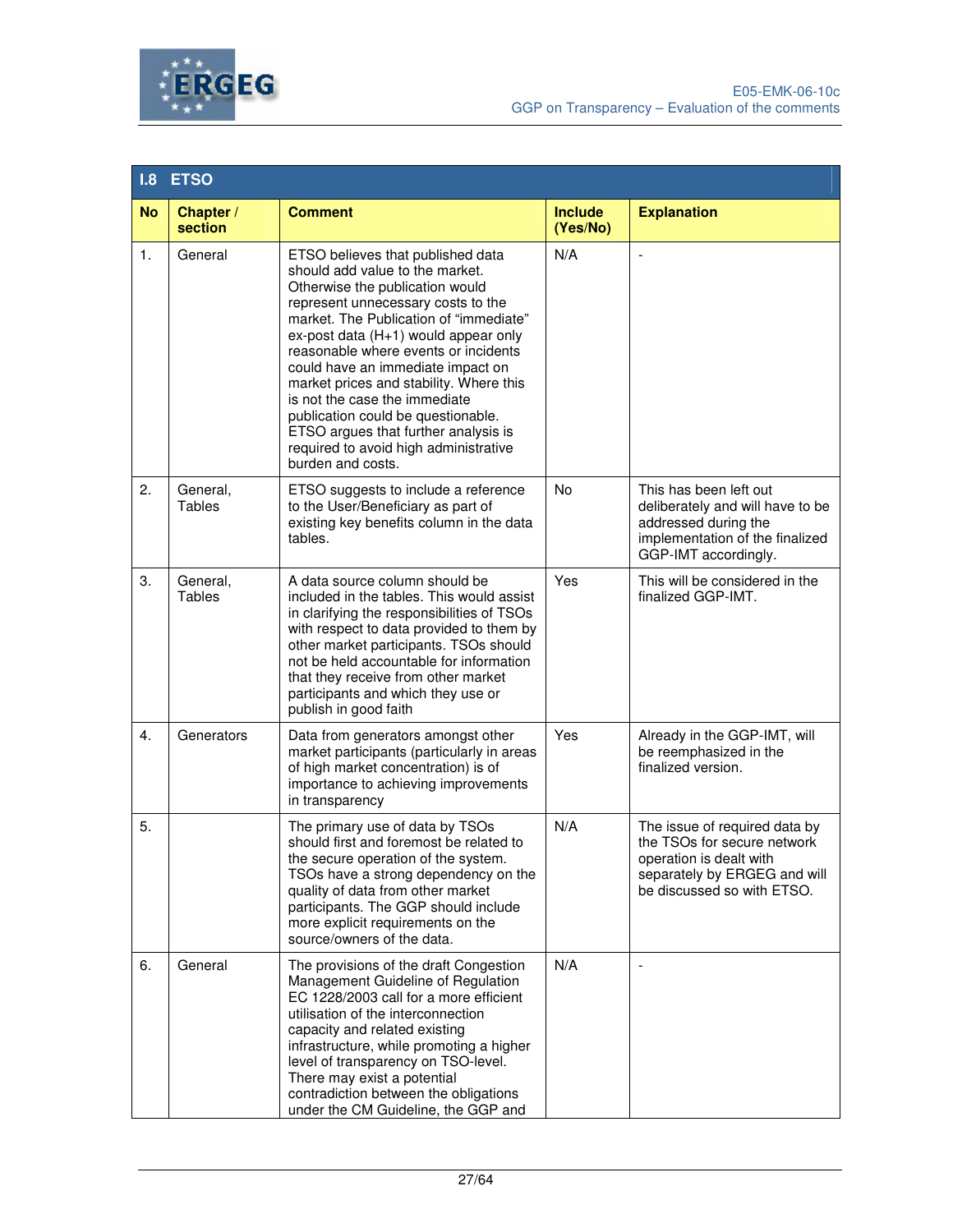



| 1.8       | <b>ETSO</b>                                           |                                                                                                                                                                                                                                                                                                                                                                                                                                                                                                                                         |                            |                                                                                                        |  |
|-----------|-------------------------------------------------------|-----------------------------------------------------------------------------------------------------------------------------------------------------------------------------------------------------------------------------------------------------------------------------------------------------------------------------------------------------------------------------------------------------------------------------------------------------------------------------------------------------------------------------------------|----------------------------|--------------------------------------------------------------------------------------------------------|--|
| <b>No</b> | Chapter /<br>section                                  | <b>Comment</b>                                                                                                                                                                                                                                                                                                                                                                                                                                                                                                                          | <b>Include</b><br>(Yes/No) | <b>Explanation</b>                                                                                     |  |
|           |                                                       | individual member state data<br>confidentiality law. ETSO intents to<br>provide ERGEG with a survey of the<br>current state of the legal situation on<br>data availability an exchange in each<br>member state.                                                                                                                                                                                                                                                                                                                         |                            |                                                                                                        |  |
| 7.        | General                                               | ETSO supports the establishment of a<br>data confidentiality agreement<br>supported by all market participants and<br>promoted by regulators to facilitate data<br>exchange and publication.                                                                                                                                                                                                                                                                                                                                            | N/A                        | ÷,                                                                                                     |  |
| 8.        | General                                               | ETSO members have agreed to<br>develop a concept of a Transparency<br>Platform through which all TSOs will<br>publish the relevant information.                                                                                                                                                                                                                                                                                                                                                                                         | N/A                        | <b>ERGEG remark: A Europe</b><br>wide, cost-free information<br>platform would be welcomed<br>by ERGEG |  |
| 9.        | General                                               | ETSO suggests to ERGEG the<br>organisation of an ETSO Transparency<br>conference in Autumn 2006.                                                                                                                                                                                                                                                                                                                                                                                                                                        | N/A                        |                                                                                                        |  |
| 10.       | General                                               | ETSO is willing to help in facilitating the<br>conditions for an overall harmonisation<br>and compatibility of the different legal<br>frameworks. ETSO believes that<br>ERGEG's Regional Initiatives should be<br>used for an open debate with market<br>participants.                                                                                                                                                                                                                                                                  | N/A                        |                                                                                                        |  |
| 11.       | Table 1, Load                                         | ETSO believes that a more specific<br>definition of Load is required in order to<br>maximise the added value and<br>coherency of the meaning of the same<br>kind of information in different markets.<br>Without a clear definition "actual load<br>per price/market area" could also be<br>understood as the sum of scheduled<br>consumption and control energy.<br>Week ahead information should be<br>considered in markets where week<br>ahead products and trade take place.                                                       | Yes partly                 | This will be considered in the<br>finalized GGP-IMT.                                                   |  |
| 12.       | Table 2,<br>Transmission<br>and Inter-<br>connections | The methodology for taking into<br>consideration the thermal ratings of the<br>lines and transformers in the EHV grid<br>could be published by the TSOs.<br>However, the added value (e.g. for<br>electricity prices formation) of the<br>publication of such technical information<br>might be questionable, especially if the<br>purpose is to establish inconsistent<br>comparisons with other different data.<br>Market participants (traders) Normally<br>have difficulties with comparing NTC-<br>/ATC-values on the one hand and | Yes partly                 | Certain parts of this remark will<br>be included in the GGP-IMT.                                       |  |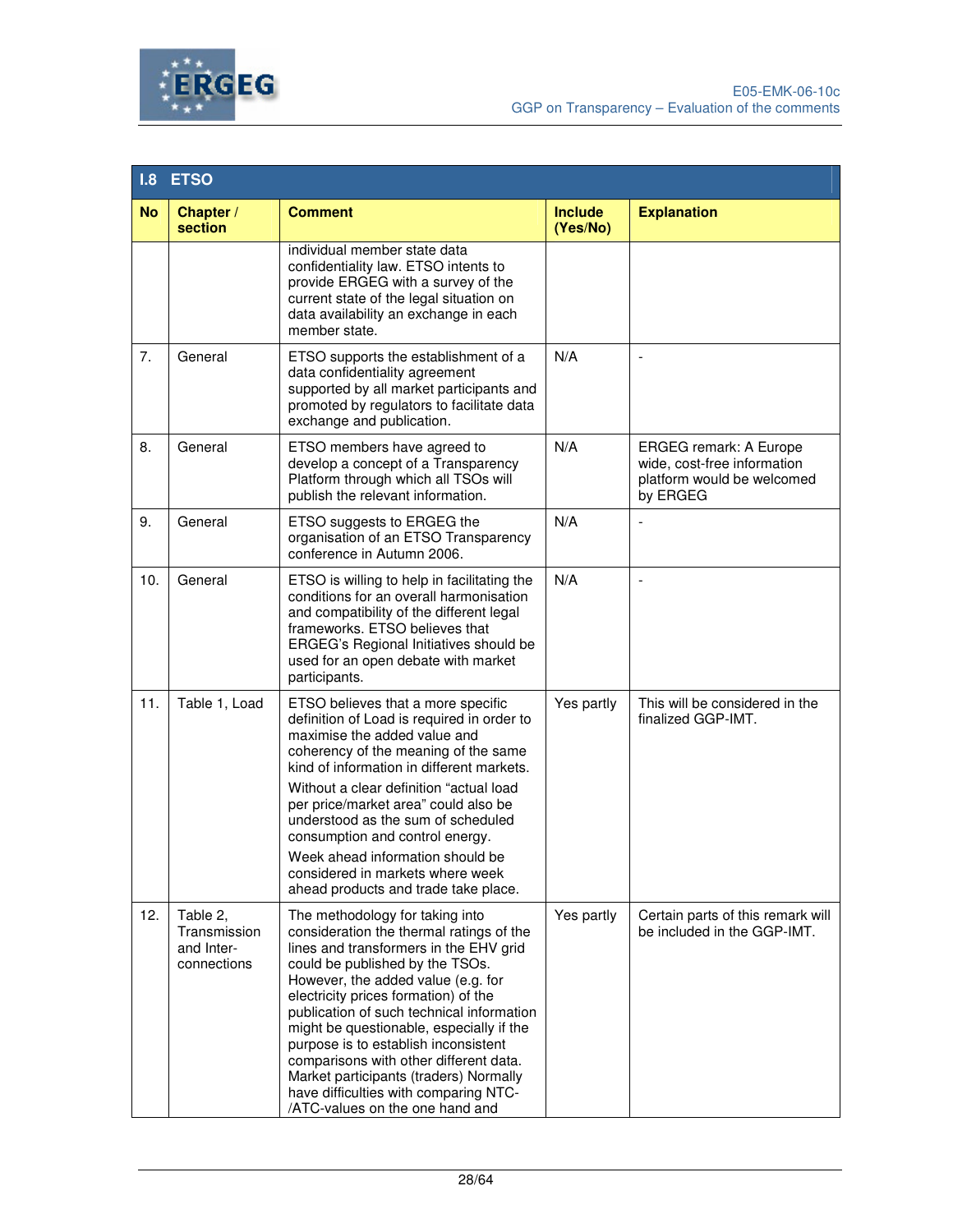



| 1.8       | <b>ETSO</b>            |                                                                                                                                                                                                                                                                                                                                                                                                                                                                                                                                                                                                                                                                                      |                            |                                                                                                                                               |  |
|-----------|------------------------|--------------------------------------------------------------------------------------------------------------------------------------------------------------------------------------------------------------------------------------------------------------------------------------------------------------------------------------------------------------------------------------------------------------------------------------------------------------------------------------------------------------------------------------------------------------------------------------------------------------------------------------------------------------------------------------|----------------------------|-----------------------------------------------------------------------------------------------------------------------------------------------|--|
| <b>No</b> | Chapter /<br>section   | <b>Comment</b>                                                                                                                                                                                                                                                                                                                                                                                                                                                                                                                                                                                                                                                                       | <b>Include</b><br>(Yes/No) | <b>Explanation</b>                                                                                                                            |  |
|           |                        | physical flows on the other hand.<br>Publications of too detailed power<br>system(s) information may reduce<br>general safety (terrorist sabotage)<br>unless access to it is carefully<br>controlled.<br>The publications of the provisional<br>timetable for yearly and monthly<br>capacity auctions and of the so-called<br>'auction specifications' document<br>(including the description of the<br>products allocated by TSOs and the<br>detailed timelines) could also be added<br>in the table.                                                                                                                                                                               |                            |                                                                                                                                               |  |
| 13.       | Table 3,<br>Generation | ETSO suggests to delete the TSO as<br>provider of some information required<br>according to table 3:<br>Furthermore It could be discussed<br>whether the concept of 'Accommodation<br>of future<br>generation capacities' might give<br>additional benefit to the market.<br>Clear responsibilities are important:<br>Data Sources of information in table 3<br>are PEXs,<br>generators and not the TSOs. As a<br>consequence provider should not be the<br>TSO <sub>s</sub> .<br>In countries with a high percentage of<br>intermittent generation (e.g. wind-<br>generation) the<br>centralised publication of forecasts can<br>increase market-prices and has to be<br>discussed. | No                         | This has been left out<br>deliberately and will have to be<br>addressed during the<br>implementation of the finalized<br>GGP-IMT accordingly. |  |
| 14.       | Table 4,<br>Balancing  | The data included in this table could be<br>extended with publications related to<br>grid<br>congestions and redispatching costs<br>incurred by the TSOs for relieving them<br>as well as<br>publications related to inter-TSO cross-<br>border balancing actions or exchanges<br>of reserve<br>power (volumes, prices). But:<br>Experience shows that close to real<br>time publication of such<br>balancing market-details increases<br>prices of the BM for the TSO, i.e. the                                                                                                                                                                                                     | N/A                        |                                                                                                                                               |  |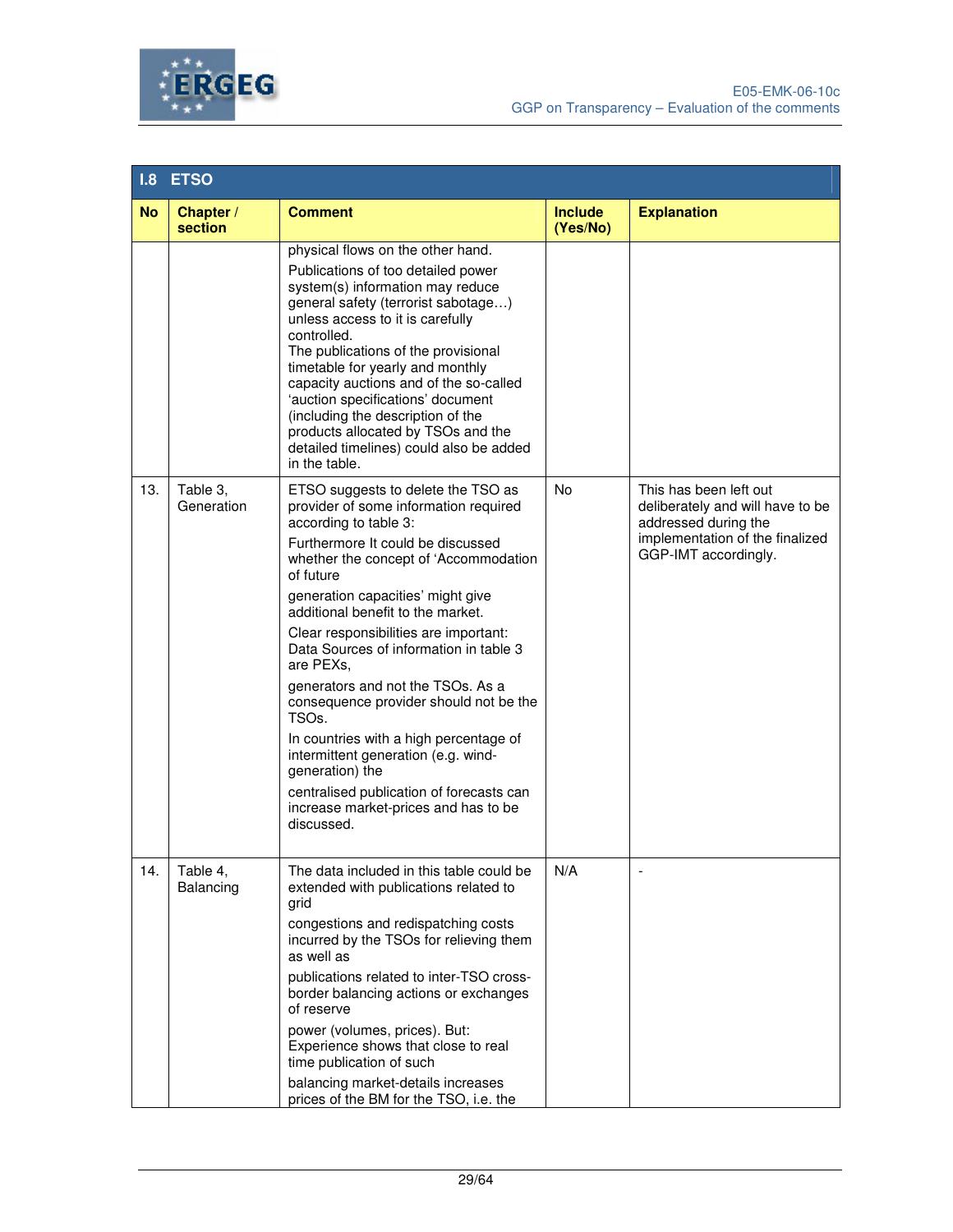



| 1.8 <sup>1</sup> | <b>ETSO</b>                     |                                                                                                 |                            |                                                    |  |
|------------------|---------------------------------|-------------------------------------------------------------------------------------------------|----------------------------|----------------------------------------------------|--|
| <b>No</b>        | Chapter /<br>section            | <b>Comment</b>                                                                                  | <b>Include</b><br>(Yes/No) | <b>Explanation</b>                                 |  |
|                  |                                 | consumer, through                                                                               |                            |                                                    |  |
|                  |                                 | tactical bidding. Therefore, any<br>Information in table 4 has to be checked<br>concerning this |                            |                                                    |  |
|                  |                                 | aspect (especially the publication of the<br>bids/offers).                                      |                            |                                                    |  |
| 15.              | Table 5.<br>Wholesale<br>market | TSO should also be a possible provider<br>of prices and volumes in the OTC<br>market            | Yes                        | To be included in the GGP-<br>IMT where applicable |  |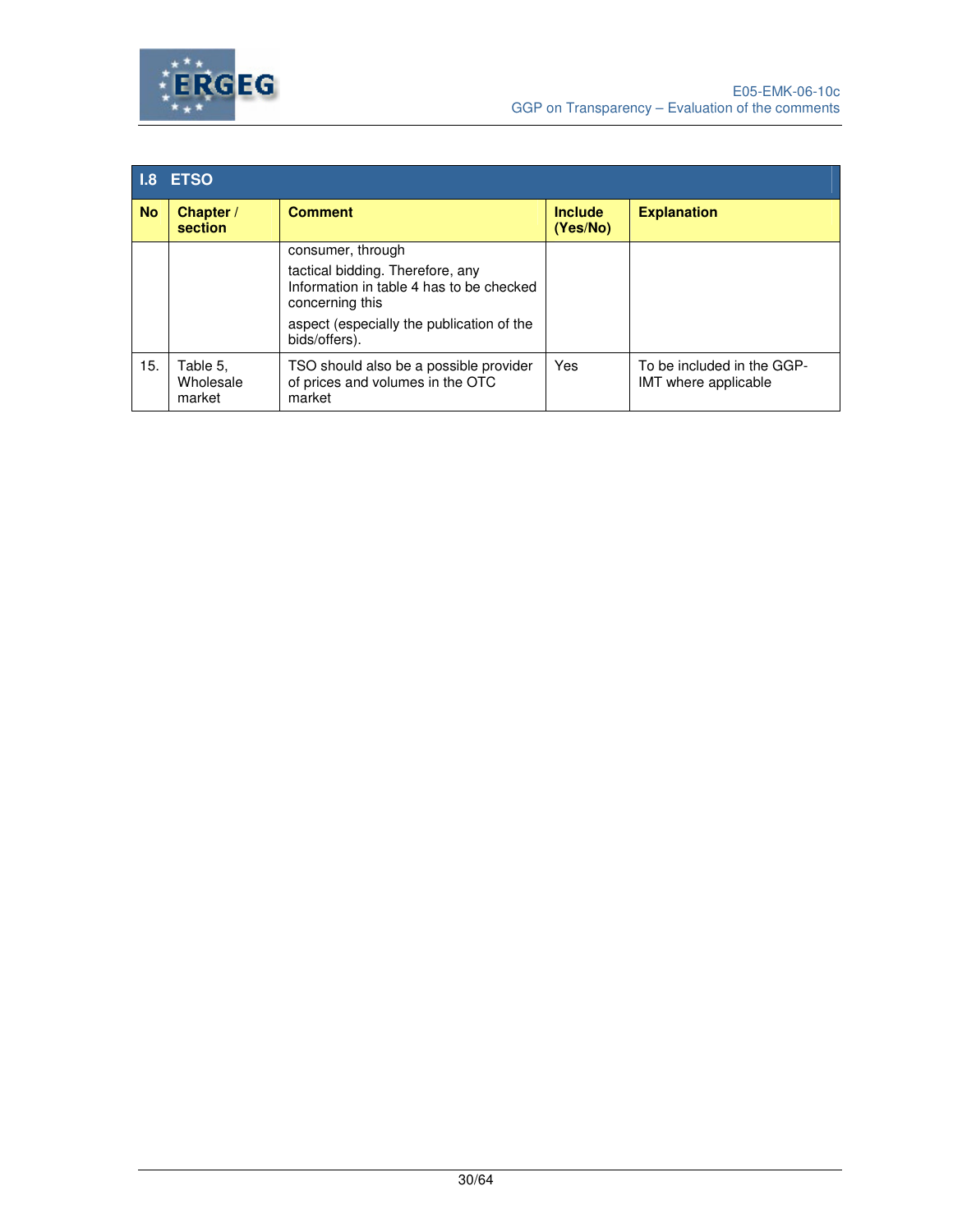



| 1.9       | <b>EURELECTRIC<sup>2</sup></b> |                                                                                                                                                                                                                                                                             |                            |                                                                                                                                                                                                                                            |
|-----------|--------------------------------|-----------------------------------------------------------------------------------------------------------------------------------------------------------------------------------------------------------------------------------------------------------------------------|----------------------------|--------------------------------------------------------------------------------------------------------------------------------------------------------------------------------------------------------------------------------------------|
| <b>No</b> | Chapter /<br>section           | <b>Comment</b>                                                                                                                                                                                                                                                              | <b>Include</b><br>(Yes/No) | <b>Explanation</b>                                                                                                                                                                                                                         |
| 1.        | General                        | EURELECTRIC sees the positions<br>of ERGEG and EURELECTRIC<br>broadly converging but prefers an<br>approach based on regional<br>markets and the mini fora.                                                                                                                 | N/A                        |                                                                                                                                                                                                                                            |
| 2.        | General                        | <b>EURELECTRIC believes that the</b><br>focus should be put on the range of<br>data which is necessary for price<br>information. Therefore the relevant<br>aggregation area should be the<br>price area and not the control area.                                           | No                         | Focus needs to be put on all the<br>relevant transparency of information,<br>independently of the price / control<br>area concept.<br>The control area will provide the<br>basis of the transparency platform in<br>the finalized GGP-IMT. |
| 3.        | 3.3, Table 3,<br>Generation    | It is questionable if the publication<br>of scheduled generation per control<br>area is in compliance with<br>competition law.                                                                                                                                              | N/A                        |                                                                                                                                                                                                                                            |
| 4.        | Table 3,<br>Generation         | Ex ante information about the<br>generation capacity by fuel type<br>combined with ex post hourly<br>generation and information on<br>unplanned outages are<br>cornerstones of EURELECTRIC'S<br>proposal on market transparency.                                            | N/A                        | $\overline{a}$                                                                                                                                                                                                                             |
| 5.        | General                        | The publication of transparent<br>information (e.g. formats, terms<br>and definitions, meaning of<br>published data, time frames for<br>publication) should be sufficiently<br>harmonised to enable the<br>development of a level playing field<br>all over Europe.         | Yes                        | This will be reemphasized in the<br>finalized of the GGP-IMT.                                                                                                                                                                              |
| 6.        | Table 1,<br>System load        | EURELECTRIC sees that it is<br>necessary to clarify and define the<br>terms "control area" and "balancing<br>area".                                                                                                                                                         | Yes<br>partially           | The terms are defined in the<br>Glossary, Balancing area will be<br>added.                                                                                                                                                                 |
| 7.        | Table 1,<br>System load        | There is no benefit of publishing a<br>forecast margin. Even if available<br>generation is used instead of<br>scheduled generation, imports and<br>exports and also capacity<br>availability in the neighbouring<br>markets would have to be<br>considered to determine the | No                         | <b>ERGEG</b> considers that this<br>information does indeed add value<br>for the market.                                                                                                                                                   |

**ENEX 12 The Eurelectric comments were not addressing the GGP-IMT text from the ERGEG public** consultation directly but were provided in a descriptive manner. Therefore only that comments which were possible to be interpreted in a directly applicable way for the Guidelines text have been evaluated.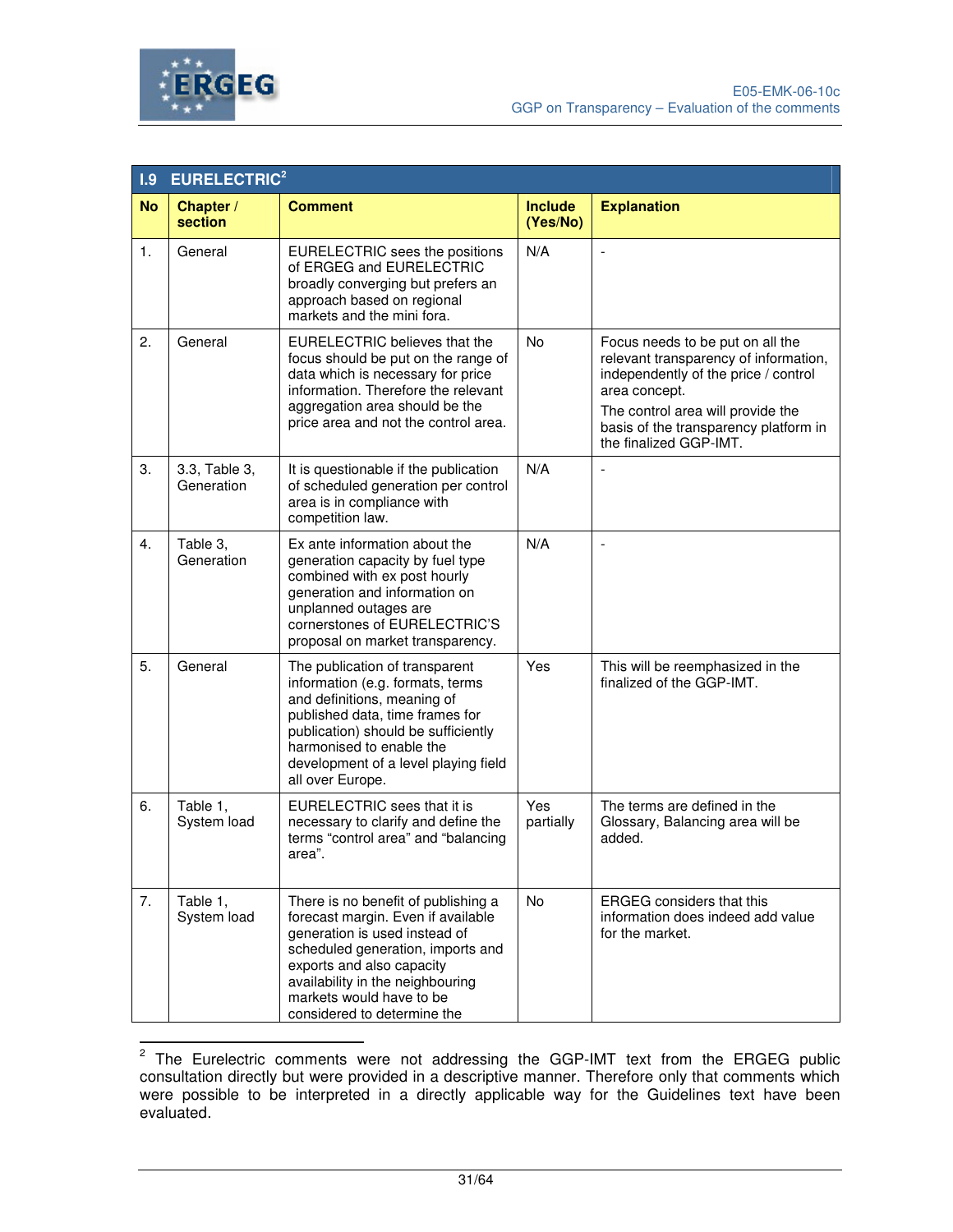



|           | <b>I.9 EURELECTRIC<sup>2</sup></b>                     |                                                                                                                                                             |                            |                                                                                                                                                                             |  |
|-----------|--------------------------------------------------------|-------------------------------------------------------------------------------------------------------------------------------------------------------------|----------------------------|-----------------------------------------------------------------------------------------------------------------------------------------------------------------------------|--|
| <b>No</b> | Chapter /<br>section                                   | <b>Comment</b>                                                                                                                                              | <b>Include</b><br>(Yes/No) | <b>Explanation</b>                                                                                                                                                          |  |
|           |                                                        | margin. The information as<br>currently defined in table 1 does<br>not add any value for the market.                                                        |                            |                                                                                                                                                                             |  |
| 8.        | Transmission<br>and access to<br>inter-<br>connections | Unplanned line outage should be<br>published ASAP but the calculation<br>of the impacts of such an outage<br>on the available capacity could take<br>longer | <b>No</b>                  | ERGEG considers it important that<br>this information is given as soon as<br>possible to markets participants but<br>will consider the issue in the<br>modification process |  |
| 9.        | Generation                                             | A stepwise approach of the<br>requirements to unplanned loss of<br>generation capacity in illiquid<br>markets                                               | No.                        | ERGEG considers this kind of<br>information should be made<br>available in any market.                                                                                      |  |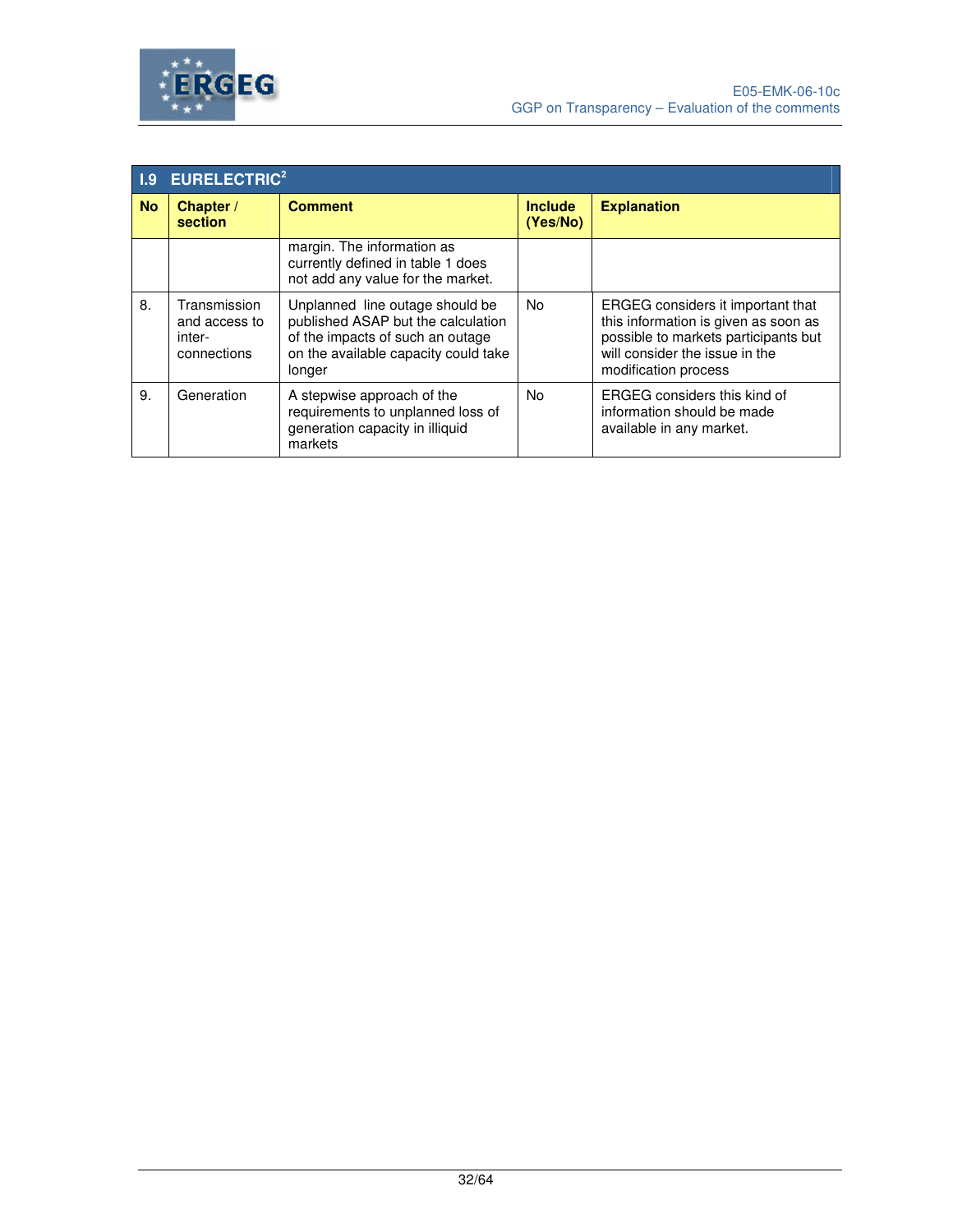



|           | <b>I.10 EuroPEX</b>  |                                                                                                                                                                                                                                                                                                                                                                                                                                                                                                                                                                                                                                                                                                                                                                                      |                            |                                                                                                                       |  |
|-----------|----------------------|--------------------------------------------------------------------------------------------------------------------------------------------------------------------------------------------------------------------------------------------------------------------------------------------------------------------------------------------------------------------------------------------------------------------------------------------------------------------------------------------------------------------------------------------------------------------------------------------------------------------------------------------------------------------------------------------------------------------------------------------------------------------------------------|----------------------------|-----------------------------------------------------------------------------------------------------------------------|--|
| <b>No</b> | Chapter /<br>section | <b>Comment</b>                                                                                                                                                                                                                                                                                                                                                                                                                                                                                                                                                                                                                                                                                                                                                                       | <b>Include</b><br>(Yes/No) | <b>Explanation</b>                                                                                                    |  |
| 1.        | General              | EuroPEX welcomes ERGEG's move to<br>bring the issue of information<br>management and market transparency to<br>the forefront of the policy debate in the<br>electricity sector in Europe.<br>EuroPEX shares ERGEG's view that<br>"information should generally be made<br>available to market participants, unless<br>there is a clear reason against it  or a<br>proven fact that the cost of providing the<br>information is significantly higher than the<br>expected benefits", that "the onus shall be<br>on information to justify any withholding of<br>information on a cost/benefit-to-market-<br>basis", and that the information which is<br>released "shall be made available in a<br>timely manner and shall be released<br>simultaneously to all market participants." | N/A                        | $\overline{\phantom{a}}$                                                                                              |  |
| 2.        | General              | EuroPEX suggests that when information<br>is to be disclosed, it should be published,<br>rather than being made available on<br>request, unless a strong case can made in<br>favour of disclosure on demand.                                                                                                                                                                                                                                                                                                                                                                                                                                                                                                                                                                         | Yes                        | Publication only on request<br>should be an exception and<br>the issue will be clarified in the<br>finalized GGP-IMT. |  |
| 3.        | Section 1.2          | EuroPEX proposes, that the minimum set<br>of information which is made available in a<br>Member State or control area should not<br>depend on the structure of its electricity<br>sector.<br>The information should be made available<br>according to the same minimum standard<br>of detail in all Member States.<br>The information should be published<br>according to common definitions in all<br>Member States.<br>The time resolution and update frequency<br>should have the same minimum standards<br>in all Member States.<br>The information should be made available<br>in a format which makes it readily usable<br>by IT systems.                                                                                                                                      | Yes                        | To be reemphasized in the<br>finalized GGP-IMT.                                                                       |  |
| 4.        | Section 1.2          | Whenever the information is to be<br>published on an ex-ante forecast basis,<br>the forecasts should be compiled on the<br>basis of objective criteria. The ex-post<br>realised values should also be published                                                                                                                                                                                                                                                                                                                                                                                                                                                                                                                                                                      | Yes                        | This statement is in line with<br>the GGT-IMT                                                                         |  |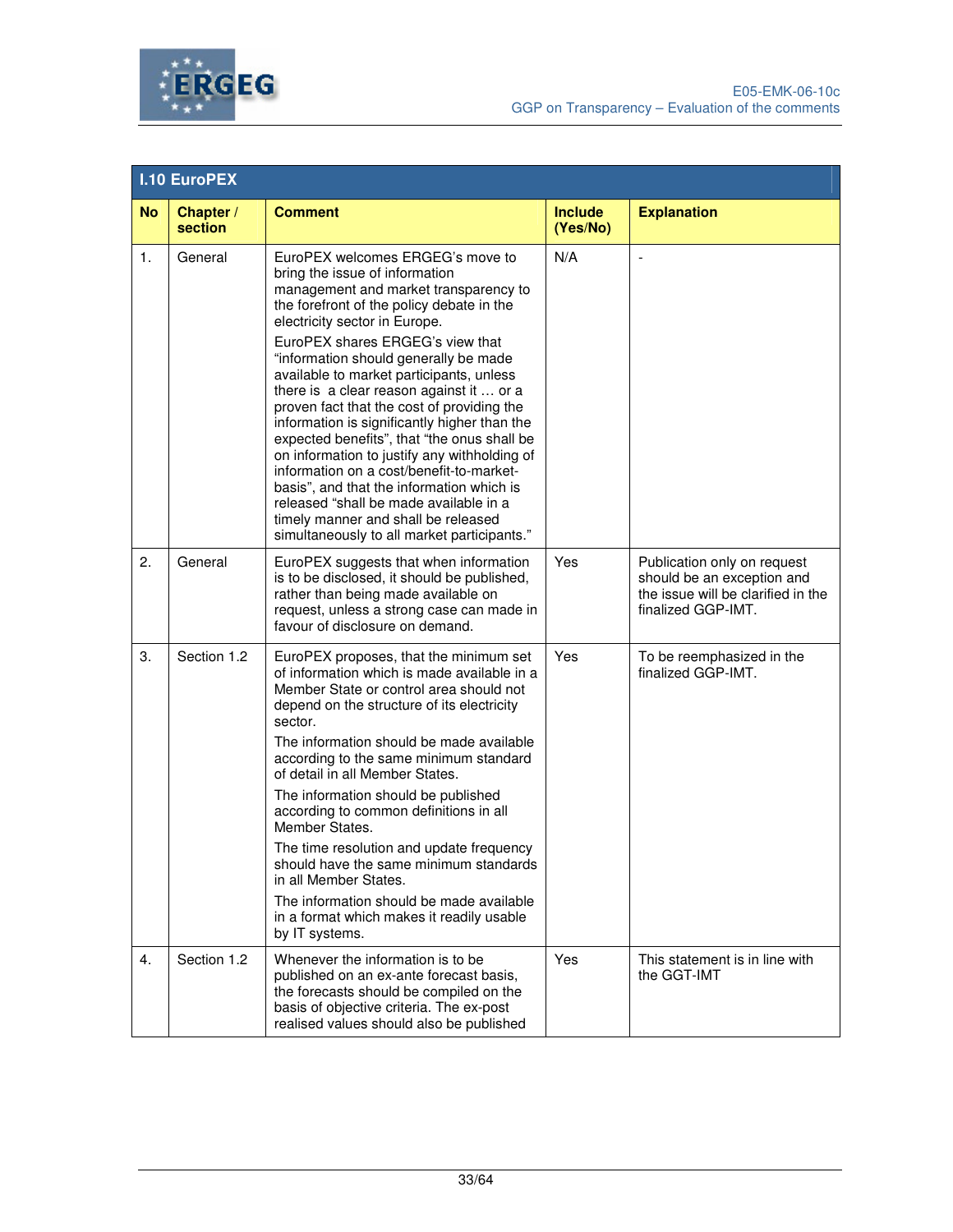



|           | <b>I.10 EuroPEX</b>    |                                                                                                                                                                                                                                                                                                                                                                                                                                         |                            |                                                                                                                                                              |  |
|-----------|------------------------|-----------------------------------------------------------------------------------------------------------------------------------------------------------------------------------------------------------------------------------------------------------------------------------------------------------------------------------------------------------------------------------------------------------------------------------------|----------------------------|--------------------------------------------------------------------------------------------------------------------------------------------------------------|--|
| <b>No</b> | Chapter /<br>section   | <b>Comment</b>                                                                                                                                                                                                                                                                                                                                                                                                                          | <b>Include</b><br>(Yes/No) | <b>Explanation</b>                                                                                                                                           |  |
| 5.        | General                | When information relates to technical<br>standards or constraints, disclosure and<br>transparency provisions should also apply<br>to the methodologies used to define them<br>an not only the standards and constraints                                                                                                                                                                                                                 | Yes                        | It is also important that<br>harmonized methodology is<br>used too (not just common<br>standards)                                                            |  |
| 6.        | Section 1.3            | On the issue of confidentiality<br>Requirements for vertically integrated<br>companies EuroPEX believes that<br>required methods applied to ensure<br>effective ring fencing and "firewalls"<br>between the relevant branches of such<br>companies should be publicly disclosed in<br>order to raise trust in the market.                                                                                                               | Yes                        | The importance of ring fencing<br>e.g. in the case of vertical<br>companies and integrated<br>companies will be<br>reemphasized in the finalized<br>GGP-IMT. |  |
| 7.        | General                | EuroPEX suggests to distinguish clearly<br>between the roles of the information<br>source and the information publisher.<br>The tables in the Annex to the Guidelines<br>should reflect these different roles and<br>assign responsibilities to the different<br>organisations accordingly.                                                                                                                                             | Yes                        | ERGEG will clarify this<br>distinguishing in the finalized<br>GGP-IMT.                                                                                       |  |
| 8.        | Section 1.6            | EuroPEX proposes that the reference to<br>"clearing and settlement agents" should<br>appear as reference to "settlement<br>agents" to avoid any possible confusion<br>with Clearing Houses, which are unlikely<br>to be able to provide the information<br>described in the text.<br>The reference should be added to<br>"Brokers" as a separate category, as<br>these agents may be able to act as<br>information source on OTC deals. | Yes                        | A more general term will be<br>used in the GGP-IMT.                                                                                                          |  |
| 9.        | Section 2              | Information should be published at the<br>balancing area level $-$ i.e. at the level of<br>the smallest possible market price areas.                                                                                                                                                                                                                                                                                                    | Yes                        | To be considered in coherence<br>with the control area.                                                                                                      |  |
| 10.       | Table 3,<br>Generation | PXs do not have "ex ante" information<br>regarding the scheduled unavailability of<br>the generation units as suggested in the<br>second item of the table. This information<br>could be published by PXs, if it is provided<br>to the by generators                                                                                                                                                                                    | N/A                        | $\overline{\phantom{a}}$                                                                                                                                     |  |
| 11.       | General                | The same transparency standards should<br>apply to OTC trading. The timing and<br>frequency of publication of information<br>related to trading in similar products<br>should be the same, irrespective of the<br>way in which the products are traded.                                                                                                                                                                                 | Yes                        | In line with the GGT-IMT                                                                                                                                     |  |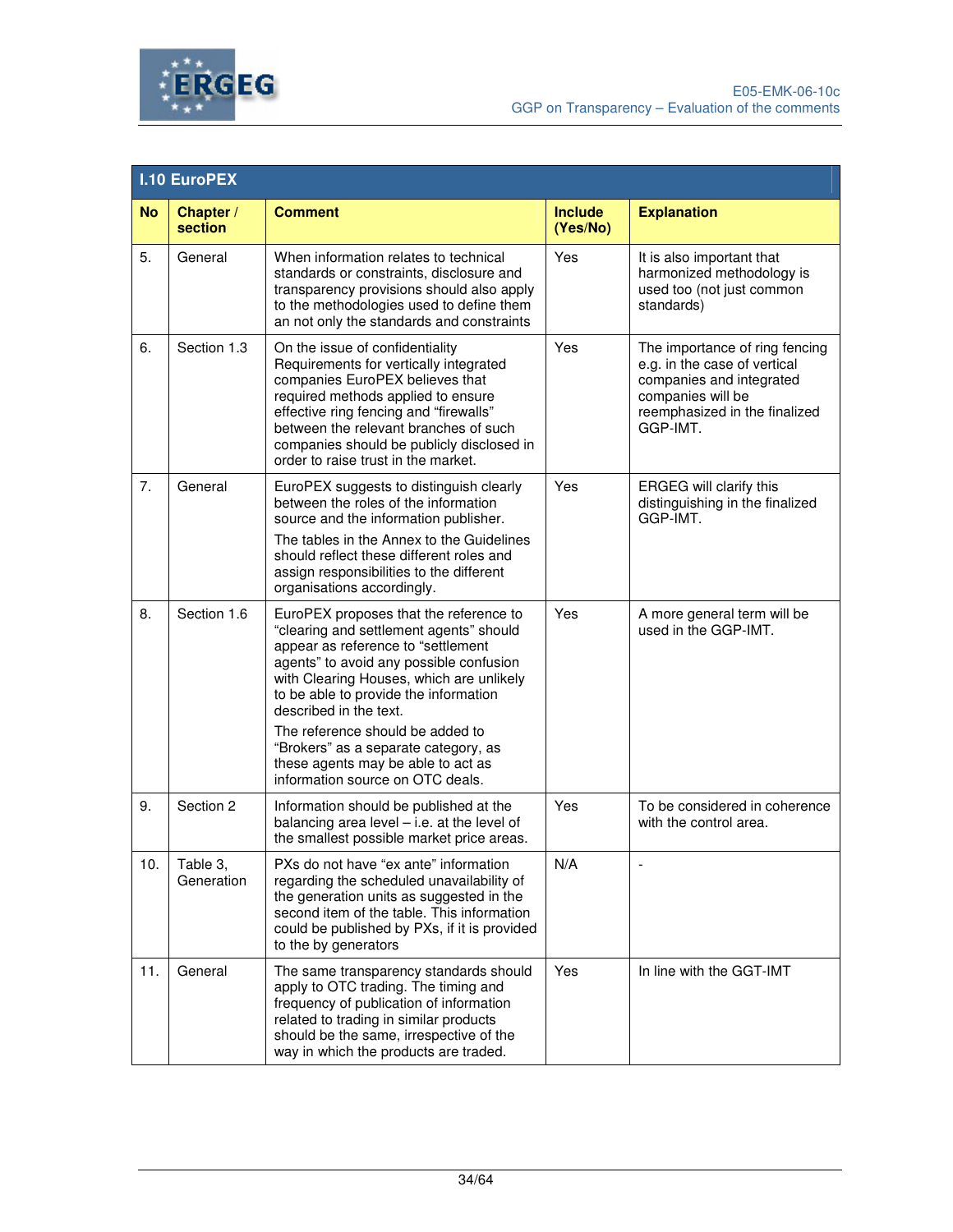



|           | <b>I.10 EuroPEX</b>             |                                                                                                                                                                                                                                                                                                                                                          |                            |                                               |  |
|-----------|---------------------------------|----------------------------------------------------------------------------------------------------------------------------------------------------------------------------------------------------------------------------------------------------------------------------------------------------------------------------------------------------------|----------------------------|-----------------------------------------------|--|
| <b>No</b> | Chapter /<br>section            | <b>Comment</b>                                                                                                                                                                                                                                                                                                                                           | <b>Include</b><br>(Yes/No) | <b>Explanation</b>                            |  |
| 12.       | General                         | The responsibility for disclosing<br>information on electricity trading should<br>rest, in the first instance, with the trading<br>parties.                                                                                                                                                                                                              | Yes                        |                                               |  |
| 13.       | Table 5.<br>Wholesale<br>market | "aggregate supply and demand curves,<br>prices and volumes of the spot market"<br>and "aggregate supply and demand<br>curves, prices and volumes of intraday<br>market" are only relevant for auction-style<br>markets and not for continuously traded<br>markets. Thus the disclosure and<br>publication requirements should be<br>accordingly targeted | Yes                        | To be clarified in the GGP-IMT                |  |
| 14.       | Table 5.<br>Wholesale<br>market | The third item in Table 5 is relevant with<br>respect to all continuously-traded markets<br>$-$ and not just futures market $-$ and the<br>disclosure and publication requirements<br>should be accordingly targeted                                                                                                                                     | Yes                        | To be included in the finalized<br>GGP-IMT.   |  |
| 15.       | Table 5,<br>Wholesale<br>market | To ensure a full and consistent picture of<br>market developments, the requirements<br>indicated in the third and fourth items in<br>Table 5 should be applied at the individual<br>transaction level for each standard traded<br>product (and at period P+1 for period P),<br>and not in aggregate and for illustrative<br>products only.               | Yes                        | To be considered in the<br>finalized GGP-IMT. |  |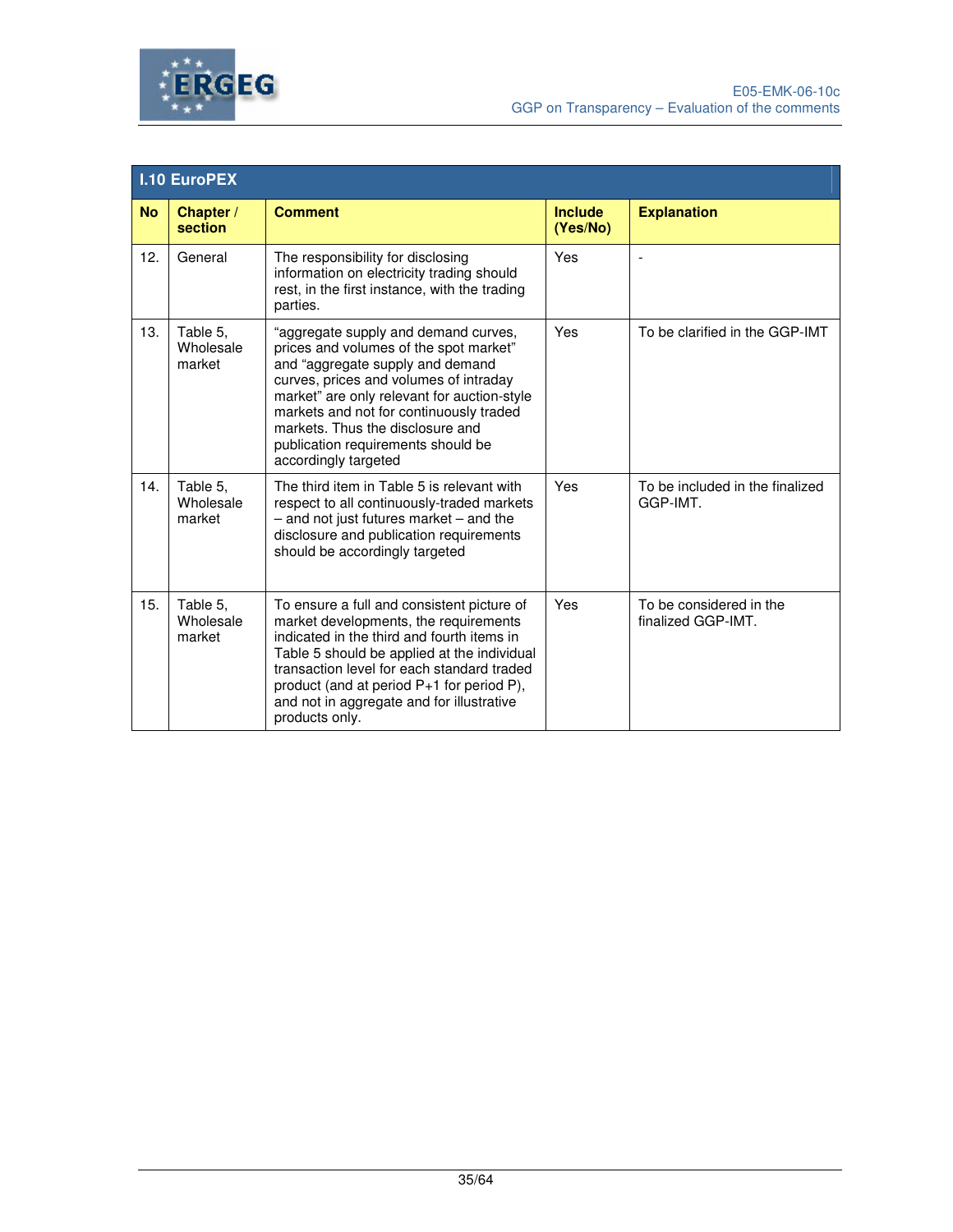

|                  | <b>I.11 Finnish Energy Industries</b> |                                                                                                                                                                                                                                                                                                                                                                                                                                                                                                                                                                        |                            |                                                                                                                   |  |
|------------------|---------------------------------------|------------------------------------------------------------------------------------------------------------------------------------------------------------------------------------------------------------------------------------------------------------------------------------------------------------------------------------------------------------------------------------------------------------------------------------------------------------------------------------------------------------------------------------------------------------------------|----------------------------|-------------------------------------------------------------------------------------------------------------------|--|
| <b>No</b>        | Chapter /<br>section                  | <b>Comment</b>                                                                                                                                                                                                                                                                                                                                                                                                                                                                                                                                                         | <b>Include</b><br>(Yes/No) | <b>Explanation</b>                                                                                                |  |
| $\mathbf{1}$ .   | General                               | Finnish Energy Industries supports the<br>comments provided by EURELECTRIC.                                                                                                                                                                                                                                                                                                                                                                                                                                                                                            | N/A                        |                                                                                                                   |  |
| 2.               | General                               | The information of unavailability of<br>significant consumption units is equally<br>relevant as information on significant<br>production outages and therefore should be<br>added to the list.                                                                                                                                                                                                                                                                                                                                                                         | Yes                        | Information on significant<br>consumption units is equally<br>important in the markets<br>where such loads exist. |  |
| 3.               | General                               | The European CO2 Emissions Allowances<br>Trading Scheme has proven to have, among<br>others, a significant effect on electricity<br>market price formation. Therefore, in order<br>to increase transparency in electricity<br>market, there is an urgent need to increase<br>and harmonise transparency on Emission<br>Allowances market. As Emission Allowances<br>market is significantly influenced by<br>information in possession of political<br>decision makers and regulators it is<br>important that transparency requirements<br>include also these parties. | N/A                        |                                                                                                                   |  |
| $\overline{4}$ . | General                               | As the amount of information on power<br>system and electricity market situation will<br>be great after implementing these guidelines<br>we wish to emphasize the importance of<br>easy-to-access and easy-to-understand way<br>of publishing the information. This way all<br>parties, including small enterprises, have<br>equal possibilities to exploit it.                                                                                                                                                                                                        | N/A                        | In line with the objective of<br>the GGT-IMT                                                                      |  |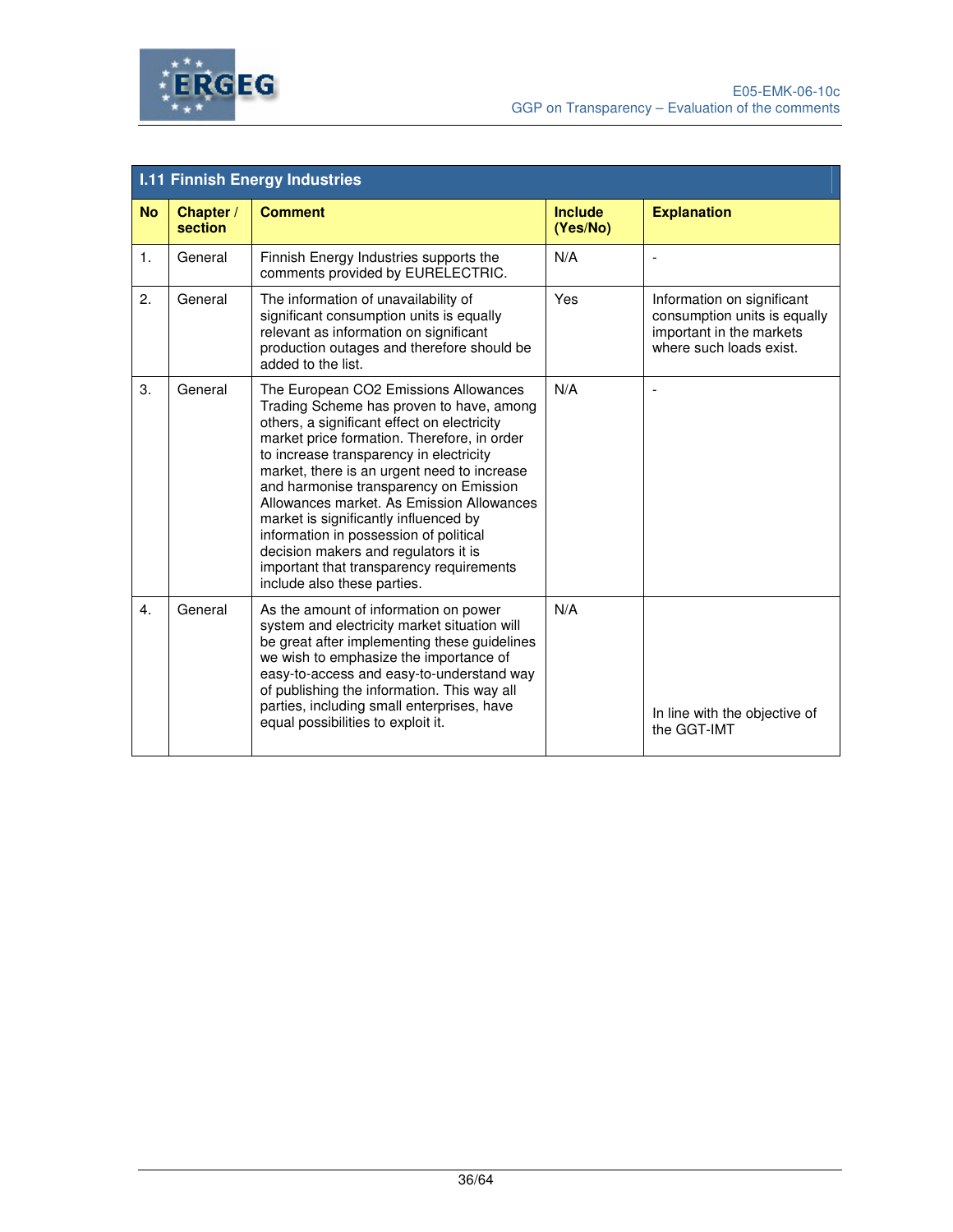



|                  | <b>I.12 GEODE</b>    |                                                                                                                                                                                                                                                                                                                                                                                                                |                            |                                                                                                                                                                                                                                                                                                                        |  |  |
|------------------|----------------------|----------------------------------------------------------------------------------------------------------------------------------------------------------------------------------------------------------------------------------------------------------------------------------------------------------------------------------------------------------------------------------------------------------------|----------------------------|------------------------------------------------------------------------------------------------------------------------------------------------------------------------------------------------------------------------------------------------------------------------------------------------------------------------|--|--|
| <b>No</b>        | Chapter /<br>section | <b>Comment</b>                                                                                                                                                                                                                                                                                                                                                                                                 | <b>Include</b><br>(Yes/No) | <b>Explanation</b>                                                                                                                                                                                                                                                                                                     |  |  |
| $\mathbf{1}$ .   | General              | GEODE agrees with the<br>requirements in the GGP-IMT                                                                                                                                                                                                                                                                                                                                                           | N/A                        | $\overline{\phantom{a}}$                                                                                                                                                                                                                                                                                               |  |  |
| 2.               | General              | <b>GEODE believes that GGP-IMT will</b><br>benefit transactions at national<br>level, and will contribute to foster a<br>European market.                                                                                                                                                                                                                                                                      | N/A                        |                                                                                                                                                                                                                                                                                                                        |  |  |
| 3.               | General              | Additional administrative burden<br>and financial costs that<br>transparency issues would<br>represent to TSOs and DSOs<br>should be included in transmission<br>and distribution tariffs. The<br>confidentiality management needs<br>to be clearly defined.                                                                                                                                                   | N/A                        | ERGEG remark: any additional<br>operational costs emerging because<br>of implementation of certain<br>transparency requirements will have<br>to be recovered in tariffs and<br>approved by relevant regulator. The<br>information management is<br>addressed in the GGP-IMT in a<br>sense as indicated in this remark. |  |  |
| $\overline{4}$ . | General              | For that reason, GEODE, although<br>seeing the proposed measures as<br>positive, asks regulators for focus a<br>major effort on the creation of a<br>coordinated body of independent<br>TSO <sub>s</sub> .<br>Summarizing, GEODE supports<br>the obligations concerning<br>information on capacities as the<br>best way to push TSOs to the final<br>step: to guarantee any energy<br>transaction at EU-level. | N/A                        | $\overline{\phantom{0}}$                                                                                                                                                                                                                                                                                               |  |  |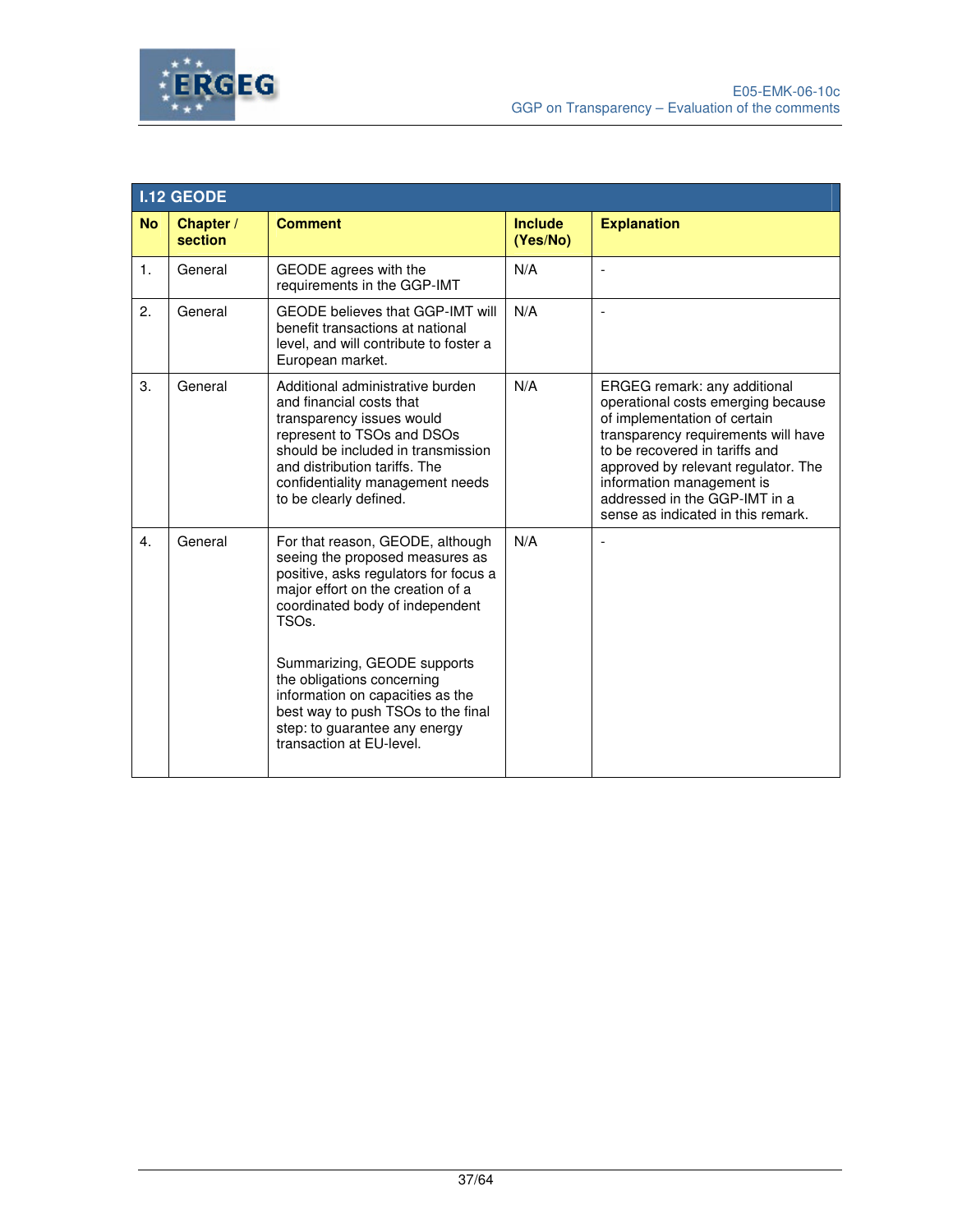

| $\blacksquare$ 1.13 IFIEC                                                                                                          |                      |                |                            |                    |  |
|------------------------------------------------------------------------------------------------------------------------------------|----------------------|----------------|----------------------------|--------------------|--|
| <b>No</b>                                                                                                                          | Chapter /<br>section | <b>Comment</b> | <b>Include</b><br>(Yes/No) | <b>Explanation</b> |  |
| IFIEC have stated that they consider the comments of the VIK Germany (I-22 below) as expressing the IFIEC<br>views on the GGP-IMT. |                      |                |                            |                    |  |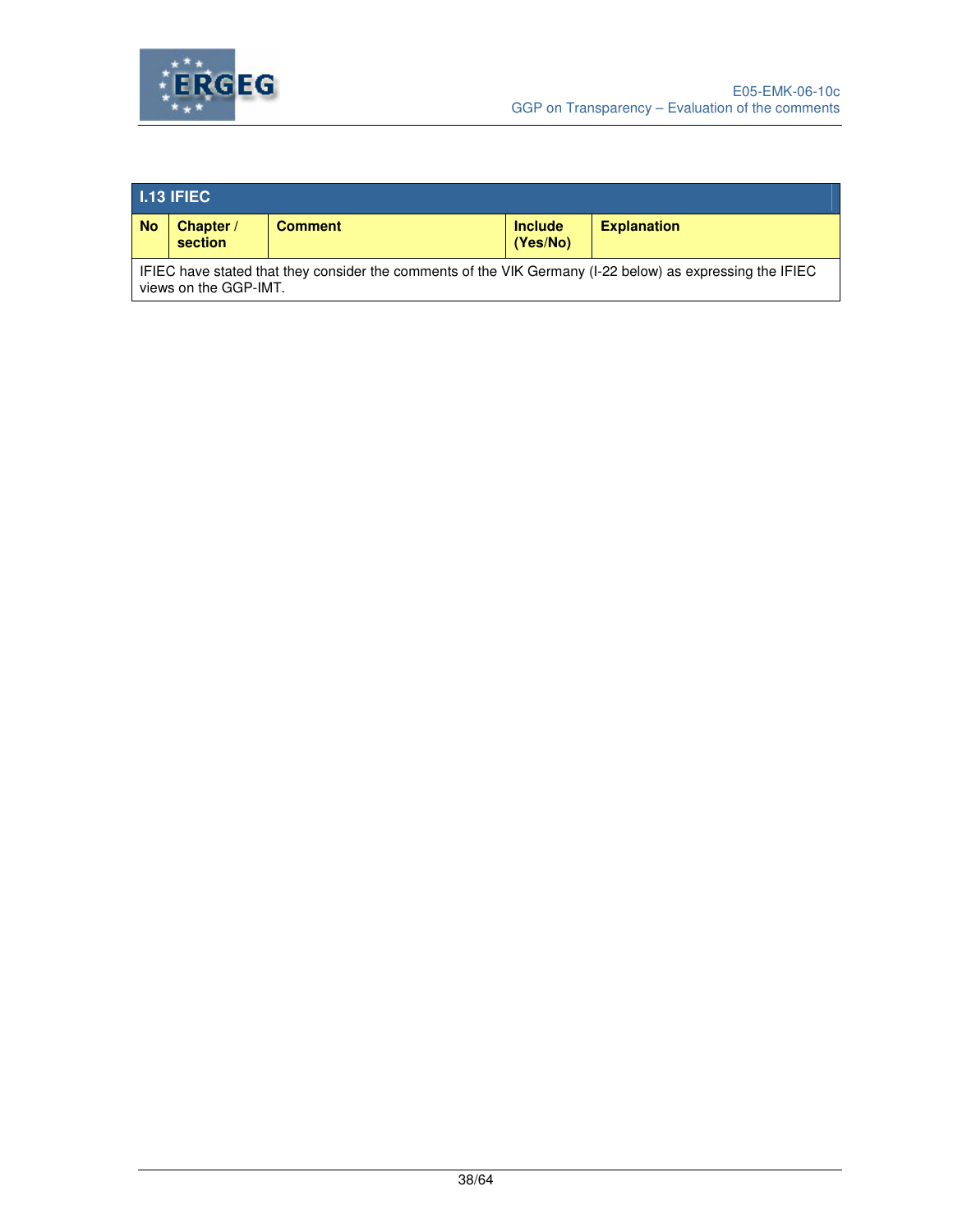

|           | <b>I.14 KS Bedrift Norway (Norwegian Employers' Organisation for Locally owned Enterprises)</b> |                                                                                                                                                                                                                                                                                                                                                                                                                                                                                                                                                                                                                                                                                                                                                    |                            |                                                                                                               |  |
|-----------|-------------------------------------------------------------------------------------------------|----------------------------------------------------------------------------------------------------------------------------------------------------------------------------------------------------------------------------------------------------------------------------------------------------------------------------------------------------------------------------------------------------------------------------------------------------------------------------------------------------------------------------------------------------------------------------------------------------------------------------------------------------------------------------------------------------------------------------------------------------|----------------------------|---------------------------------------------------------------------------------------------------------------|--|
| <b>No</b> | Chapter /<br>section                                                                            | <b>Comment</b>                                                                                                                                                                                                                                                                                                                                                                                                                                                                                                                                                                                                                                                                                                                                     | <b>Include</b><br>(Yes/No) | <b>Explanation</b>                                                                                            |  |
| 1.        | General                                                                                         | Information Management and<br>Transparency are of utmost importance<br>and there has to be clear and strong<br>rules governing the market participants.<br>As a rule we will say that more is better,<br>e.g. the more information disclosed the<br>better.<br>Only the smallest amount of information<br>possible should be legally held back<br>from the market. The kind of information<br>that can be held back from the market<br>should be determined by the regulator<br>through a listing. Information<br>transparency and information<br>management are probably the most<br>important prerequisites for the<br>development of a well functioning<br>Electricity Wholesale Market in Europe.                                              | N/A                        | $\sim$                                                                                                        |  |
| 2.        | General                                                                                         | The wholesale market is a dynamic<br>process; therefore the Guidelines must<br>be dynamic too.                                                                                                                                                                                                                                                                                                                                                                                                                                                                                                                                                                                                                                                     | Yes                        | To be explained that the GGP-<br>IMT will be adapted as and<br>when necessary due to the<br>market evolution. |  |
| 3.        | Section 1,<br>General<br>requirements                                                           | Existing legal framework concerning<br>data confidentiality can often be seen<br>as a way of avoiding information<br>transparency. Data confidentiality must<br>not be an argument against<br>transparency. As a minimum it must be<br>the regulator who has the final word.                                                                                                                                                                                                                                                                                                                                                                                                                                                                       | N/A                        | This is already included in the<br>GGP-IMT.                                                                   |  |
| 4.        | Section 2.1,<br>System load                                                                     | Further ERGEG states: " Alternatively<br>the active publication of information<br>may be required." The active publication<br>should be the rule not the exception.<br>We believe that the Guidelines should<br>state that active publication is the<br>method of information disclosure.<br>ERGEG states: "information shall be<br>made available unless there is a reason<br>against". Do such reasons exist at all?<br>We are afraid that this statement gives<br>a clear reason to withhold information.<br>In the Guidelines any such reason, if<br>they at all exists, should be listed by the<br>regulators. It must not be for the<br>information holder to decide whether<br>this information can be held back from<br>the market or not. | Yes                        | This will be emphasized<br>strongly in the finalized GGP-<br>IMT.                                             |  |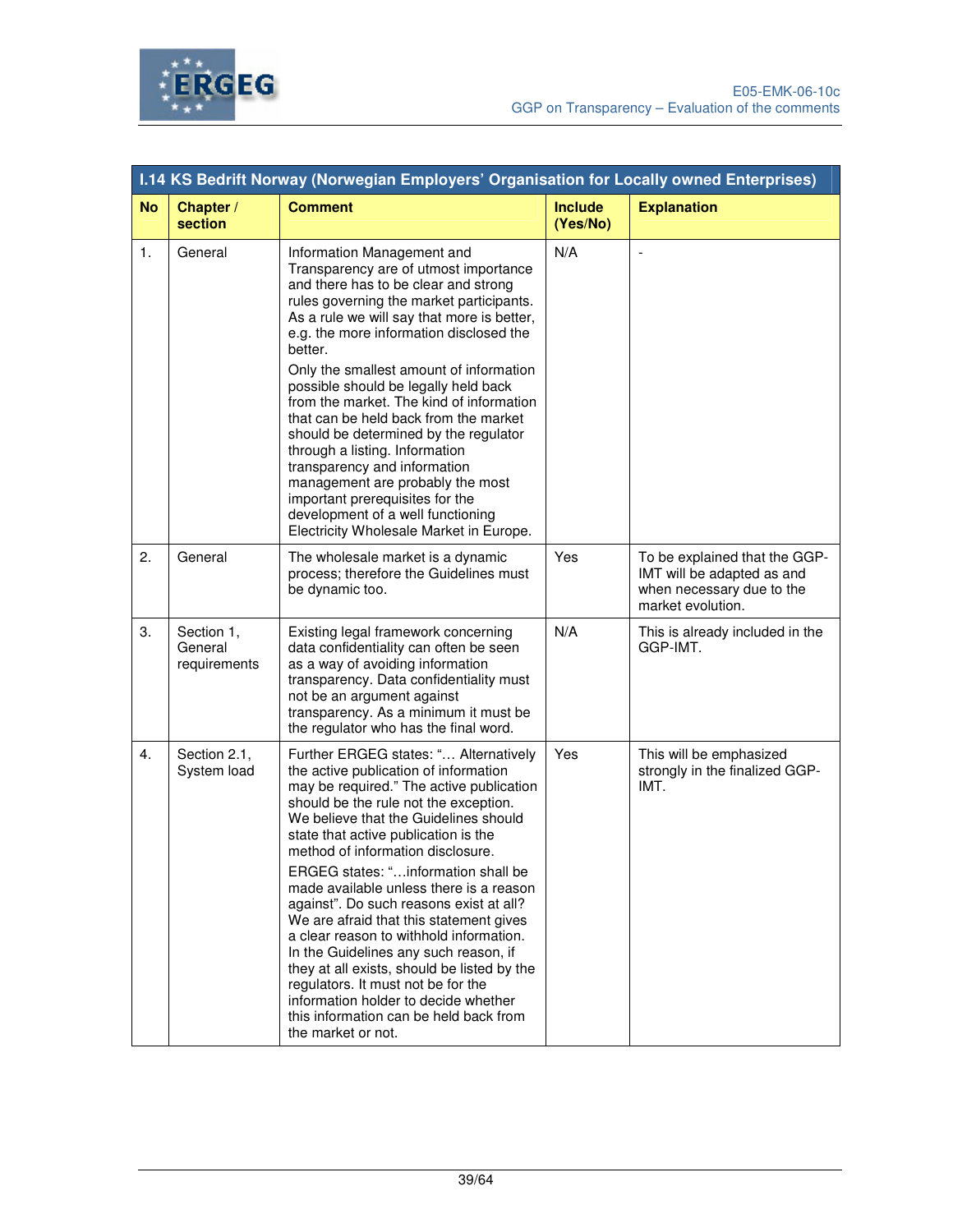

|           | <b>I.14 KS Bedrift Norway (Norwegian Employers' Organisation for Locally owned Enterprises)</b> |                                                                                                                                                                                                                                                                                                                                                                                                                                             |                            |                                                                                            |
|-----------|-------------------------------------------------------------------------------------------------|---------------------------------------------------------------------------------------------------------------------------------------------------------------------------------------------------------------------------------------------------------------------------------------------------------------------------------------------------------------------------------------------------------------------------------------------|----------------------------|--------------------------------------------------------------------------------------------|
| <b>No</b> | Chapter /<br>section                                                                            | <b>Comment</b>                                                                                                                                                                                                                                                                                                                                                                                                                              | <b>Include</b><br>(Yes/No) | <b>Explanation</b>                                                                         |
| 5.        | Section 1.4,<br>Information<br>management                                                       | ERGEG states: " and the onus shall<br>be on holders of information to justify<br>any withholding of information on a<br>cost/benefit to market basis".                                                                                                                                                                                                                                                                                      | Yes                        | To be emphasized in the<br>finalized GGP-IMT.                                              |
|           |                                                                                                 | Here it is important to stress that this is<br>not a "carte blanche" to withhold<br>information. The regulators must be<br>able to review the decision of the holder<br>of information.                                                                                                                                                                                                                                                     |                            |                                                                                            |
| 6.        | Section 1.5,<br>Governance                                                                      | ERGEG states: ", regulators will<br>generally have a final right of review<br>and veto any such proposals".<br>The regulators must have, not just                                                                                                                                                                                                                                                                                           | Yes                        | $\overline{\phantom{a}}$                                                                   |
|           |                                                                                                 | generally, this final right.                                                                                                                                                                                                                                                                                                                                                                                                                |                            |                                                                                            |
| 7.        | Section 1.6,<br>Methodology                                                                     | ERGEG states: " may be considered<br>$-$ in particular by the generators $-$ to be<br>confidential information"                                                                                                                                                                                                                                                                                                                             | Yes                        | -This argument will be<br>considered in the finalized<br>version of the GGP-IMT.           |
|           |                                                                                                 | Again, it must not be the holder of<br>information who decides whether to<br>publish the information or not, but the<br>regulator. If not, only the imagination<br>will limit the content of the term<br>"confidential information".                                                                                                                                                                                                        |                            |                                                                                            |
| 8.        | Section 2.3,<br>Generation                                                                      | Here we will stress that generators are<br>the most important holders of<br>information, and therefore they have to<br>be obliged to disclose as much<br>information as possible, at least in the<br>infancy of the Wholesale Market. The<br>single most important road to a well<br>functioning European Wholesale<br>Electricity Market is to make the<br>generators disclose as much<br>information about there business as<br>possible. | Yes                        | Already present in the GGP-<br>IMT, this will be reemphasized<br>in the finalized version. |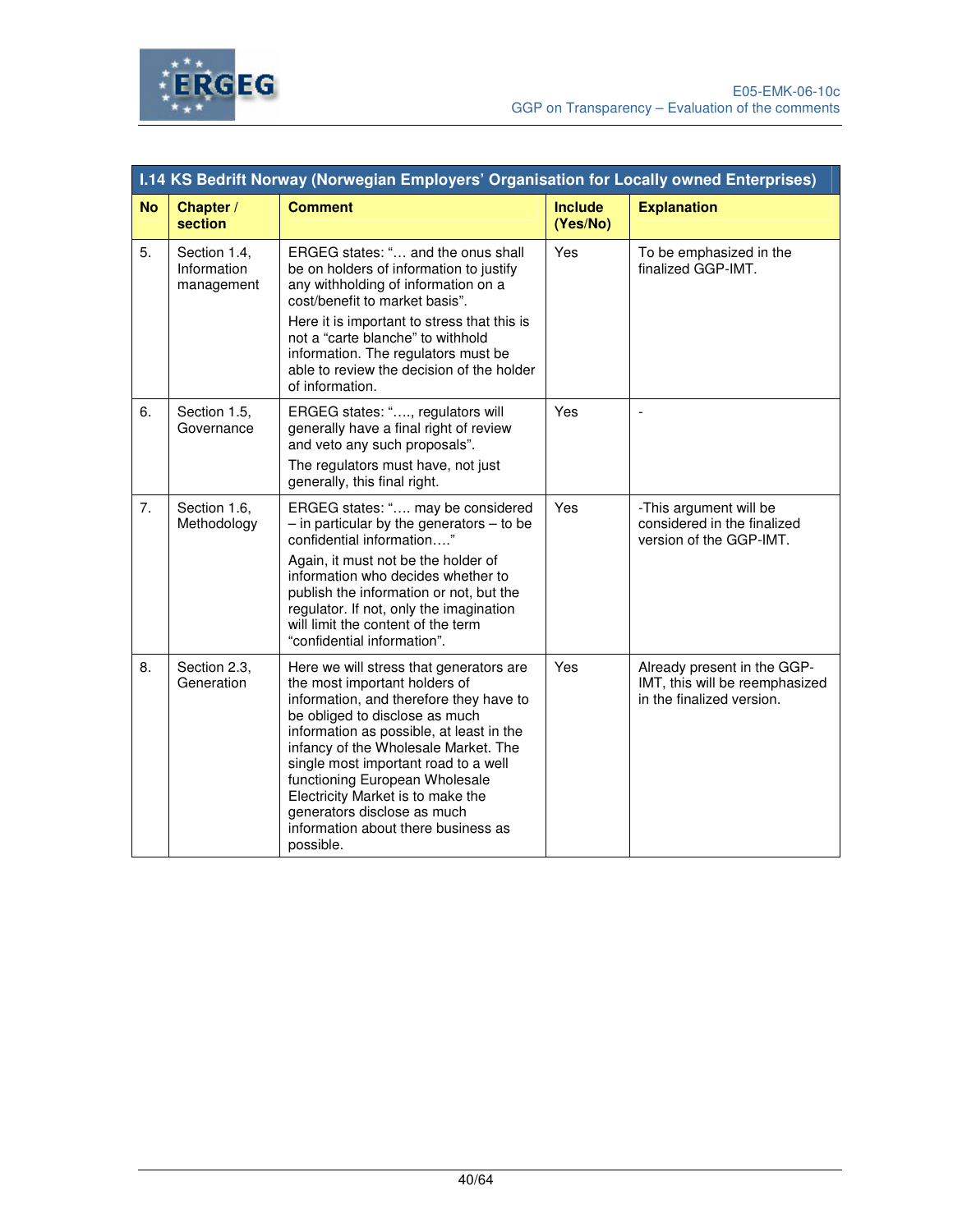



|           | <b>I.15 Nord Pool</b> |                                                                                                                                                                                                                                                                                                                                                                                                                                                                                      |                            |                                                                                                                                                                                                       |  |
|-----------|-----------------------|--------------------------------------------------------------------------------------------------------------------------------------------------------------------------------------------------------------------------------------------------------------------------------------------------------------------------------------------------------------------------------------------------------------------------------------------------------------------------------------|----------------------------|-------------------------------------------------------------------------------------------------------------------------------------------------------------------------------------------------------|--|
| <b>No</b> | Chapter /<br>section  | <b>Comment</b>                                                                                                                                                                                                                                                                                                                                                                                                                                                                       | <b>Include</b><br>(Yes/No) | <b>Explanation</b>                                                                                                                                                                                    |  |
| 1.        | General               | The Nord Pool Group greatly<br>appreciates the initiative taken by<br><b>ERGEG</b> to establish Guidelines on<br>Transparency in the IEM for electricity<br>and is therefore committed to actively<br>contribute with input in the process that<br><b>ERGEG</b> has outlined.                                                                                                                                                                                                        | N/A                        | $\overline{a}$                                                                                                                                                                                        |  |
| 2.        | General               | From Nord Pool's point of view it is<br>important to communicate clearly and<br>accurately on the main purposes of the<br>information given to the market and to<br>set realistic goals and guidelines that<br>participants actually will manage to live<br>by. This is a balance between required<br>information and information that is "nice<br>to have".                                                                                                                         | N/A                        | L,                                                                                                                                                                                                    |  |
| 3.        | General               | The factors that may influence process<br>and also the possibility to access and<br>rely on any data provided vary from one<br>region to another due to varying market<br>fundamentals and rules. Therefore Nord<br>Pool supposes that it is essential to<br>allow regional differences to ensure that<br>only relevant and clear information is<br>provided.                                                                                                                        | N/A                        | Regional differences are<br>already assumed in the GGP-<br>IMT implicitly; however the<br>transparency and information<br>management need to be<br>addressed in principle at the<br>global, EU level. |  |
| 4.        | General               | It is important to focus on the main<br>purposes and achievable goals with<br>clear and timely transparency on<br>fundamental market information in the<br>electricity market. The key is not to<br>require "anything and everything<br>possible from all stakeholders", but<br>rather to base requirements on a proper<br>assessment of a reasonable level of<br>quality and what the value of specific<br>detailed information provisions will<br>provide for market participants. | N/A                        | Detailed discussions and<br>analyses of that are the<br>benefits and values of specific<br>information have been the<br>basis for the definition of the<br>GGP-IMT.                                   |  |
| 5.        | General               | Continuous reporting of fundamental<br>power system data and plans is<br>essential to create trust in short-/long-<br>term price formation and to enhance<br>liquidity, competition and ease of entry.                                                                                                                                                                                                                                                                               | Yes                        | To be reemphasized in the<br>finalized GGP-IMT.                                                                                                                                                       |  |
| 6.        | General               | It is important that an impartial party is<br>responsible for receiving and publishing<br>the submitted information. Power<br>Exchanges are effective for that.                                                                                                                                                                                                                                                                                                                      | Yes                        | An option to be reemphasized<br>in the finalized GGP-IMT.                                                                                                                                             |  |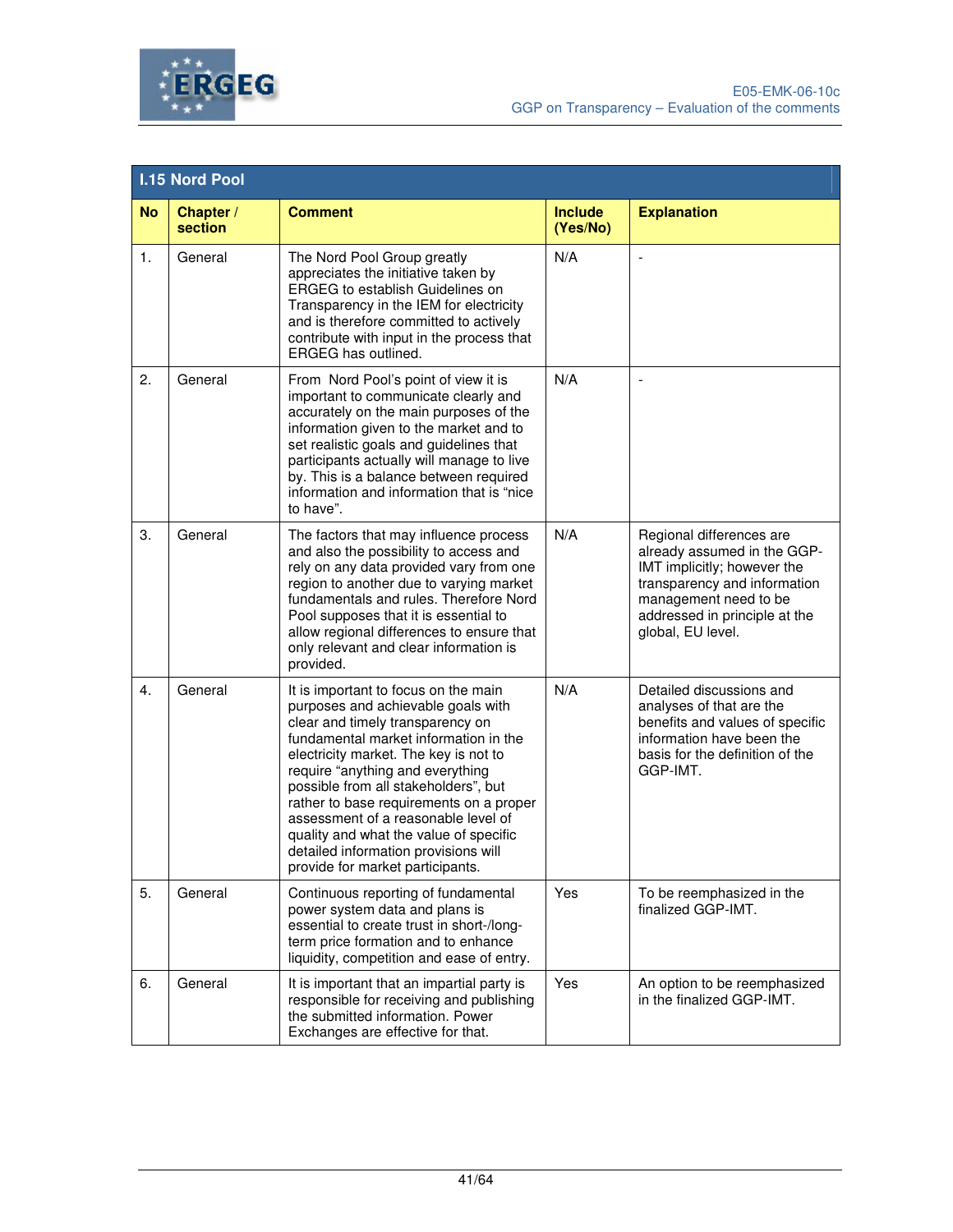

|           | <b>I.15 Nord Pool</b>                                 |                                                                                                                                                                                                                                                                                                                                                                          |                            |                                                                                                          |  |
|-----------|-------------------------------------------------------|--------------------------------------------------------------------------------------------------------------------------------------------------------------------------------------------------------------------------------------------------------------------------------------------------------------------------------------------------------------------------|----------------------------|----------------------------------------------------------------------------------------------------------|--|
| <b>No</b> | Chapter /<br>section                                  | <b>Comment</b>                                                                                                                                                                                                                                                                                                                                                           | <b>Include</b><br>(Yes/No) | <b>Explanation</b>                                                                                       |  |
| 7.        | Table 2,<br>Transmission                              | Information on "capacity requested by<br>market participants":<br>This is not applicable within the Nordic<br>region since all $3^{\text{rd}}$ party access to<br>interconnectors is solely given by TSOs<br>to the market via implicit auctions<br>carried out in the 4 Elspot Market<br>operated by Nord Pool Spot.                                                    | Yes                        | To be considered accordingly<br>in the finalized GGP-IMT.                                                |  |
| 8.        | Table 2,<br>Transmission<br>and Inter-<br>connections | "Congestion income, volumes":<br>This is not applicable within the Nordic<br>region. However, the "congestion rent"<br>that Nordic TSOs receive as a result<br>from the implicit auction in Elspot<br>Market can easily each day be<br>calculated from published Elspot Area<br>prices and planned flows in Elspot.                                                      | Yes                        | To be considered accordingly<br>in the finalized GGP-IMT.                                                |  |
| 9.        | Table 3.<br>Generation                                | "Ex ante aggregated information on the<br>scheduled generation per control area":<br>Not applicable within the Nordic region<br>since there is no central dispatch, but<br>rather between 4 and 7 p.m. Balance<br>responsible companies report<br>production plans per hour for the next<br>day to the relevant TSO. Plans can be<br>updated close to the delivery hour. | No                         | Even where there is no central<br>dispatch, the generation<br>information needs to be made<br>available. |  |
| 10.       | Table 4.<br>Balancing                                 | "Market information on the type of<br>balancing bids/offers used":<br>not available, but since activated<br>Regulating Power Market volume per<br>country/area is published and it<br>essentially is known who the active<br>parties in the RPM are, the composition<br>in terms of energy source for balancing<br>is fairly easy to approximate.                        | N/A                        | $\overline{\phantom{a}}$                                                                                 |  |
| 11.       | Table 4,<br>Balancing                                 | "Aggregated supply and demand<br>curves":<br>not applicable in the Nordic Region,<br>since the intra-day market Elbas, that is<br>operated by NPS, is a continuous<br>market                                                                                                                                                                                             | Yes                        | It will be considered whether<br>for continuous markets other<br>publications are more suitable.         |  |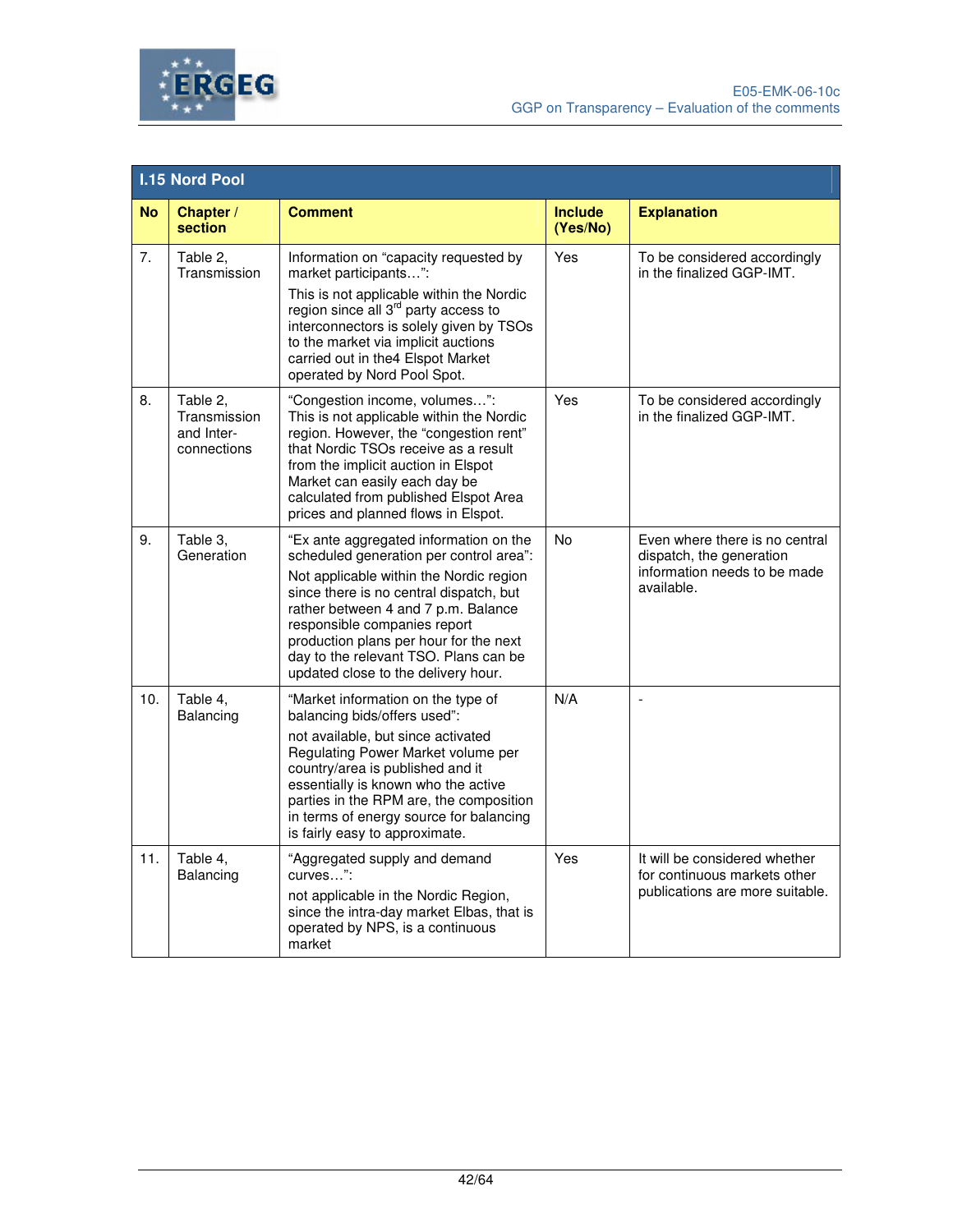

|                | <b>I.16 Polish Association of Energy Traders</b> |                                                                                                                                                                                                                                                                                                                                                    |                            |                    |
|----------------|--------------------------------------------------|----------------------------------------------------------------------------------------------------------------------------------------------------------------------------------------------------------------------------------------------------------------------------------------------------------------------------------------------------|----------------------------|--------------------|
| <b>No</b>      | Chapter /<br>section                             | <b>Comment</b>                                                                                                                                                                                                                                                                                                                                     | <b>Include</b><br>(Yes/No) | <b>Explanation</b> |
| $\mathbf{1}$ . | General                                          | The Polish Association of Energy Traders<br>supposes that the Guidelines cover all aspects<br>of energy trading but future success would<br>depend on determination of the Regulators in<br>every country in controlling implementation<br>process by such institutions like TSOs, DSOs<br>and PEXs which play key role in the whole<br>structure. | N/A                        |                    |
| 2.             | Tables 1<br>to $5$                               | The Polish Association of Energy Traders is of<br>the opinion that the scope of information listed<br>in Tables 1 to 5 of the Annex - Specification of<br>the Required Transparency of Information -<br>covers every aspect of energy trading.                                                                                                     | N/A                        |                    |
| 3.             | General                                          | As the information transparency plays key role<br>in electricity market development we believe<br>that ERGEG would have sufficient power and<br>determination to implement discussed<br>Guidelines as soon as possible.                                                                                                                            | N/A                        |                    |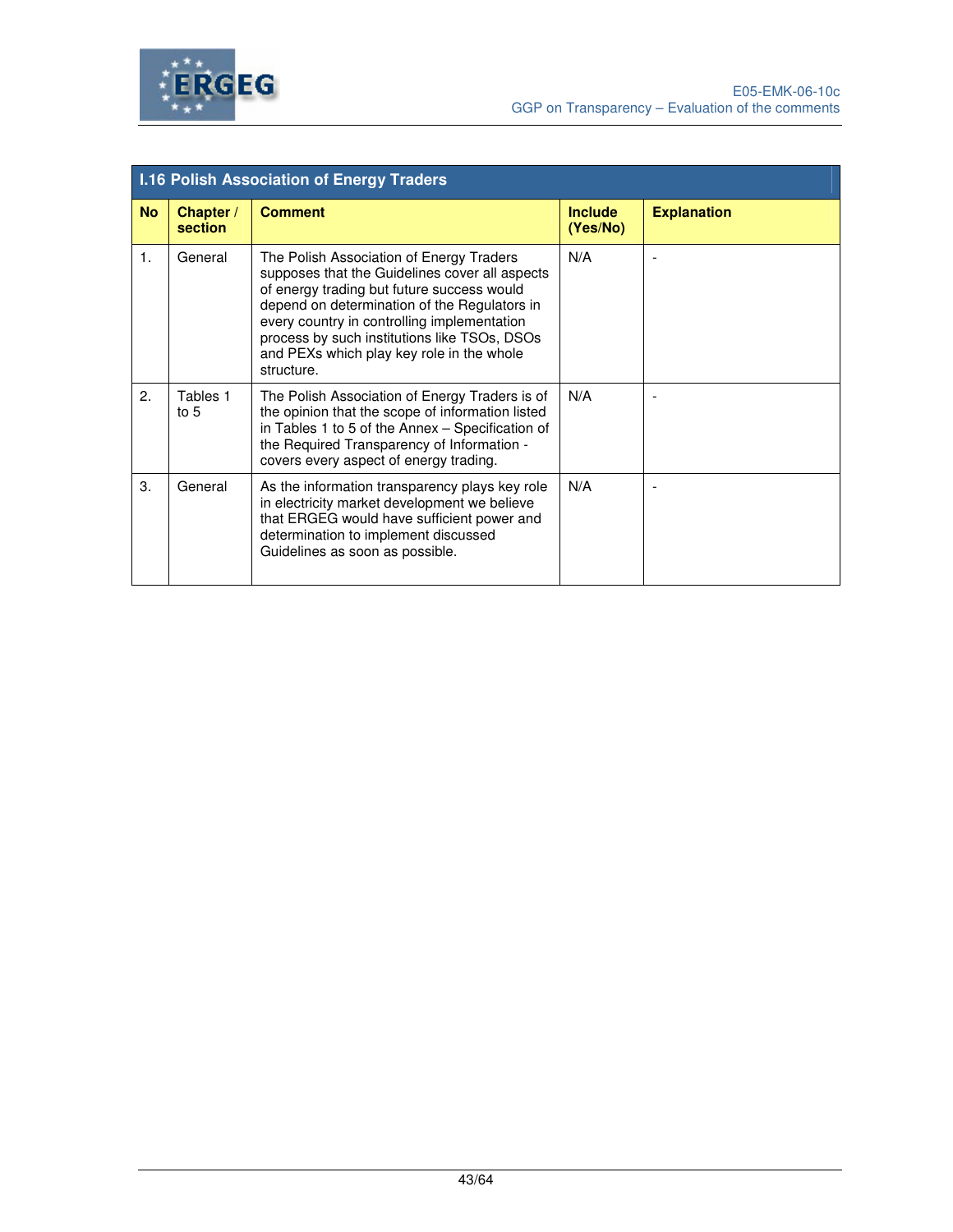



|                | <b>I.17 PSE-Operator Poland</b>        |                                                                                                                                                                                                                                                                                 |                            |                                                                                                                                                                                                                                                                                                                                                                                                                        |
|----------------|----------------------------------------|---------------------------------------------------------------------------------------------------------------------------------------------------------------------------------------------------------------------------------------------------------------------------------|----------------------------|------------------------------------------------------------------------------------------------------------------------------------------------------------------------------------------------------------------------------------------------------------------------------------------------------------------------------------------------------------------------------------------------------------------------|
| <b>No</b>      | Chapter /<br>section                   | <b>Comment</b>                                                                                                                                                                                                                                                                  | <b>Include</b><br>(Yes/No) | <b>Explanation</b>                                                                                                                                                                                                                                                                                                                                                                                                     |
| $\mathbf{1}$ . | General                                | PSE-Operator stresses the need for<br>consistency between the different<br>initiatives related to transparency of<br>the wholesale market (analysing<br>process conducted by European<br>Commission, process of creation of<br>regional energy markets, ERGEG's<br>guidelines). | Yes                        | Guidelines are exactly a means<br>to ensure the consistency<br>between European initiatives,<br>insofar as ERGEG's document<br>concerns all member states and<br>Not only groups of countries.<br>Moreover, the recommendations<br>developed in the guidelines are in<br>line with the conclusions of the<br>DG COMP's sector inquiry on<br>transparency, and the<br>conclusions of each mini forum<br>on the subject. |
| 2.             | General                                | It is considered that the guidelines<br>should isolate more clearly the<br>obligations of transparency which<br>drift away from the Directive<br>2003/6/EC.                                                                                                                     | Yes                        | It could perhaps be useful to<br>recall in the guidelines the<br>general frame given by the<br>European Directive in the field of<br>transparency.<br>For example, the articles 14-3<br>and 20-2 on the obligations of<br>system operators, and the annex<br>A on transparency towards<br>consumers.                                                                                                                   |
| 3.             | Section 3,<br>Specific<br>Requirements | Information exchange between<br>TSOs ought to be mentioned and<br>some rules related to this issue<br>should be established                                                                                                                                                     | No                         | It seems to be out of the scope of<br>the quidelines.<br>This subject will be dealt with<br>separately.                                                                                                                                                                                                                                                                                                                |
| 4.             | Section 2.1                            | PSE-Operator emphasises that it will<br>not be always possible to estimate<br>costs and benefits linked to the<br>release of an information, in order to<br>decide to make this information<br>available or not.                                                                | Yes                        | According to the principle<br>announced in chapter 2.4. of the<br>guidelines, the pressure will be<br>on the holders of information to<br>justify any withholding of<br>information by a cost/benefit<br>analysis.<br>If the analysis is not possible, the<br>information will then be released,<br>inducing potentially a cost.                                                                                       |
|                |                                        |                                                                                                                                                                                                                                                                                 |                            | The question is: Is there any risk<br>that these cases often arise?                                                                                                                                                                                                                                                                                                                                                    |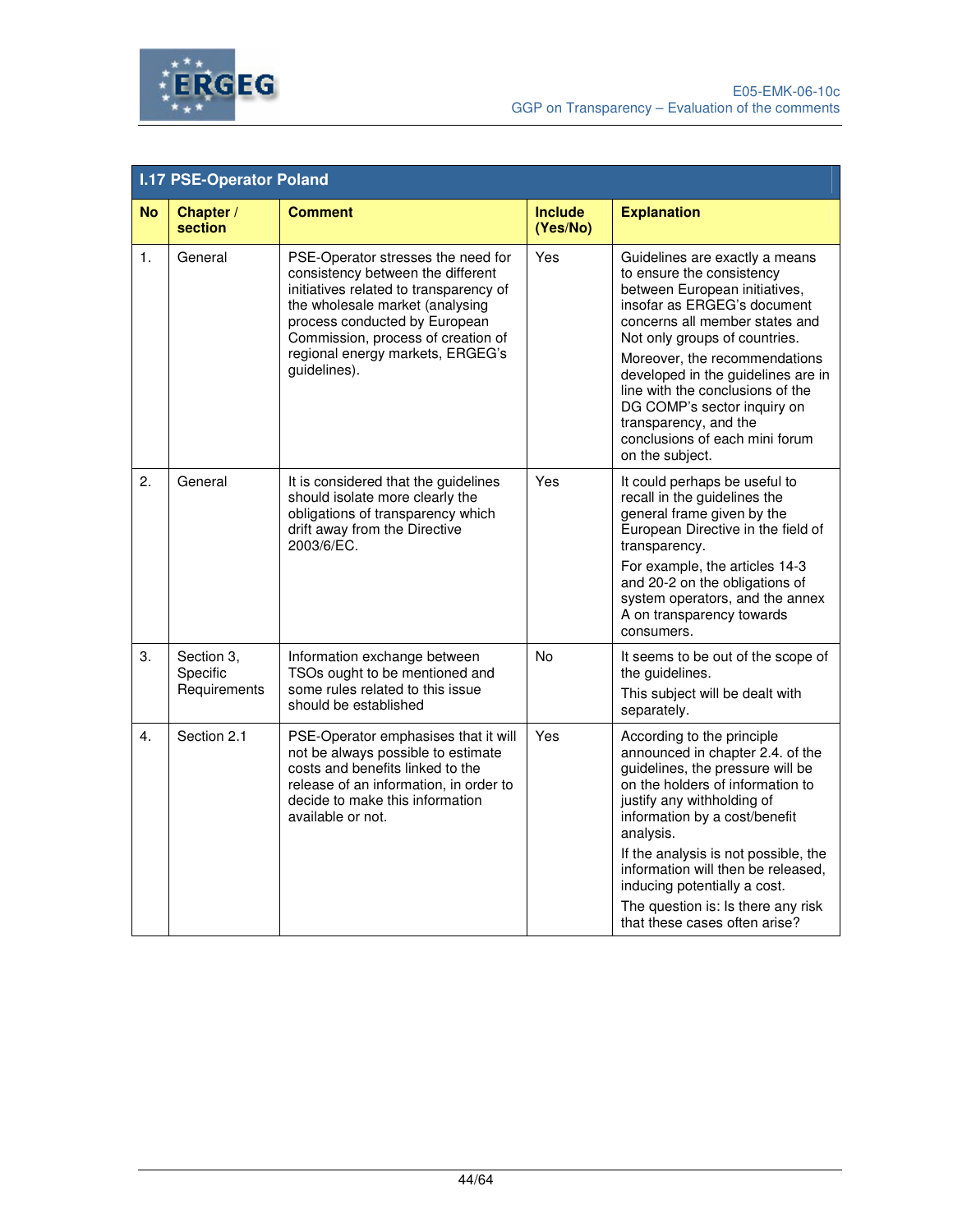

|           | <b>I.17 PSE-Operator Poland</b>                       |                                                                                                                                                                                                                                                                                                                                                                                                                                                                                                                                                                                                                                                                                                        |                            |                                                                                                                                                                                                                                                                                                                                                                                                                    |
|-----------|-------------------------------------------------------|--------------------------------------------------------------------------------------------------------------------------------------------------------------------------------------------------------------------------------------------------------------------------------------------------------------------------------------------------------------------------------------------------------------------------------------------------------------------------------------------------------------------------------------------------------------------------------------------------------------------------------------------------------------------------------------------------------|----------------------------|--------------------------------------------------------------------------------------------------------------------------------------------------------------------------------------------------------------------------------------------------------------------------------------------------------------------------------------------------------------------------------------------------------------------|
| <b>No</b> | Chapter /<br>section                                  | <b>Comment</b>                                                                                                                                                                                                                                                                                                                                                                                                                                                                                                                                                                                                                                                                                         | <b>Include</b><br>(Yes/No) | <b>Explanation</b>                                                                                                                                                                                                                                                                                                                                                                                                 |
| 5.        | Section 2.5                                           | PSE-Operators questions the<br>possibility given to market<br>participants to exert an influence on<br>how and when some data are<br>released, arguing that it could cause<br>uncertainty among existing solutions.                                                                                                                                                                                                                                                                                                                                                                                                                                                                                    | Yes                        | Although it seems essential to<br>give to market participants the<br>possibility to express their opinion<br>on the most adapted solution to<br>release information, there is a risk<br>that the different solutions<br>proposed In Europe lack of<br>homogeneity.<br>Is it sufficient to consider that<br>"regulators will have a final right<br>of review and veto"? This<br>question will be further clarified. |
| 6.        | Section 3<br>Specific<br>Requirements                 | PSE-Operators thinks that, as far as<br>TSOs are pointed out in the<br>guidelines as the providers of the<br>major part of information, ERGEG's<br>document should take into account<br>all texts from the European<br>legislative authorities (Directive<br>2003/54/EC, Regulation (EC) No<br>1228/2003 of the Parliament of the<br>Council, and draft of the guidelines<br>to that Regulation related to<br>transmission capabilities<br>management) that regulate issues<br>such as availability of information,<br>confidentiality of commercial<br>information, list of data that should<br>be released by TSO as the result of<br>cross-border electricity exchange,<br>and independence of TSO. | Yes                        | Guidelines already mention<br>reference texts in the fields of<br>confidentiality and cross-border<br>electricity exchanges.<br>A legal reference on the<br>independence of TSOs would be<br>added.                                                                                                                                                                                                                |
| 7.        | Table 2,<br>Transmission<br>and Inter-<br>connections | PSE-Operator is of the opinion that<br>the $2^{nd}$ and the $6^{th}$ indicators of the<br>table (Planned works in the EHV grid<br>and on interconnections and details<br>on actual outages at the highest<br>voltage level) should not be available<br>to the public because of system<br>security issues.                                                                                                                                                                                                                                                                                                                                                                                             | <b>No</b>                  | These data are useful for market<br>players to better anticipate and<br>understand reductions of cross-<br>border capacities, and limitations<br>of injections on the grid.<br>The risk of an improved<br>transparency in this field for the<br>system security is not obvious at<br>all.                                                                                                                          |
| 8.        | Section<br>Specific<br>Requirements                   | It is considered that it should be<br>legal basis that imposes an<br>obligation on market players to<br>provide information to the TSO,<br>when this latter is responsible for the<br>publication of a data not relating to<br>its own operation.                                                                                                                                                                                                                                                                                                                                                                                                                                                      | Yes                        | TSOs could publish data without<br>being responsible for their<br>content. This will be further<br>clarified in the finalized GGP-IMT.                                                                                                                                                                                                                                                                             |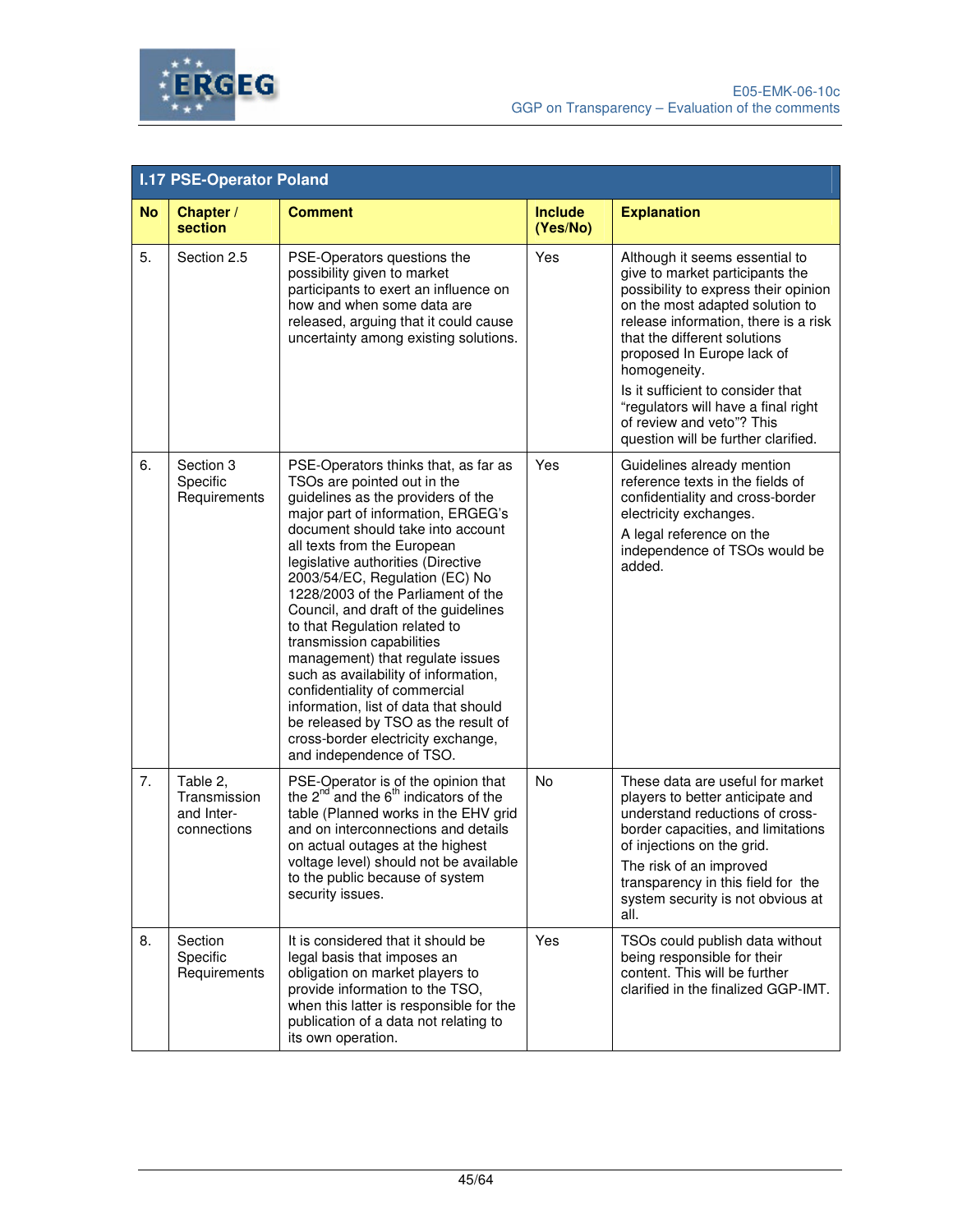

|           | <b>I.18 Scottish and Southern Energy</b>              |                                                                                                                                                                                                                                                                                                                                                                                                                                                                                                                            |                             |                                                                                                                                                                                                                                                                                                                                                           |
|-----------|-------------------------------------------------------|----------------------------------------------------------------------------------------------------------------------------------------------------------------------------------------------------------------------------------------------------------------------------------------------------------------------------------------------------------------------------------------------------------------------------------------------------------------------------------------------------------------------------|-----------------------------|-----------------------------------------------------------------------------------------------------------------------------------------------------------------------------------------------------------------------------------------------------------------------------------------------------------------------------------------------------------|
| <b>No</b> | Chapter /<br>section                                  | <b>Comment</b>                                                                                                                                                                                                                                                                                                                                                                                                                                                                                                             | <b>Include</b><br>(Yes/No)  | <b>Explanation</b>                                                                                                                                                                                                                                                                                                                                        |
| 1.        | General                                               | Scottish and Southern Energy are<br>supportive of requirements to improve<br>information transparency in markets<br>that are not fully open to competition.<br>Markets that are already fully open tend<br>to have sufficient levels of information<br>transparency to enable market players<br>to compete effectively.                                                                                                                                                                                                    | N/A                         | <b>ERGEG remark: whereas</b><br>the full opened markets do<br>indeed require high and<br>adequate transparency, full<br>market opening do not<br>implicitly guarantee<br>adequate transparency.                                                                                                                                                           |
| 2.        | General                                               | Scottish and Southern Energy see no<br>benefit to be gained by EU guidelines<br>specifying information to be published in<br>Great Britain - they consider that the<br>GB market already addresses these<br>issues and that there are a number of<br>items which go beyond the information<br>necessary to achieve efficient market<br>operation - this information would put<br>additional burdens on market<br>participants for no particular benefits<br>and should not in their view be included<br>in the guidelines. | N/A                         | See the ERGEG remark<br>above.                                                                                                                                                                                                                                                                                                                            |
| 3.        | Table 1, Load                                         | Forecast margin of up to a year ahead<br>would not allow market participants to<br>make investment decisions. This is<br>better achieved by the publication of<br>long term statements up to ten years<br>ahead of forecast demand and<br>generation.                                                                                                                                                                                                                                                                      | Yes (already<br>considered) | The up to 10 years forecast<br>is already considered, this<br>will be further emphasized.                                                                                                                                                                                                                                                                 |
| 4.        | Table 2,<br>Transmission<br>and Inter-<br>connections | Do not believe average physical flows<br>vs. thermal ratings provide meaningful<br>information on congestion as for<br>operational security the physical flow is<br>often considerable lower than the<br>thermal rating                                                                                                                                                                                                                                                                                                    | No                          | Whereas it is obvious that in<br>order to operate the grid<br>securely the actual load<br>flows must be below thermal<br>ratings, this information does<br>give additional indication on<br>congestion and more than<br>that also on meeting the<br>security criteria, as indicated<br>in the table. Therefore this<br>information shall be<br>published. |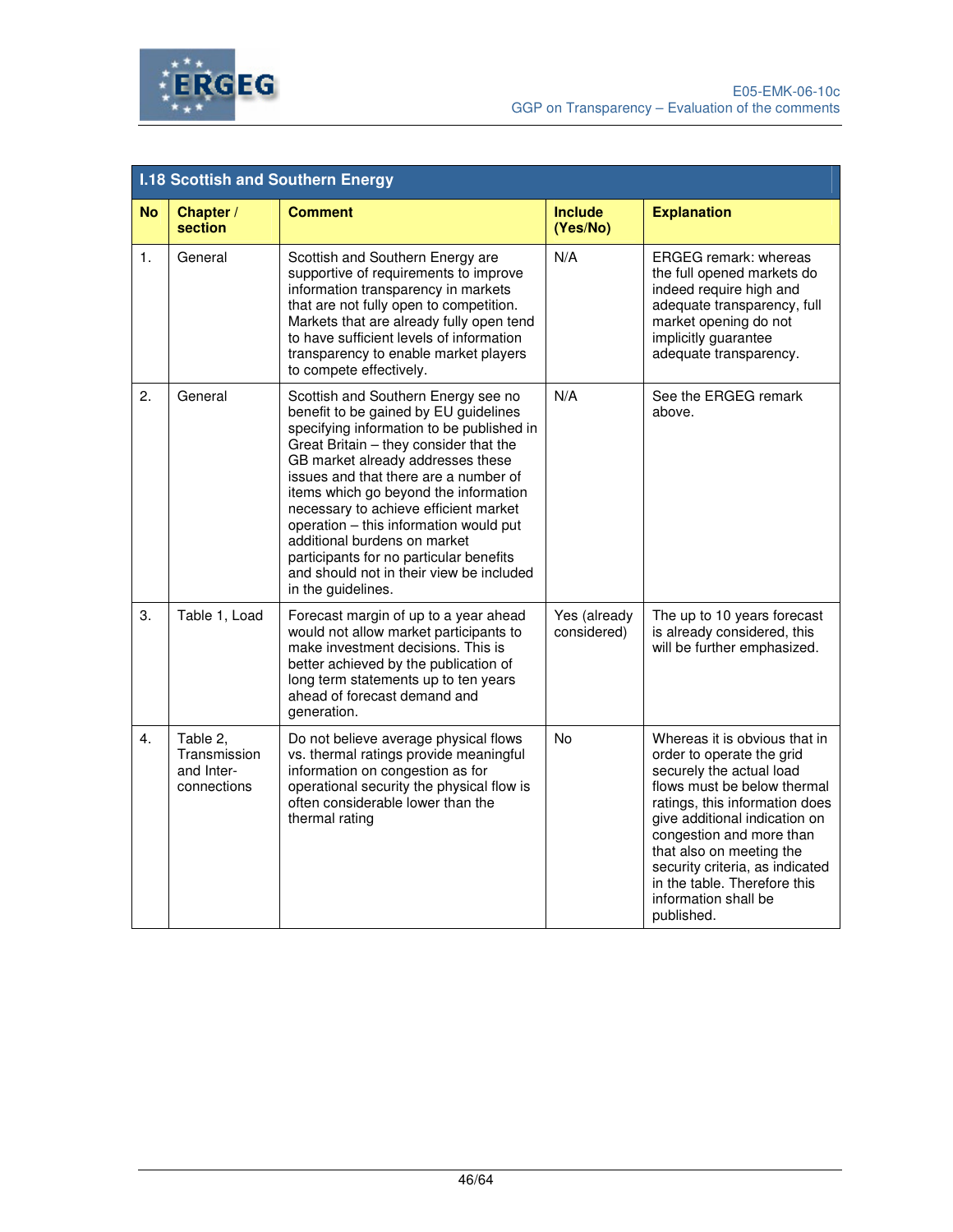

|           | <b>I.18 Scottish and Southern Energy</b> |                                                                                                                                                                                                                                                                   |                            |                                                                                                                                                                                                                                                                                                                                                       |
|-----------|------------------------------------------|-------------------------------------------------------------------------------------------------------------------------------------------------------------------------------------------------------------------------------------------------------------------|----------------------------|-------------------------------------------------------------------------------------------------------------------------------------------------------------------------------------------------------------------------------------------------------------------------------------------------------------------------------------------------------|
| <b>No</b> | Chapter /<br>section                     | <b>Comment</b>                                                                                                                                                                                                                                                    | <b>Include</b><br>(Yes/No) | <b>Explanation</b>                                                                                                                                                                                                                                                                                                                                    |
| 5.        | Table 3,<br>Generation                   | Do not believe it is appropriate to<br>publish forecast generation outages<br>other than mothballed plant, which<br>should be detailed in the long-term<br>generation forecast mentioned above.                                                                   | No                         | The reasons for not<br>publishing forecast<br>generation outages (e.g.<br>possible collusive behaviour<br>and/or withdrawing the<br>power) have been discussed<br>already and ERGEG<br>considers that publishing<br>this information does not<br>effectively impose additional<br>risk for that. Therefore this<br>information shall be<br>published. |
| 6.        | Table 3,<br>Generation                   | The information on hydro power<br>generation is only believed to be<br>relevant where such generation forms a<br>substantial proportion (e.g. greater than<br>20%) of the market, as otherwise it<br>would be a disproportionate burden on<br>smaller generators. | No.                        | This information is available<br>only where there is some<br>hydro power, but then it shall<br>be published independently<br>of the proportion of hydro<br>power in the total generation<br>installed power in the<br>market.                                                                                                                         |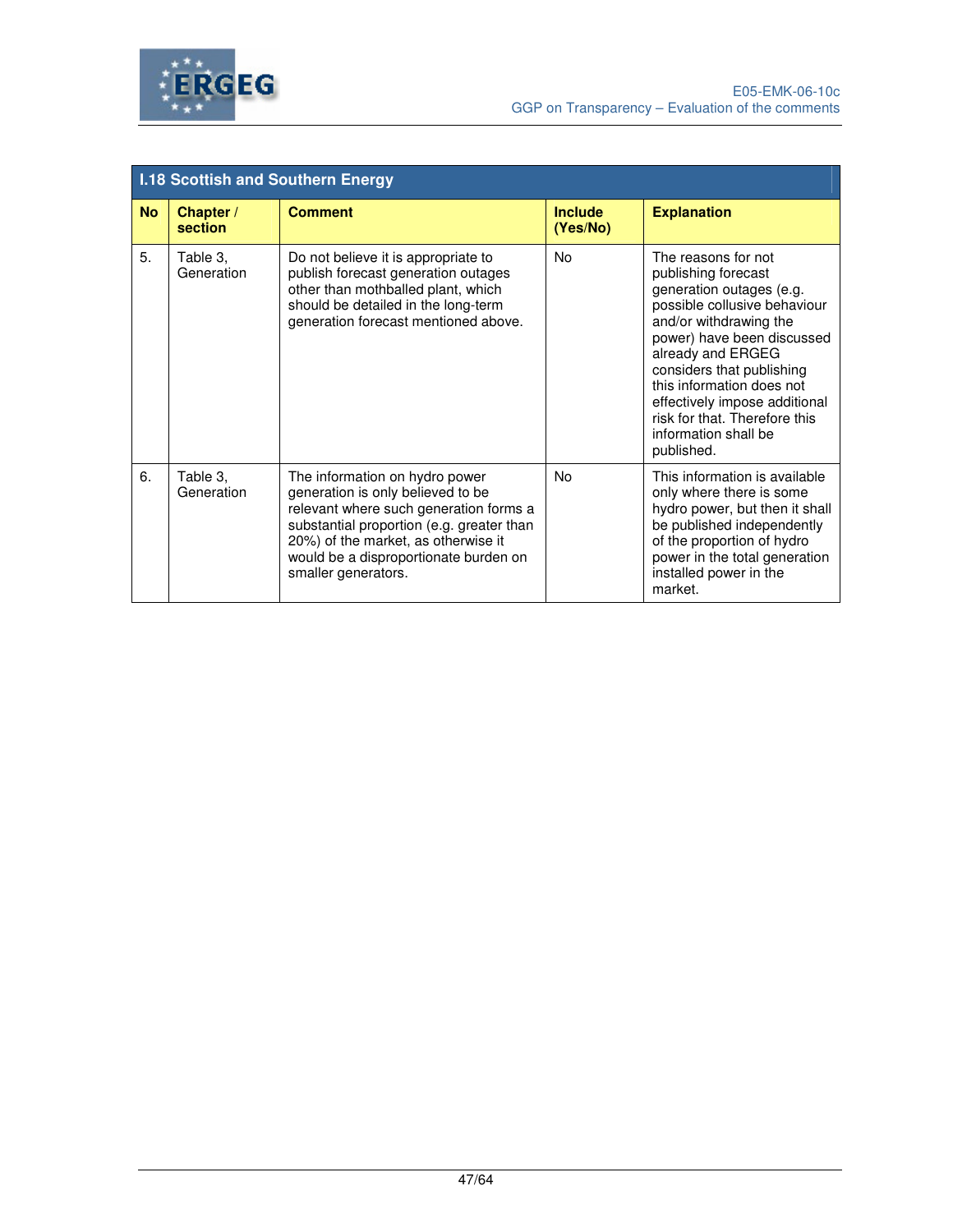

|                | <b>I.19 UFE France (Union of French Electricity Companies)</b> |                                                                                                                                                                                                                                                                                                                                                                                                                                                                                                                                                                                 |                            |                                                                                                                                                                                                                                                                                                                                                                                                                                                                    |  |
|----------------|----------------------------------------------------------------|---------------------------------------------------------------------------------------------------------------------------------------------------------------------------------------------------------------------------------------------------------------------------------------------------------------------------------------------------------------------------------------------------------------------------------------------------------------------------------------------------------------------------------------------------------------------------------|----------------------------|--------------------------------------------------------------------------------------------------------------------------------------------------------------------------------------------------------------------------------------------------------------------------------------------------------------------------------------------------------------------------------------------------------------------------------------------------------------------|--|
| <b>No</b>      | Chapter /<br>section                                           | <b>Comment</b>                                                                                                                                                                                                                                                                                                                                                                                                                                                                                                                                                                  | <b>Include</b><br>(Yes/No) | <b>Explanation</b>                                                                                                                                                                                                                                                                                                                                                                                                                                                 |  |
| $\mathbf{1}$ . | General                                                        | UFE is convinced that the development of<br>the European electricity market requires that<br>relevant information on offer and demand<br>per country and on exchanges between<br>countries be made available to the<br>operators.                                                                                                                                                                                                                                                                                                                                               | N/A                        |                                                                                                                                                                                                                                                                                                                                                                                                                                                                    |  |
| 2.             | Section 2.1                                                    | UFE agrees with the general principles<br>guiding ERGEG's process, that is :<br>to publish at the good moment all<br>$\qquad \qquad \Box$<br>information useful for the well-<br>functioning of markets ("fit for purpose"<br>principle)<br>to limit the availability of information<br>only when clear reasons justify this<br>limitation.                                                                                                                                                                                                                                     | N/A                        | $\overline{a}$                                                                                                                                                                                                                                                                                                                                                                                                                                                     |  |
| 3.             | Section 2.1                                                    | UFE shares the opinion expressed recently<br>by ERGEG and by the European<br>Commission concerning the reasons for<br>limiting the information given to the market<br>players. According to the French<br>organisation, these reasons are of three<br>types :<br>when information is regarded as<br>commercially sensitive<br>when information is liable to give rise to<br>$\overline{a}$<br>collusions or to the exercise of market<br>power.<br>When the costs resulting from the<br>$\overline{a}$<br>collect of information are higher than<br>the benefits it could bring | Yes                        | This opinion is in line with the<br>content of the guidelines,<br>which mention also the risk on<br>the system security that some<br>information could engender<br>(endanger?).<br>The remark on collusions and<br>market power will be clarified<br>further in the guidelines.                                                                                                                                                                                    |  |
| 4.             | Table 1,<br>System<br>Load                                     | UFE thinks that it will be very difficult to<br>obtain from consumers precise ex ante<br>information on their variations of load. This<br>is the reason why UFE regards the 5 <sup>th</sup><br>information proposed by ERGEG in the table<br>on load (the forecast margin) as not very<br>reliable, and even misleading.                                                                                                                                                                                                                                                        | <b>No</b>                  | In day-ahead, this<br>$\blacksquare$<br>calculation is based on a<br>precise forecast load.<br>In month-ahead and year-<br>ahead, a quite precise<br>evaluation of the<br>consumption at peaks,<br>taking into account the<br>growing trend and the last<br>information on<br>connections/disconnections<br>on the grid, can be done.<br>However, what is meant by the<br>expression "per relevant<br>market time unit" will be made<br>clearer in the guidelines. |  |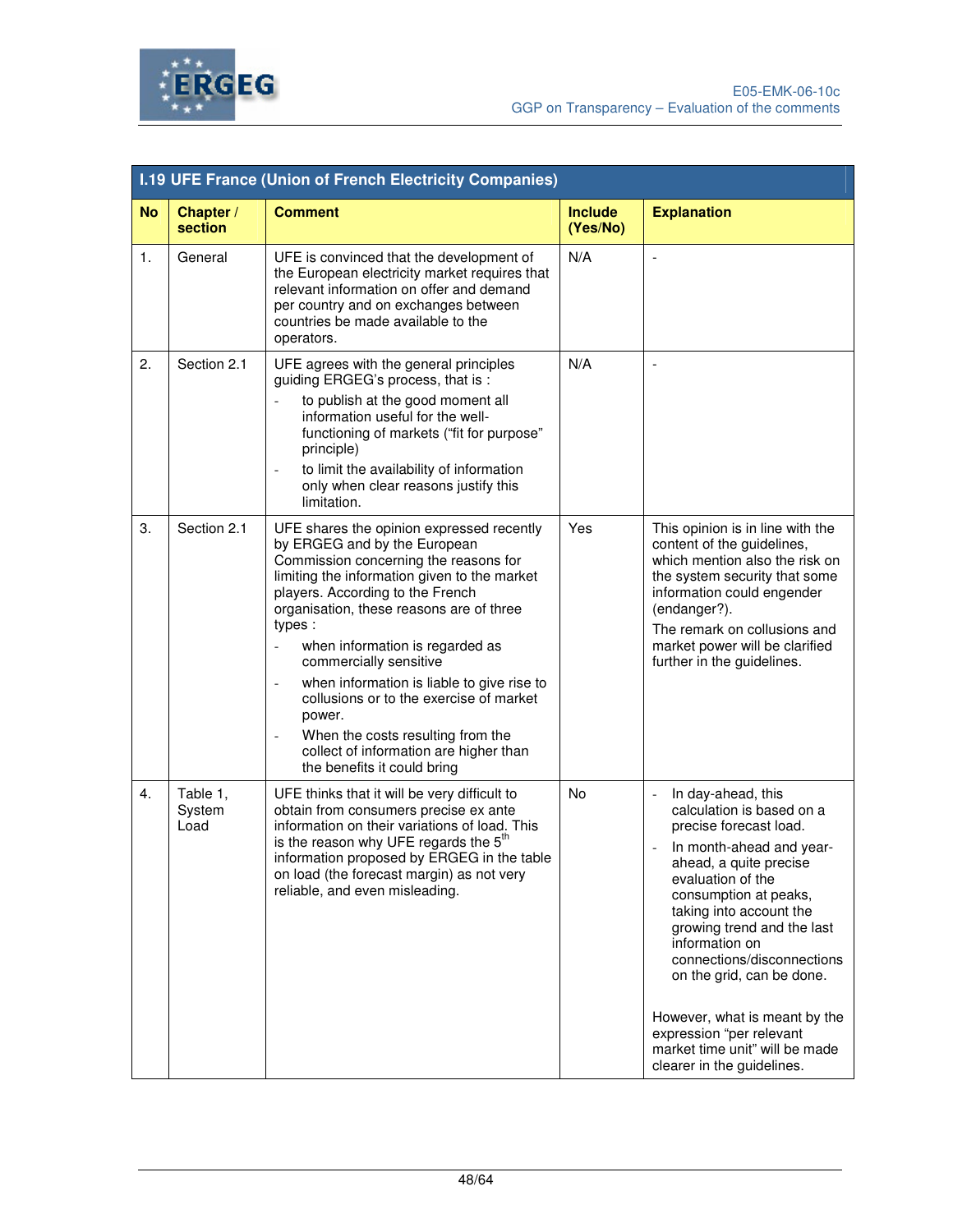

|           | <b>I.19 UFE France (Union of French Electricity Companies)</b> |                                                                                                                                                                                                                                                                                                                                                                                                                                                                                                                                                                                                                                                                                                                                                                                                                                                                                                                                                                                                                                                                                                                                                                                                                                                                                                                                                                                                                                                                                                                                                         |                            |                                                                                                                                                                                                                                                                                                                                                                                                                                                              |
|-----------|----------------------------------------------------------------|---------------------------------------------------------------------------------------------------------------------------------------------------------------------------------------------------------------------------------------------------------------------------------------------------------------------------------------------------------------------------------------------------------------------------------------------------------------------------------------------------------------------------------------------------------------------------------------------------------------------------------------------------------------------------------------------------------------------------------------------------------------------------------------------------------------------------------------------------------------------------------------------------------------------------------------------------------------------------------------------------------------------------------------------------------------------------------------------------------------------------------------------------------------------------------------------------------------------------------------------------------------------------------------------------------------------------------------------------------------------------------------------------------------------------------------------------------------------------------------------------------------------------------------------------------|----------------------------|--------------------------------------------------------------------------------------------------------------------------------------------------------------------------------------------------------------------------------------------------------------------------------------------------------------------------------------------------------------------------------------------------------------------------------------------------------------|
| <b>No</b> | Chapter /<br>section                                           | <b>Comment</b>                                                                                                                                                                                                                                                                                                                                                                                                                                                                                                                                                                                                                                                                                                                                                                                                                                                                                                                                                                                                                                                                                                                                                                                                                                                                                                                                                                                                                                                                                                                                          | <b>Include</b><br>(Yes/No) | <b>Explanation</b>                                                                                                                                                                                                                                                                                                                                                                                                                                           |
| 5.        | Table 2 /<br>Transmissio<br>n and<br>Interconnect<br>ions      | On the occasion of Mini-Fora, UFE took a<br>stand in favour of the optimisation of the<br>calculation and of the use of interconnection<br>capacities. Thus, the organisation fully<br>agrees with ERGEG propositions in this<br>field, and recommends even to go further,<br>by publishing the principles used by TSOs to<br>calculate the commercial capacities actually<br>allocated at each border.                                                                                                                                                                                                                                                                                                                                                                                                                                                                                                                                                                                                                                                                                                                                                                                                                                                                                                                                                                                                                                                                                                                                                 | Yes                        | Guidelines already mention the<br>requirements in terms of<br>capacity calculation contained<br>in Regulation (EC) 1228/2003<br>and in the draft Congestion<br>Management Guidelines.<br>Further clarification will be<br>included in the list of data put<br>in annex.                                                                                                                                                                                      |
| 6.        | Table 3,<br>Generation                                         | For some data whose publication is<br>proposed by ERGEG, UFE believes that the<br>risk of revealing commercially sensitive<br>information is too high, especially in the<br>French context.<br>This is why the French association<br>recommends to substitute for the $3^{\text{rd}}$ , $4^{\text{th}}$ , $6^{\text{th}}$<br>and 7 <sup>th</sup> indicators contained in the table 3 of<br>the GGP the following ones :<br>The total volume of water reservoirs<br>$\overline{a}$<br>and the corresponding filling rate.<br>Information on the available capacity<br>$\qquad \qquad \Box$<br>and the energy generated, aggregated<br>per energy source, in a reasonably<br>short delay after real time, for every<br>plants above a given power threshold<br>(to be defined).<br>Visibility on the available capacity,<br>$\qquad \qquad \Box$<br>aggregated per energy source, and on<br>the planned or unplanned<br>unavailabilities, in a reasonably short<br>delay after real time for the unplanned<br>ones, and with a reasonably short delay<br>before real time for the planned ones<br>(with a periodic update), for every plants<br>above a quite low power threshold.<br>These data are presented as in line with the<br>recent initiative of VDEW. Moreover,<br>according to UFE, the power of regulators or<br>market surveillance authorities is sufficient<br>to guarantee that the behaviour of market<br>players in the short period between the<br>collect of information and its publication are<br>consistent with competition law. | No                         | On the first indicator<br>$\blacksquare$<br>mentioned: publishing<br>global values for reservoirs,<br>without distinguishing by<br>hydroelectric exploitation<br>zone, corresponds to a real<br>loss of information.<br>On the second and third<br>data: this proposition is<br>close to what is<br>recommended in the<br>guidelines. The only<br>difference is in the time of<br>publication, but the<br>proposition is not precise<br>enough to be judged. |
| 7.        | Table 4,<br>Balancing                                          | According to UFE, the requested data are<br>useful and can be easily obtained.                                                                                                                                                                                                                                                                                                                                                                                                                                                                                                                                                                                                                                                                                                                                                                                                                                                                                                                                                                                                                                                                                                                                                                                                                                                                                                                                                                                                                                                                          | N/A                        | $\overline{\phantom{a}}$                                                                                                                                                                                                                                                                                                                                                                                                                                     |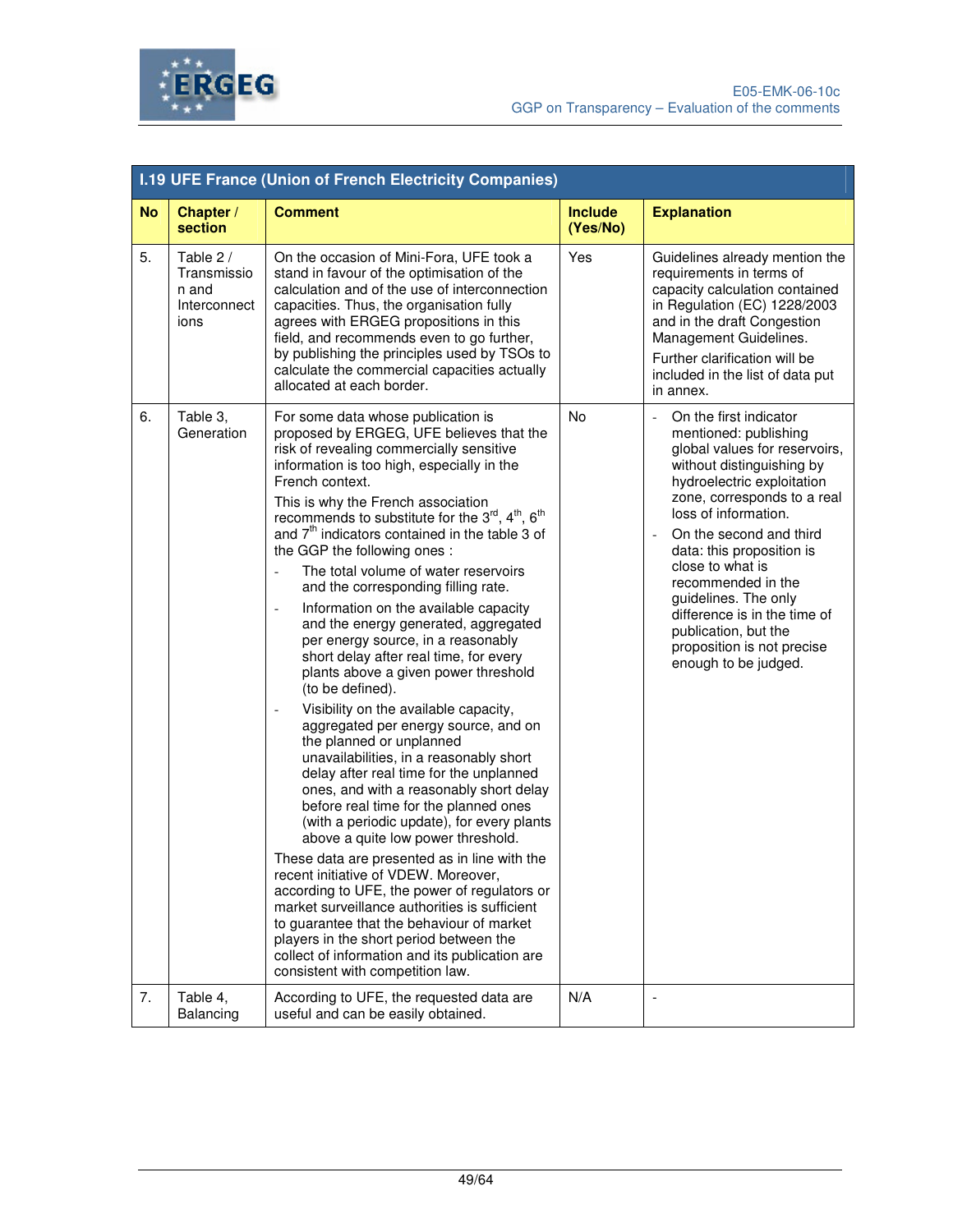

|           | <b>I.19 UFE France (Union of French Electricity Companies)</b> |                                                                                                                                                                                                                                                                                                                                                                                                                                                                                                                                                                |                            |                                                                                                                                                                                                                                                                                                                                 |
|-----------|----------------------------------------------------------------|----------------------------------------------------------------------------------------------------------------------------------------------------------------------------------------------------------------------------------------------------------------------------------------------------------------------------------------------------------------------------------------------------------------------------------------------------------------------------------------------------------------------------------------------------------------|----------------------------|---------------------------------------------------------------------------------------------------------------------------------------------------------------------------------------------------------------------------------------------------------------------------------------------------------------------------------|
| <b>No</b> | Chapter /<br>section                                           | <b>Comment</b>                                                                                                                                                                                                                                                                                                                                                                                                                                                                                                                                                 | <b>Include</b><br>(Yes/No) | <b>Explanation</b>                                                                                                                                                                                                                                                                                                              |
| 8.        | Table 5,<br>Wholesale<br>Market                                | UFE considers that information proposed by<br>ERGEG in this field does not raise any<br>major difficulty. However, UFE thinks that<br>the $2^{nd}$ and the $4^{th}$ indicator of the table<br>(supply and demand curves, figures of the<br>OTC market) raise practical problems, as far<br>as it is probably impossible to collect the<br>information required to constitute these<br>indicators. Moreover, UFE points out the<br>uselessness of these data, arguing that the<br>essential information is contained in the<br>prices and is already available. | Yes                        | The complexity and the<br>usefulness of the supply and<br>demand curves data must<br>actually be re-estimated.<br>However, the information<br>contained in the price is not<br>sufficient. Complementary<br>information on liquidity and<br>resilience is also necessary<br>and will be considered in the<br>finalized GGP-IMT. |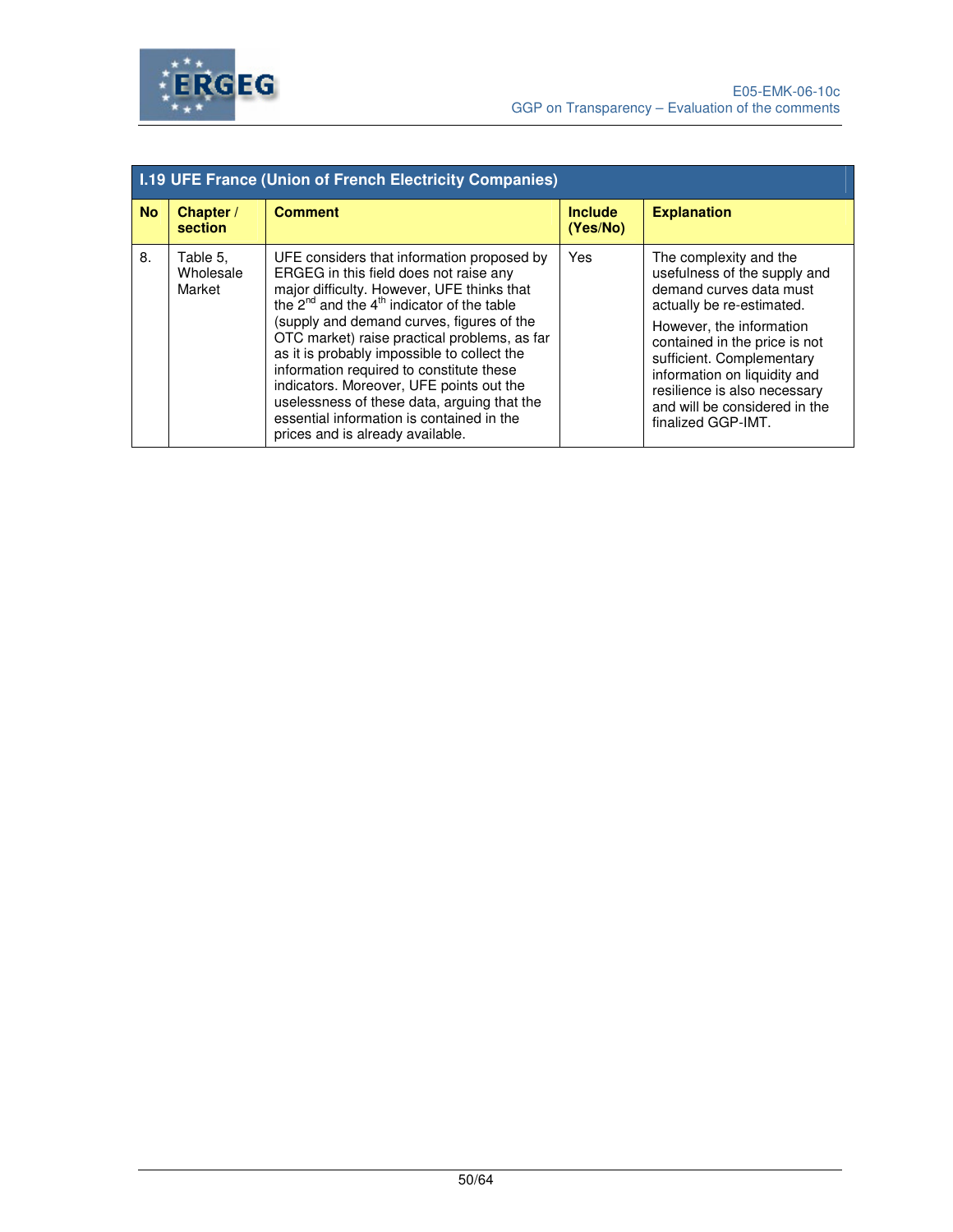

|           | <b>I.20 VDN Germany</b>                                |                                                                                                                                                                                                                                                                                                                                                                                                                   |                            |                                                                                                                                                                                                                                                                                                                                                                                                                                                                                                                                                   |  |
|-----------|--------------------------------------------------------|-------------------------------------------------------------------------------------------------------------------------------------------------------------------------------------------------------------------------------------------------------------------------------------------------------------------------------------------------------------------------------------------------------------------|----------------------------|---------------------------------------------------------------------------------------------------------------------------------------------------------------------------------------------------------------------------------------------------------------------------------------------------------------------------------------------------------------------------------------------------------------------------------------------------------------------------------------------------------------------------------------------------|--|
| <b>No</b> | <b>Chapter / section</b>                               | <b>Comment</b>                                                                                                                                                                                                                                                                                                                                                                                                    | <b>Include</b><br>(Yes/No) | <b>Explanation</b>                                                                                                                                                                                                                                                                                                                                                                                                                                                                                                                                |  |
| 1.        | Section 2.2.<br>Guidance on<br>minimum<br>transparency | Insofar as the European energy<br>market is being developed<br>regionally, it seems more<br>reasonable to VDN to implement<br>the transparency requirements<br>presented in the paper in a<br>regionally coordinated and<br>harmonized manner. The aim<br>should be to provide identical<br>information per region, while the<br>speed and extent of<br>implementation may differ from<br>one region to the next. | No                         | The main interest of the guidelines<br>is to propose a global approach,<br>instead of a regional one.<br>The idea is to harmonise the<br>transparency level in Europe in<br>order to avoid situations of<br>asymmetries in information, which<br>disturb the functioning of<br>interconnected markets.                                                                                                                                                                                                                                            |  |
| 2.        | Section 2.4.<br>Information<br>management              | The responsibility for publication<br>should be assigned to the<br>information owner, who is<br>however entitled to entrust third<br>parties with the discharge of this<br>obligation on his behalf.                                                                                                                                                                                                              | Yes                        | The issue of ownership of<br>information will be clarified further<br>in the finalized GGP-IMT.                                                                                                                                                                                                                                                                                                                                                                                                                                                   |  |
| 3.        | Section 3.Specific<br>requirements                     | It is considered that information<br>which is to be regarded as<br>useful for the market needs to<br>be defined in a clear-cut<br>manner.                                                                                                                                                                                                                                                                         | Yes                        | Guidelines recommend the<br>publication of data, which can be<br>regarded as defined in a clear-cut<br>manner (precisions are given on<br>the publication frequency, on the<br>timeframe, etc.).                                                                                                                                                                                                                                                                                                                                                  |  |
| 4.        | Section<br>2.4.Information<br>management               | VDN emphasises that the<br>question of the liability of the<br>information provider in case the<br>information released does<br>systematically not correspond to<br>the reality observed is not<br>handled by the guidelines, that<br>should point out more clearly<br>that all market participants<br>cannot be made liable for the<br>correctness of information.                                               | Yes<br>partially           | A responsibility should probably be<br>assigned to the entity in charge of<br>the publication of an information, in<br>order to guarantee the good quality<br>of the information published. This<br>latter could turn against the original<br>provider of the information in case<br>it does systematically not<br>correspond to the reality observed.<br>As far as it concerns often<br>aggregate data, the "name and<br>shame" effect would actually not<br>apply.<br>The expected role of regulators in<br>this domain will also be clarified. |  |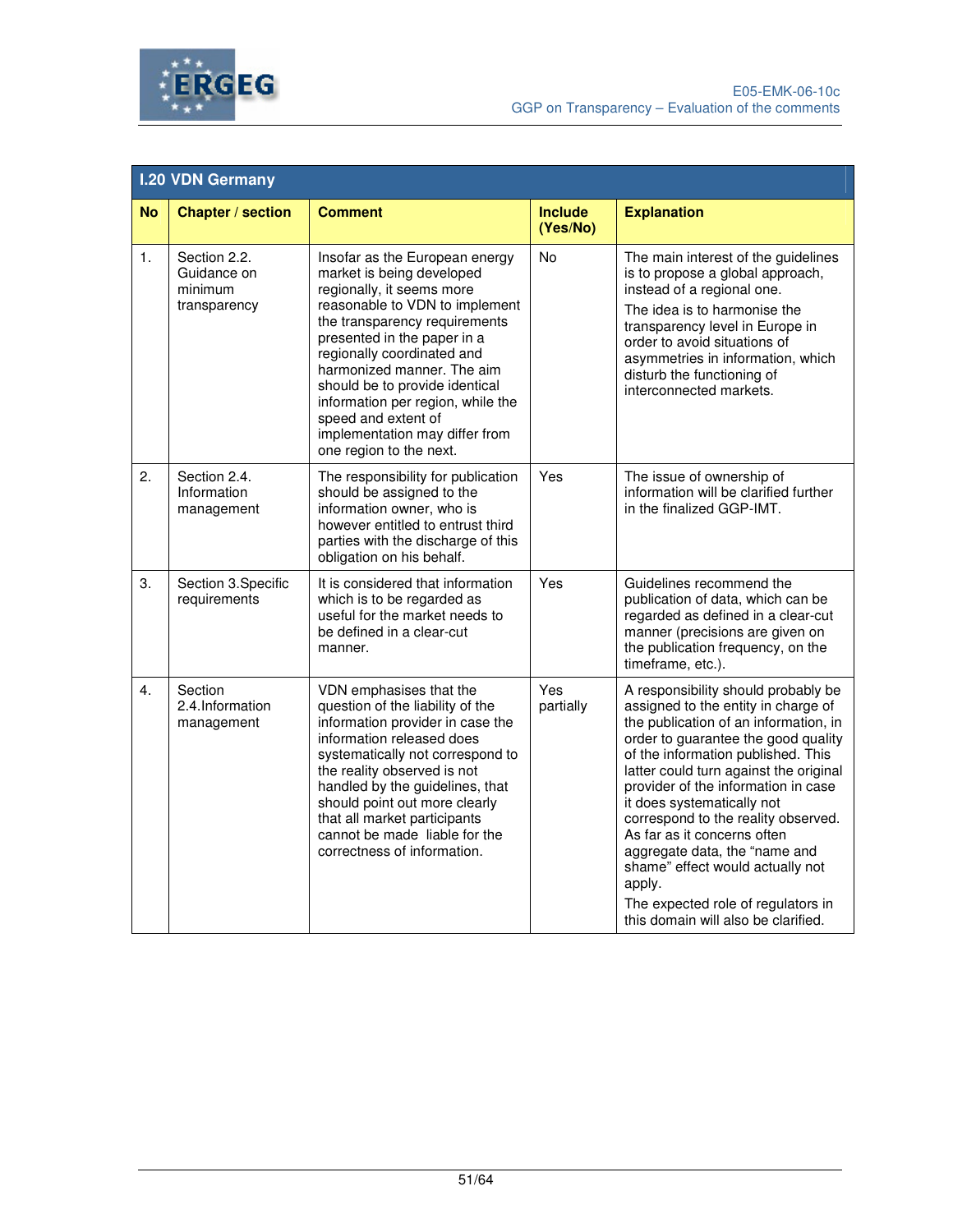

|           | <b>I.20 VDN Germany</b>                                                         |                                                                                                                                                                                                                                                                                                                                                                               |                            |                                                                                                                                                                                                                                                                                               |
|-----------|---------------------------------------------------------------------------------|-------------------------------------------------------------------------------------------------------------------------------------------------------------------------------------------------------------------------------------------------------------------------------------------------------------------------------------------------------------------------------|----------------------------|-----------------------------------------------------------------------------------------------------------------------------------------------------------------------------------------------------------------------------------------------------------------------------------------------|
| <b>No</b> | <b>Chapter / section</b>                                                        | <b>Comment</b>                                                                                                                                                                                                                                                                                                                                                                | <b>Include</b><br>(Yes/No) | <b>Explanation</b>                                                                                                                                                                                                                                                                            |
| 5.        | Sections<br>1. Introduction and<br>2.1.General<br>principles of<br>transparency | According to VDN, the necessity<br>and the use of national<br>regulations is not sufficiently<br>taken into consideration in the<br>guidelines. VDN adds that<br>unconditional rule-setting by the<br>European internal electricity<br>market without detailed<br>assessment of causes and<br>benefits of national regulations<br>(e.g. data protection) is not<br>expedient. | No                         | The GGP-IMT intend to setup a<br>common EU wide framework,<br>whereas limitations and obstacles<br>will be taken in the account at the<br>implementation (together with the<br>way how to resolve them)                                                                                       |
| 6.        | Section<br>2.1.General<br>principles of<br>transparency                         | It is considered that provision of<br>data upon request of market<br>participants is to be rejected as it<br>would cause unpredictable costs<br>and can lead to information<br>asymmetries between market<br>participants, compared to a one-<br>off publication                                                                                                              | <b>No</b>                  | ERGEG remark: provision on<br>request shall in general be an<br>exception, i.e. all the necessary<br>information needs to be made<br>available for all market participants.                                                                                                                   |
| 7.        | Section<br>2.3. Confidentiality<br>requirements                                 | VDN strongly rejects the<br>publication of too detailed<br>information on TSO's business<br>activities, which are<br>commercially confidential and<br>can have harmful effects on<br>costs and prices.                                                                                                                                                                        | <b>No</b>                  | ERGEG agrees with this<br>statement.<br>Data related to transmission which<br>are listed in the guidelines are<br>supposed to be commercially non-<br>confidential.                                                                                                                           |
| 8.        | Section<br>2.4.Information<br>management                                        | VDN points out the<br>inconsistency between the<br>general principle that "more<br>information shall be available<br>than less" and the aspect<br>mentioned in the draft guidelines<br>that certain data may also be<br>detrimental to the market.                                                                                                                            | Yes<br>partially           | The context of these two sentences<br>is not the same. The principle that<br>"more information shall be<br>available than less" is implicitly<br>restricted to the data which are not<br>detrimental to the market.<br>Nevertheless a clarification will be<br>added in the finalized GGP-IMT |
| 9.        | Section<br>2.6. Methodology                                                     | The detailed technical<br>information about generating<br>plants, which are at TSO's<br>disposal to ensure the security<br>of the system operation, cannot<br>be published by the TSOs due to<br>confidentiality stipulated by<br>contracts.                                                                                                                                  | No                         | See the remarks on the similar<br>arguments before.                                                                                                                                                                                                                                           |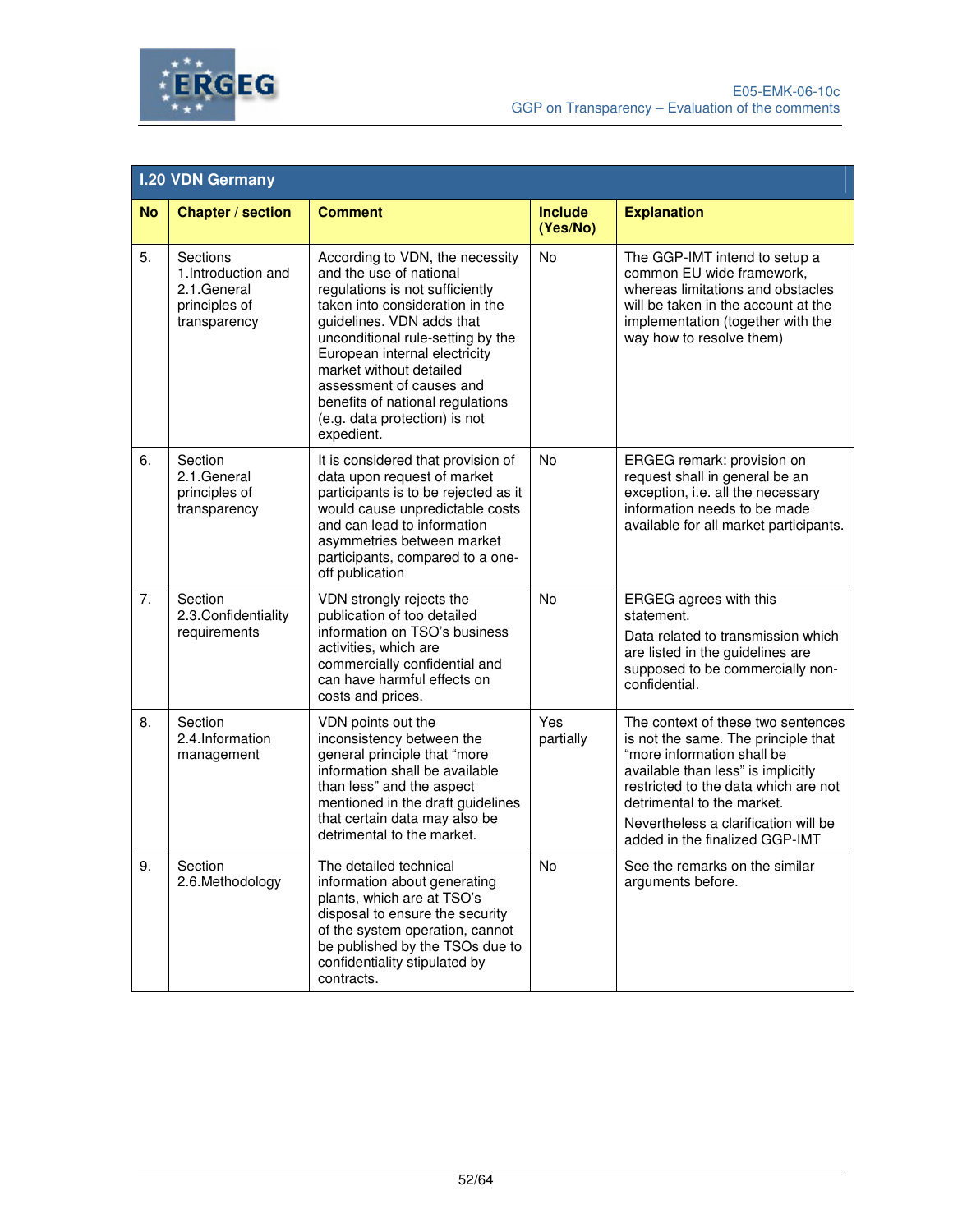

|           | <b>I.20 VDN Germany</b>                                       |                                                                                                                                                                                                                                                                                                                                                                                                                                                                                     |                            |                                                                                                                                                                 |
|-----------|---------------------------------------------------------------|-------------------------------------------------------------------------------------------------------------------------------------------------------------------------------------------------------------------------------------------------------------------------------------------------------------------------------------------------------------------------------------------------------------------------------------------------------------------------------------|----------------------------|-----------------------------------------------------------------------------------------------------------------------------------------------------------------|
| <b>No</b> | <b>Chapter / section</b>                                      | <b>Comment</b>                                                                                                                                                                                                                                                                                                                                                                                                                                                                      | <b>Include</b><br>(Yes/No) | <b>Explanation</b>                                                                                                                                              |
| 10.       | Table 1, System<br>load                                       | About the 1 <sup>st</sup> indicator of the<br>table (Actual load per control<br>area), VDN stresses that,<br>because of the dispersed<br>generation at lower voltage<br>networks, TSOs do not know<br>precisely the load in their<br>respective area, and are only<br>able at short notice to publish<br>their vertical network load.                                                                                                                                               | Yes<br>partially           | This will be clarified in the finalized<br>GGP-IMT.                                                                                                             |
| 11.       | Table 1, System<br>load                                       | About the 5th indicator of the<br>table (Forecast margin), VDN<br>calls attention on the fact that, in<br>Germany, TSOs have no<br>information available about<br>binding generation schedules or<br>availabilities of power station.                                                                                                                                                                                                                                               | No                         | The GGP-IMT set the general EU<br>wide principles, whereas any<br>obstacles or exceptions will be<br>dealt with at implementation.                              |
| 12.       | Table 2,<br>Transmission and<br>Access to<br>Interconnections | VDN considers that the<br>publication of planned<br>disconnections and forced<br>outages (6 <sup>th</sup> indicator of the<br>table) does not provide any<br>market-relevant knowledge,<br>since the outages are already<br>taken into consideration when<br>determining the available<br>interconnection capacity or have<br>no impact on transmission<br>capacities when they occur near<br>the real time because of the<br>firmness of the exchanges<br>scheduled.               | No                         | An increased transparency in this<br>field enables market player to<br>better understand the phenomena<br>at the origin of capacities<br>assessment/reductions. |
| 13.       | Table 2,<br>Transmission and<br>Access to<br>Interconnections | The 11th indicator of the table<br>(Hourly average physical flows<br>vs. thermal ratings of the lines<br>and transformers in the EHV<br>grid) not useful to evaluate<br>existing congestions on the grid.<br>It is rather the N-1 network<br>security rules that have limiting<br>effect, but VDN thinks that<br>publications of this kind should<br>be foregone insofar as it is<br>impossible to explain in detail to<br>each market participant the link<br>with the congestion. | No                         | See remarks on similar arguments<br>before.                                                                                                                     |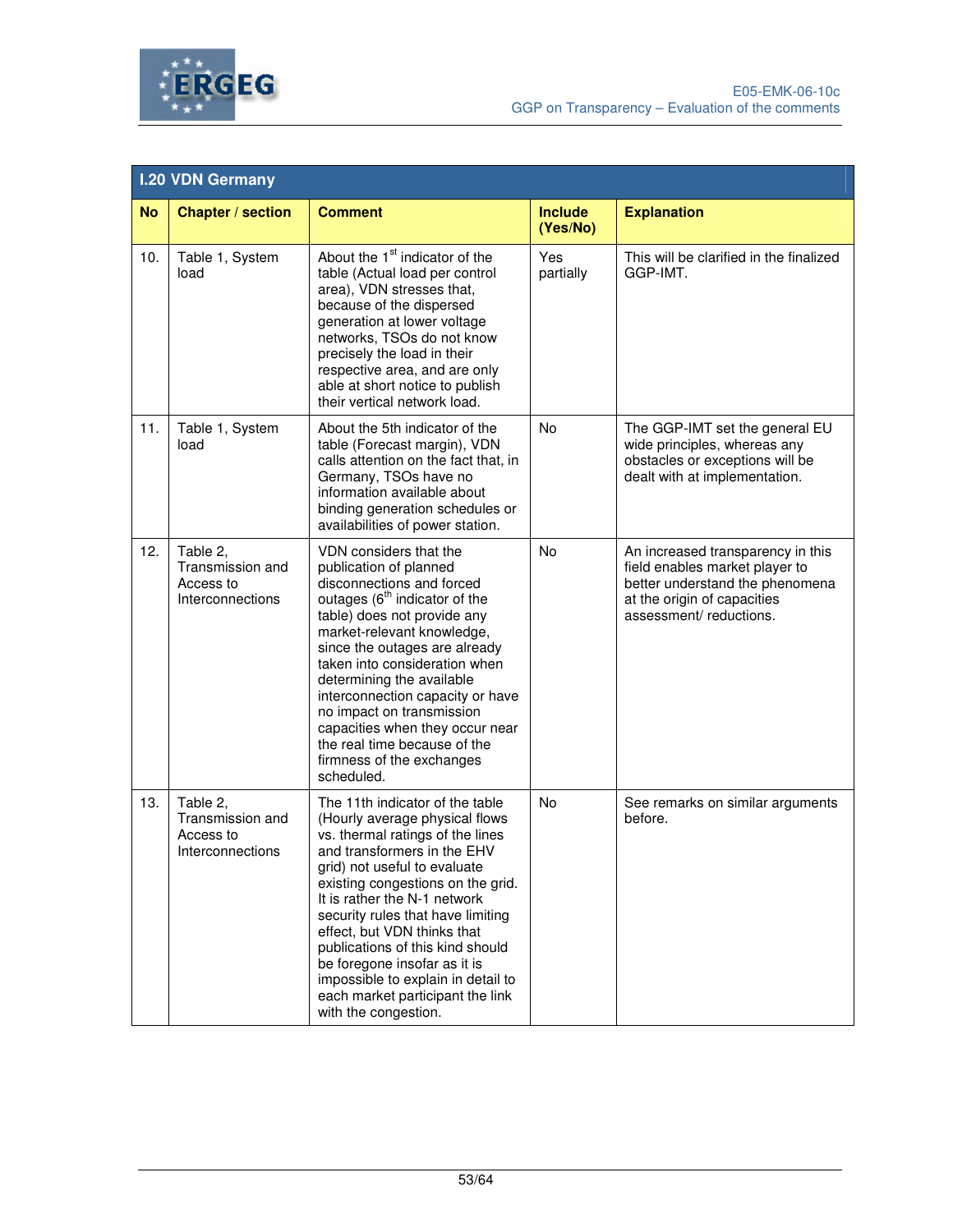

|           | <b>I.20 VDN Germany</b>  |                                                                                                                                                                                                                                                                                                                                                                                                                                          |                            |                                                                                                                  |  |  |
|-----------|--------------------------|------------------------------------------------------------------------------------------------------------------------------------------------------------------------------------------------------------------------------------------------------------------------------------------------------------------------------------------------------------------------------------------------------------------------------------------|----------------------------|------------------------------------------------------------------------------------------------------------------|--|--|
| <b>No</b> | <b>Chapter / section</b> | <b>Comment</b>                                                                                                                                                                                                                                                                                                                                                                                                                           | <b>Include</b><br>(Yes/No) | <b>Explanation</b>                                                                                               |  |  |
| 14.       | Table 3,<br>Generation   | VDN considers that the<br>information presented in the<br>whole table can be easier made<br>available by generation<br>companies or by their<br>associations, and that TSOs<br>should not be mentioned as<br>provider of this information.                                                                                                                                                                                               | <b>No</b>                  | TSOs should be publishing this<br>information, which needs to be<br>made available to them by the<br>generators. |  |  |
| 15.       | Table 3,<br>Generation   | Anonym and aggregate<br>representations are desirable for<br>publications. Individual<br>publication of particular<br>information is to be rejected.                                                                                                                                                                                                                                                                                     | No                         | See remarks to the similar<br>arguments above.                                                                   |  |  |
| 16.       | Table 3,<br>Generation   | On the 5th indicator of the table<br>(Forecast and actual non-<br>intermittent generation), VDN<br>points out that it can not be<br>applied to wind power injections,<br>because this type of energy is<br>subject to a particularly wide<br>range of fluctuations.                                                                                                                                                                      | Yes                        | The correction will be made in<br>deleting "non"                                                                 |  |  |
| 17.       | Table 4, Balancing       | VDN considers that the<br>experience gained in the control<br>energy market shows that the<br>publication of detailed bids in the<br>balancing market may also have<br>price-increasing effects, i.e. that<br>it can be detrimental to the<br>market. Therefore, VDN<br>recommends to foregone the<br>publication of the 6 <sup>th</sup> indicator in<br>the table (market information on<br>the type of balancing bids/offers<br>used). | <b>No</b>                  | ERGEG remark: formulation will be<br>clarified.                                                                  |  |  |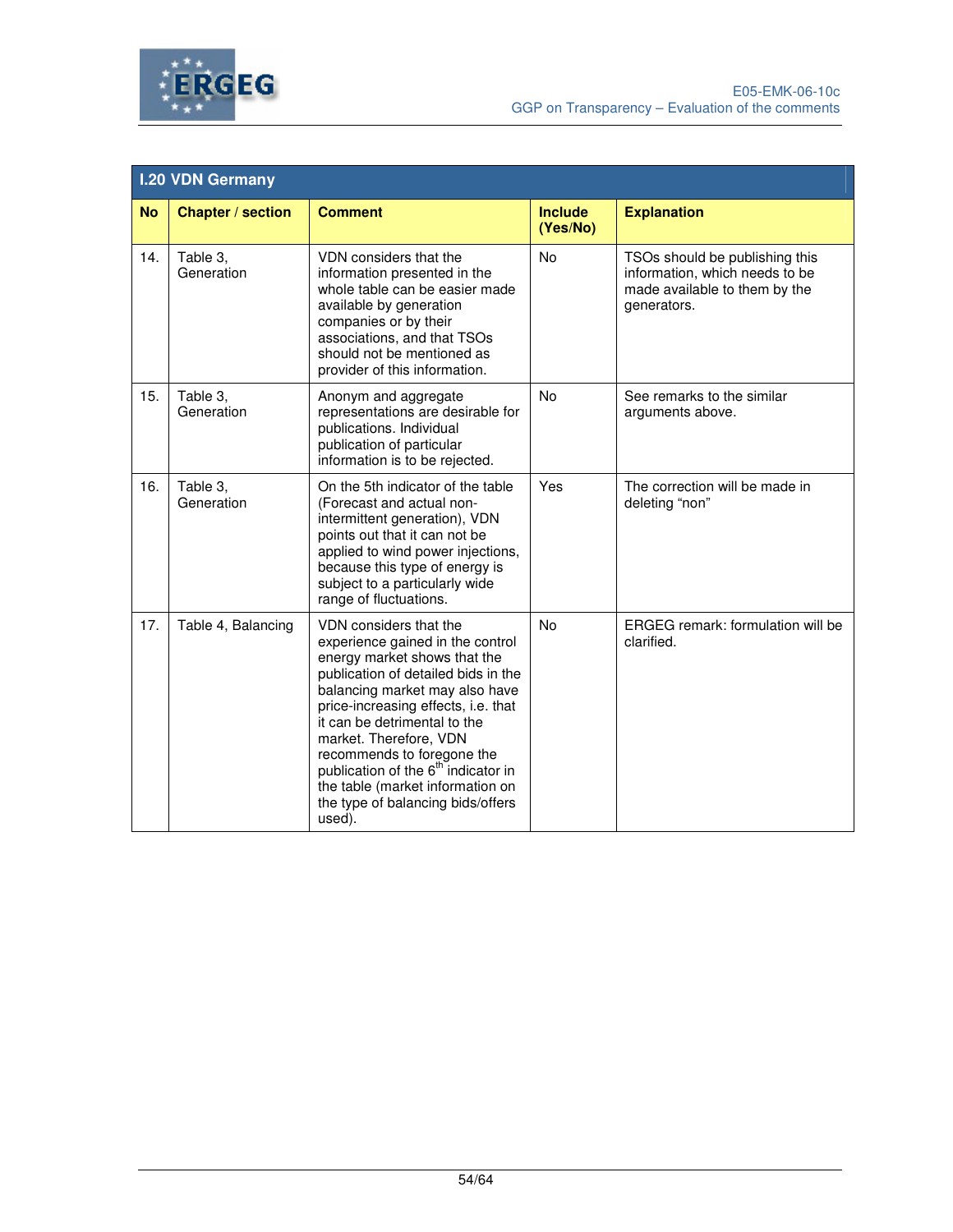

|                | I.21 VEÖ Austria (Association of Austrian Electricity Companies)                               |                                                                                                                                                                                                                                                                                                                                                                                                                                                                                                                                                                                                                                                                                                                                                                                                                                                                                                                                                           |                            |                                                                                                                                                                                                                                                                                                                                               |  |
|----------------|------------------------------------------------------------------------------------------------|-----------------------------------------------------------------------------------------------------------------------------------------------------------------------------------------------------------------------------------------------------------------------------------------------------------------------------------------------------------------------------------------------------------------------------------------------------------------------------------------------------------------------------------------------------------------------------------------------------------------------------------------------------------------------------------------------------------------------------------------------------------------------------------------------------------------------------------------------------------------------------------------------------------------------------------------------------------|----------------------------|-----------------------------------------------------------------------------------------------------------------------------------------------------------------------------------------------------------------------------------------------------------------------------------------------------------------------------------------------|--|
| <b>No</b>      | Chapter /<br>section                                                                           | <b>Comment</b>                                                                                                                                                                                                                                                                                                                                                                                                                                                                                                                                                                                                                                                                                                                                                                                                                                                                                                                                            | <b>Include</b><br>(Yes/No) | <b>Explanation</b>                                                                                                                                                                                                                                                                                                                            |  |
| $\mathbf{1}$ . | General                                                                                        | VEÖ believes that, on principle, the<br>transparency and availability of<br>sufficient information are indispensable<br>prerequisites for the European<br>electricity markets to function and to<br>gain the confidence of all stakeholders<br>such as customers, generators, energy<br>traders, prospective new entrants, e.g.<br>from the banking sector, and regulators<br>in a liberalised electricity market.                                                                                                                                                                                                                                                                                                                                                                                                                                                                                                                                        | N/A                        | $\overline{\phantom{a}}$                                                                                                                                                                                                                                                                                                                      |  |
| 2.             | Section<br>2.2.Guidance on<br>minimum<br>transparency                                          | However, in VEO's opinion, the list of<br>data whose publication is<br>recommended by ERGEG is very<br>comprehensive and detailed and<br>therefore represents a maximum<br>requirement rather than a minimum set<br>of rules, as presented by ERGEG.                                                                                                                                                                                                                                                                                                                                                                                                                                                                                                                                                                                                                                                                                                      | <b>No</b>                  | ERGEG really considers the<br>list of data recommended as<br>necessary to ensure the well<br>functioning of the market, and<br>regards it as a minimum set of<br>information.                                                                                                                                                                 |  |
| 3.             | Sections<br>2.2.Guidance on<br>minimum<br>transparency<br>and<br>2.4.Information<br>management | A uniform, accorded and harmonised<br>approach throughout all market<br>participants and well coordinated rules<br>and regulations within a price zone (of a<br>regional market) are required.<br>It is added that there should be no<br>national "going it alone" action<br>regarding statutory and regulatory<br>requirements, since this might be<br>counterproductive for a fast<br>development within the price zones<br>and, under certain circumstances,<br>discriminating for individual companies.<br>For the Austrian association, an<br>international harmonisation of<br>definitions and of data collection as well<br>as of the publication procedure has to<br>be ensured.<br>Moreover, VEO points out that all data<br>and information within a price zone<br>should be based on standard definitions<br>and formats to the maximum possible<br>extent and be harmonised across<br>national borders, regulator areas and<br>control areas. | Yes                        | The global approach of<br>transparency (i.e. at the<br>European scale, and not at a<br>more local one) is the driving<br>force of the guidelines.<br><b>ERGEG</b> considers that the<br>level of transparency must be<br>harmonised simultaneously in<br>the whole block of<br>interconnected member states,<br>and not only by prices zones. |  |
| 4.             | Section<br>2.4.Information<br>Management                                                       | VEO emphasises that all data must be<br>made available to all market<br>participants at identical conditions and<br>be easily accessible.                                                                                                                                                                                                                                                                                                                                                                                                                                                                                                                                                                                                                                                                                                                                                                                                                 | N/A                        | Already in the GGP-IMT.                                                                                                                                                                                                                                                                                                                       |  |
| 5.             | Section<br>2.4.Information<br>Management                                                       | VEO considers it important to make<br>sure that the data be reviewed before<br>being published and that the data<br>always be published simultaneously.<br>It must be ensured that no liability                                                                                                                                                                                                                                                                                                                                                                                                                                                                                                                                                                                                                                                                                                                                                           | Yes                        | The practicability of the<br>proposal will be analysed and<br>will possibly be included in the<br>finalized GGP-IMT.                                                                                                                                                                                                                          |  |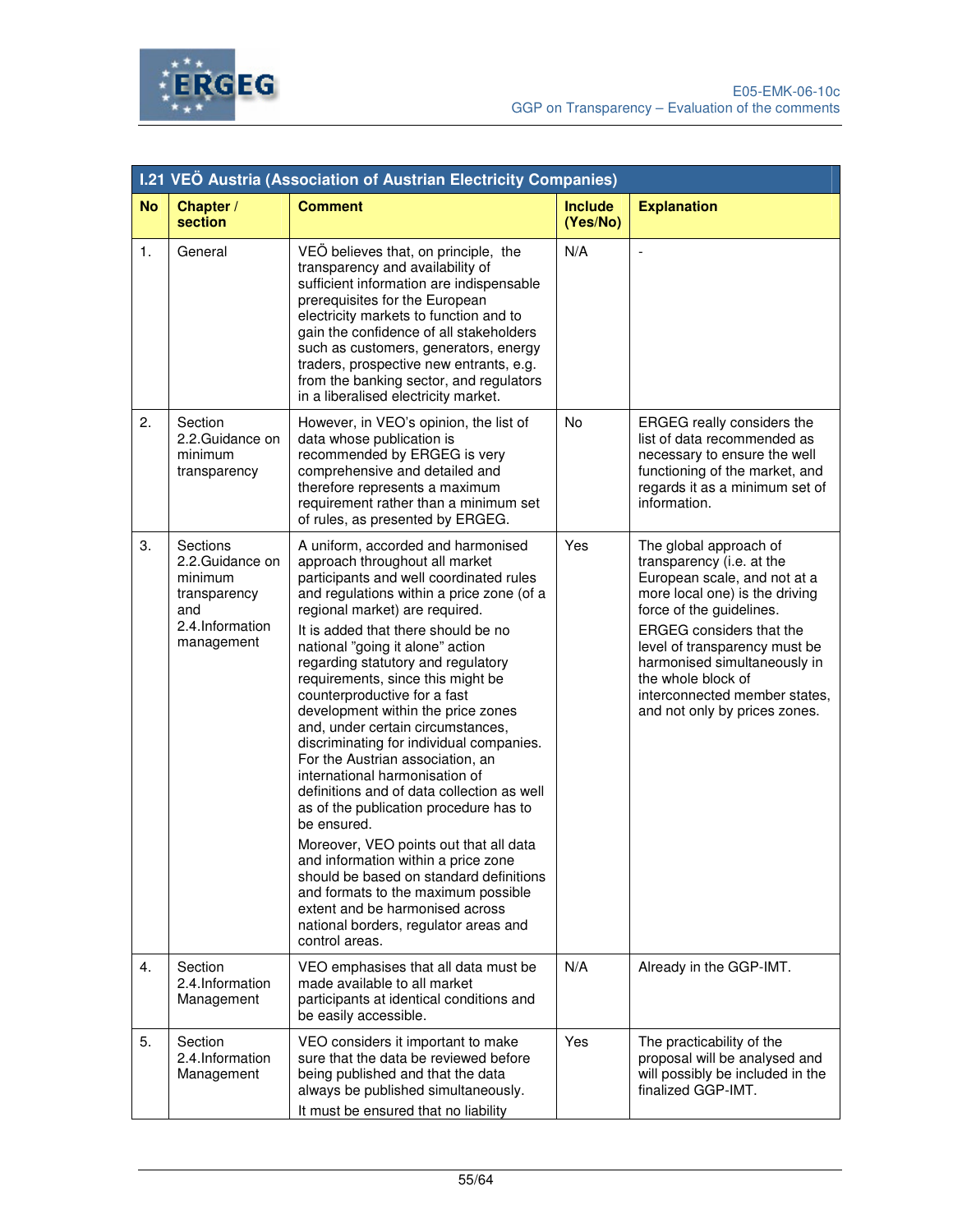



|           | I.21 VEÖ Austria (Association of Austrian Electricity Companies) |                                                                                                                                                                                                                                                                                                                                                                                                                                                                                                                             |                            |                                                                                                                                                                       |  |
|-----------|------------------------------------------------------------------|-----------------------------------------------------------------------------------------------------------------------------------------------------------------------------------------------------------------------------------------------------------------------------------------------------------------------------------------------------------------------------------------------------------------------------------------------------------------------------------------------------------------------------|----------------------------|-----------------------------------------------------------------------------------------------------------------------------------------------------------------------|--|
| <b>No</b> | Chapter /<br>section                                             | <b>Comment</b>                                                                                                                                                                                                                                                                                                                                                                                                                                                                                                              | <b>Include</b><br>(Yes/No) | <b>Explanation</b>                                                                                                                                                    |  |
|           |                                                                  | claims of third parties (other market<br>participants) may accrue for carefully<br>prepared data and information.                                                                                                                                                                                                                                                                                                                                                                                                           |                            |                                                                                                                                                                       |  |
| 6.        | Section<br>2.1.General<br>principles                             | It must be ensured that competition is<br>not undermined or disturbed through<br>the publication of information.<br>According to VEO, it is important to<br>ensure that no information is disclosed,<br>which is sensitive economically and<br>competitively.                                                                                                                                                                                                                                                               | N/A                        | In principle, the data listed in<br>the guidelines are not<br>commercially sensitive and are<br>expected to stimulate<br>competition.                                 |  |
| 7.        | Section<br>2.4.Information<br>Management                         | According to VEO, it is important to<br>ensure that no intolerable and<br>disproportionately high burden is<br>imposed on the market participants<br>through the publication of information,<br>and that the costs for the individual<br>market participants have an adequate<br>relationship to the benefit.                                                                                                                                                                                                               | N/A                        | Information recommended in<br>the guidelines should be easy<br>to obtain (generally, each data<br>is already published in one<br>European country at the<br>minimum). |  |
| 8.        | Section<br>2.2.Guidance on<br>minimum<br>transparency            | According to VEO, it has to be ensured<br>that, through the publication of<br>information or its provision, no<br>measures for a market re-regulation are<br>taken.                                                                                                                                                                                                                                                                                                                                                         | N/A                        | The release of information<br>should play no role on the<br>market design.                                                                                            |  |
| 9.        | Section<br>2.1.General<br>principles                             | According to VEO, it has to be ensured<br>that, through the publication of<br>information, sufficient lead time for the<br>implementation on the part of the<br>market participants within a price zone<br>is ensured. The step-by-step<br>implementation based on priorities<br>would be a sensible solution.                                                                                                                                                                                                              | No                         | Global, general EU approach<br>is the goal of the GGP-IMT.                                                                                                            |  |
|           |                                                                  | Data and information - based on a<br>voluntary agreement and non-statutory<br>obligation if possible - have to be made<br>available across a price zone and, in<br>future, throughout Europe.                                                                                                                                                                                                                                                                                                                               |                            |                                                                                                                                                                       |  |
| 10.       | Table 1, System<br>load                                          | VEO regrets that the definition of the<br>term "control area" be lacking, and<br>suggests that the aggregation level for<br>the relevant data and information<br>should correspond to one of the already<br>existing price zones (or, for cross-<br>border activities, the borders between<br>price zones). VEO regards it as not<br>purposeful and highly detrimental to<br>competition when aggregation levels<br>are equated to the areas of<br>responsibility of the individual national<br>states, TSOs or regulators. | Yes                        | The control area definition will<br>be added in the glossary.                                                                                                         |  |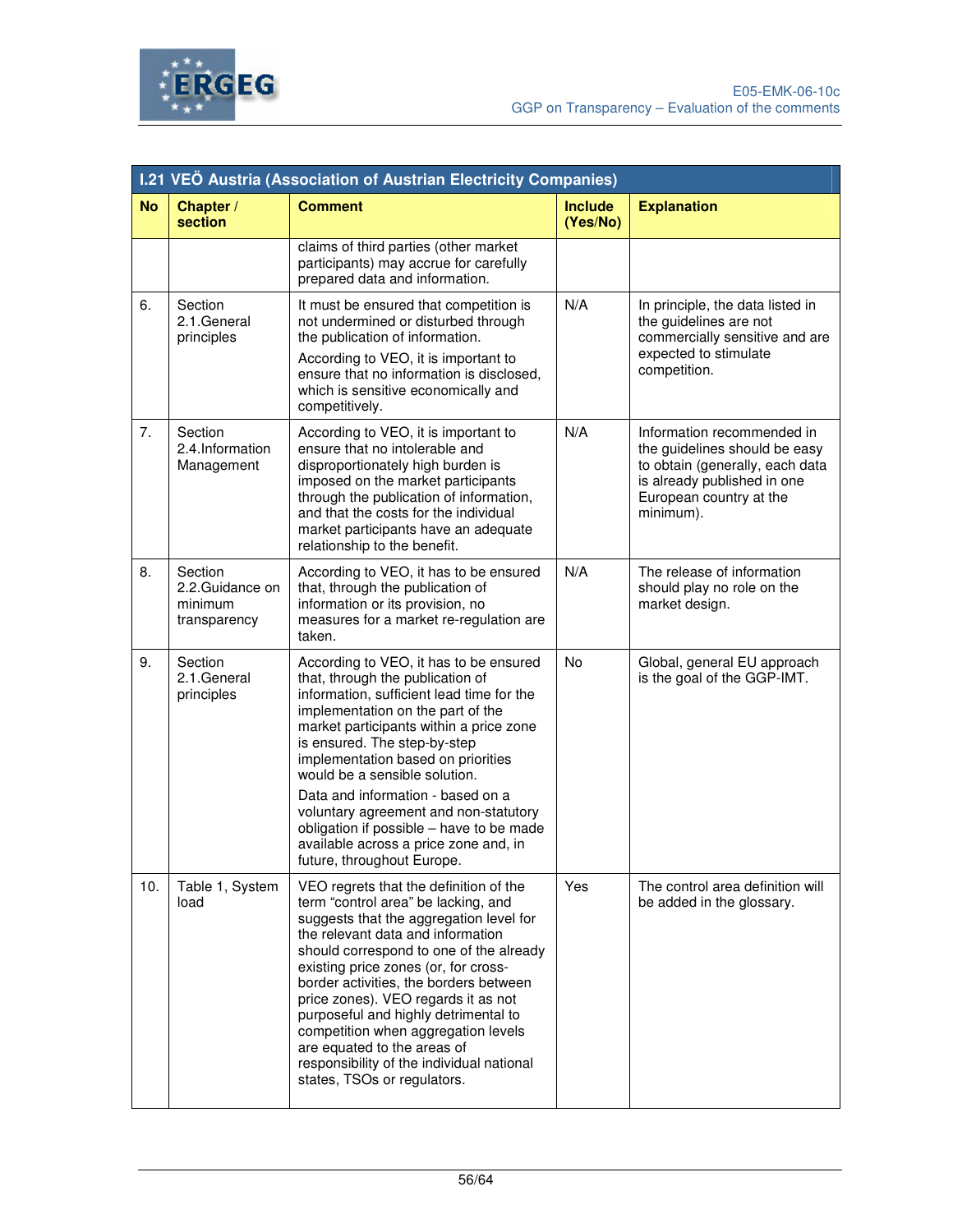



|           | I.21 VEÖ Austria (Association of Austrian Electricity Companies) |                                                                                                                                                                                                                                                                                                                                                                                                                                                                                                                                                                                                                                                                                                                    |                            |                                                                                                                                                                                                                                                                                                                                                                                                |  |
|-----------|------------------------------------------------------------------|--------------------------------------------------------------------------------------------------------------------------------------------------------------------------------------------------------------------------------------------------------------------------------------------------------------------------------------------------------------------------------------------------------------------------------------------------------------------------------------------------------------------------------------------------------------------------------------------------------------------------------------------------------------------------------------------------------------------|----------------------------|------------------------------------------------------------------------------------------------------------------------------------------------------------------------------------------------------------------------------------------------------------------------------------------------------------------------------------------------------------------------------------------------|--|
| <b>No</b> | Chapter /<br>section                                             | <b>Comment</b>                                                                                                                                                                                                                                                                                                                                                                                                                                                                                                                                                                                                                                                                                                     | <b>Include</b><br>(Yes/No) | <b>Explanation</b>                                                                                                                                                                                                                                                                                                                                                                             |  |
|           |                                                                  | Adjustment and aggregation of data and<br>information to/at smaller "local areas"<br>within a price zone has no relevance for<br>price formation within a price zone.<br>Within the sense of fair competition it<br>must be ensured that data aggregated<br>and published does not allow any<br>conclusions to be drawn on<br>economically sensitive data of individual<br>companies.                                                                                                                                                                                                                                                                                                                              |                            |                                                                                                                                                                                                                                                                                                                                                                                                |  |
| 11.       | Section<br>2.4.Information<br>Management                         | VEO also regrets that precisions on<br>who receives information, in which form<br>and to which extent it is forwarded to<br>which parties, are not given in the<br>guidelines. According to VEO, It should<br>be ensured that independent third<br>parties collect and process such<br>information (e.g. exchanges and<br>information providers). By selecting an<br>information provider or an exchange,<br>the confidence of market participants in<br>the process could be increased<br>significantly.                                                                                                                                                                                                          | Yes                        | The information on who is<br>supposed to publish the<br>information is already given in<br>the guidelines.<br>In principle, the recipient of the<br>information is the public.<br>The original provider of the<br>information is quite obvious for<br>each information.<br>However, more information will<br>be given on the transfer<br>methods of information<br>between concerned entities. |  |
| 12.       | Table 3,<br>Generation                                           | VEO notes that throughout Europe,<br>hydroelectric power generation has a<br>minor role only and that significant<br>storage power station capacities are<br>available only in France, Switzerland,<br>Italy and Austria. In order to assess<br>daily security of supply in Europe,<br>weekly announcement of filling rates<br>wouldn't be necessary in VEO's<br>opinion; ex-post monthly announcement<br>of the storage capacity in [m <sup>3</sup> ] and of<br>the energy content [MWh] would be<br>sufficient for the association. In<br>particular, they would like to refer once<br>again to the aforementioned<br>explanations regarding handling<br>economically sensitive data of individual<br>companies. | No                         | ERGEG does not share this<br>opinion. Precise data on<br>reservoirs are useful, in<br>particular since hydropower<br>plays often a key role in the<br>formation of prices, and not<br>only in the countries where<br>storage capacities are located.<br>Moreover, a publication<br>updated per week is the<br>standard format for this kind of<br>data.                                        |  |
| 13.       | Table 2,<br>Transmission<br>and Access to<br>Interconnections    | As regards the timing of publication of<br>unplanned outages (6 <sup>th</sup> indicator), VEO<br>points to the fact that the TSO, with<br>publication "immediately after<br>occurrence", is given enough time to<br>localise and perhaps remove the<br>outage, before the market has to be<br>informed of the relevant outage.                                                                                                                                                                                                                                                                                                                                                                                     | Yes                        | Will be specified in more detail<br>in the finalized GGP-IMT.                                                                                                                                                                                                                                                                                                                                  |  |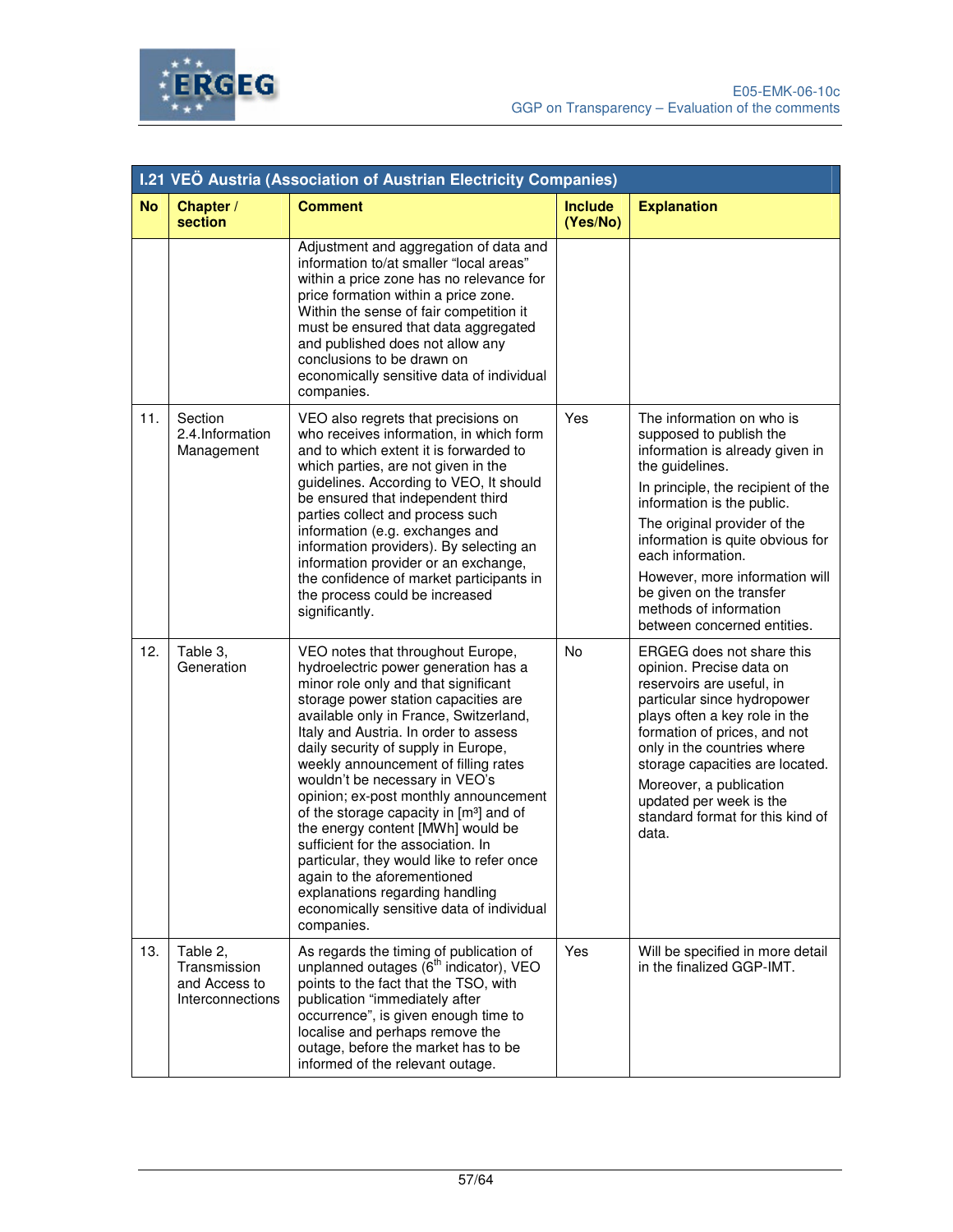

|           | I.21 VEÖ Austria (Association of Austrian Electricity Companies) |                                                                                                                                                                                                                                                                                                                                                                                                                                                                                                                                                                                                                          |                            |                                                                                                                                                                                                                                                                                                                                                                                                                                       |  |  |
|-----------|------------------------------------------------------------------|--------------------------------------------------------------------------------------------------------------------------------------------------------------------------------------------------------------------------------------------------------------------------------------------------------------------------------------------------------------------------------------------------------------------------------------------------------------------------------------------------------------------------------------------------------------------------------------------------------------------------|----------------------------|---------------------------------------------------------------------------------------------------------------------------------------------------------------------------------------------------------------------------------------------------------------------------------------------------------------------------------------------------------------------------------------------------------------------------------------|--|--|
| <b>No</b> | Chapter /<br>section                                             | <b>Comment</b>                                                                                                                                                                                                                                                                                                                                                                                                                                                                                                                                                                                                           | <b>Include</b><br>(Yes/No) | <b>Explanation</b>                                                                                                                                                                                                                                                                                                                                                                                                                    |  |  |
| 14.       | Section<br>2.5. Governance                                       | It is considered that the suggested<br>periods for data provision are to be<br>discussed in detail with the market<br>participants. VEO regards it as sufficient<br>when outages and non-availabilities of<br>generation plants are to be notified on<br>the following day and not immediately<br>after occurrence. On one hand, in order<br>to have sufficient time for investigating<br>the reasons, duration, etc. and, on the<br>other, to give the generator the<br>opportunity of hedging and not being<br>exposed to the additional price risk in<br>connection with not yet fully liquid<br>electricity markets. | Yes                        | Guidelines already consider<br>the possibility for market<br>participants to influence<br>decisions on how and when<br>data is released.<br>Releasing data on outages in<br>D+1 makes the information<br>less usable for market players.<br>However, the risk for<br>generators of being exposed<br>to additional prices in the<br>context of non-liquid markets<br>will be considered more<br>detailed in the finalized GGP-<br>IMT. |  |  |
| 15.       | Table 3,<br>Generation                                           | VEO considers it sufficient when the<br>generation capacity available for the<br>next periods and the actual generation<br>capacity per primary energy source are<br>announced in arrear. VEO regards any<br>additional ex ante information about the<br>scheduled power plant utilisation as not<br>being purposeful.                                                                                                                                                                                                                                                                                                   | <b>No</b>                  | Ex post data enable to analyse<br>past events, but ex ante<br>information is liable to help<br>operators to anticipate market<br>situations, and has a<br>commercial interest. In this<br>sense it is purposeful. This<br>argument will be considered in<br>the finalized GGP-IMT.                                                                                                                                                    |  |  |
| 16.       | Table1, System<br>load                                           | VEO regards all information that leads<br>to parallel activity in addition to the<br>market participant's business activity as<br>a problem. According to the Austrian<br>association, an example is the request<br>for a week-ahead load forecast per<br>control area. VEO thinks that the<br>method of forecast preparation is not<br>standardised, which means that<br>information may be useless for any<br>follow-up measures.                                                                                                                                                                                      | No                         | The costs linked to the<br>calculation of information, even<br>an information which does not<br>already exist in a standardised<br>way, could be lower than the<br>benefits that it could induce.                                                                                                                                                                                                                                     |  |  |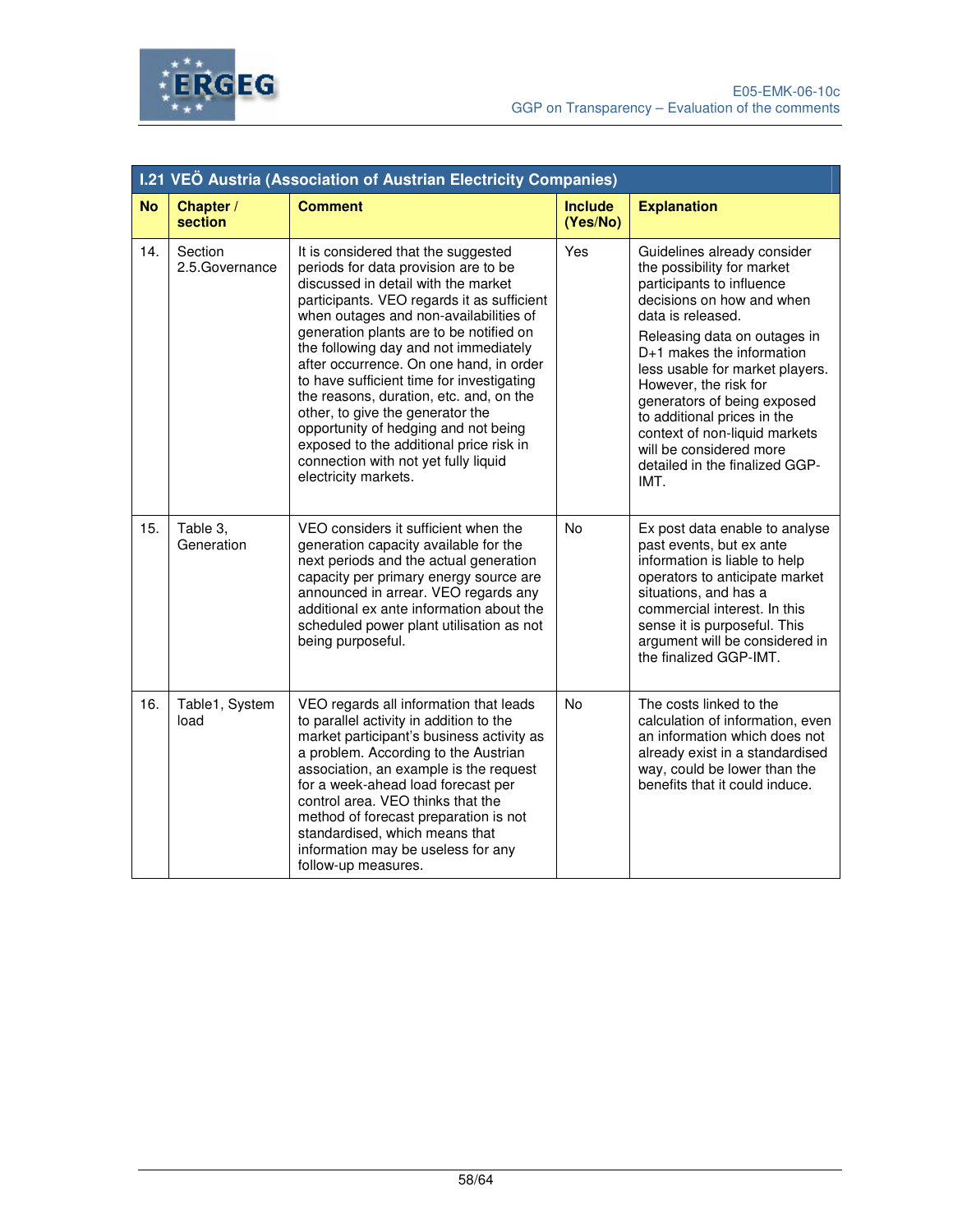



|           | I.22 VIK Germany (German Association of Industrial Energy Users and Self-Generators) |                                                                                                                                                                                                                                                                                                                                                                                                                                                                                                                                                                                                                                                                                                                                                                                                                                                        |                            |                                                                                                                                                            |  |
|-----------|--------------------------------------------------------------------------------------|--------------------------------------------------------------------------------------------------------------------------------------------------------------------------------------------------------------------------------------------------------------------------------------------------------------------------------------------------------------------------------------------------------------------------------------------------------------------------------------------------------------------------------------------------------------------------------------------------------------------------------------------------------------------------------------------------------------------------------------------------------------------------------------------------------------------------------------------------------|----------------------------|------------------------------------------------------------------------------------------------------------------------------------------------------------|--|
| <b>No</b> | Chapter /<br>section                                                                 | <b>Comment</b>                                                                                                                                                                                                                                                                                                                                                                                                                                                                                                                                                                                                                                                                                                                                                                                                                                         | <b>Include</b><br>(Yes/No) | <b>Explanation</b>                                                                                                                                         |  |
| 1.        | General                                                                              | According to VIK, confidence in the<br>wholesale market is undermined by a lack<br>of transparency, which in turn leads to lower<br>liquidity.<br>Current problems of informational<br>asymmetries, in particular between the<br>vertically integrated companies and the<br>independent firms, are even more worrying<br>than the lack of transparency itself.<br>This situation leads to high prices that are<br>judged as unfair since they are the result of<br>discriminatory information policies.                                                                                                                                                                                                                                                                                                                                                | N/A                        | This is in line with the<br>priorities of the GGP-IMT                                                                                                      |  |
| 2.        | Section<br>2.1.General<br>principles of<br>transparency                              | VIK considers that the ERGEG Guidelines<br>for Good Practice have to be implemented<br>in a binding way. A mere self-regulation via<br>non-binding guidelines is regarded as<br>insufficient by the German association.                                                                                                                                                                                                                                                                                                                                                                                                                                                                                                                                                                                                                                | Yes                        | GGP-IMT are not yet<br>binding, but discussions will<br>be conducted with the<br>European Commission,<br>possibly followed by a formal<br>advice by ERGEG. |  |
| 3.        | Section<br>2.2.Guidance<br>on minimum<br>transparency                                | Harmonization of publication requirements<br>is necessary. Therefore a minimum level of<br>information disclosure should be laid down,<br>with the possibility for single member states<br>to go further. Nevertheless, these minimum<br>standards may not be minimalist but must<br>comprise the necessary data. For VIK, EU-<br>wide harmonization is needed especially<br>because of cross-border trade (and to<br>promote cross-border trade) by creating a<br>level playing field in terms of information on<br>both sides of a border. The determination of<br>data that have to be published should follow<br>a best-practice approach within the EU.<br>This calls, according to VIK, for an<br>implementation by the EU-Commission that<br>may take up legislative measures to ensure<br>a harmonized implementation across<br>member states. | N/A                        | Already in GGP-IMT.                                                                                                                                        |  |
| 4.        | Section<br>2.4.Information<br>Management                                             | Data should be published in a uniform<br>format                                                                                                                                                                                                                                                                                                                                                                                                                                                                                                                                                                                                                                                                                                                                                                                                        | N/A                        | Already in GGP-IMT.                                                                                                                                        |  |
| 5.        | Section<br>2.4.Information<br>Management                                             | Data should be published in a common<br>language additional to the national<br>language.                                                                                                                                                                                                                                                                                                                                                                                                                                                                                                                                                                                                                                                                                                                                                               | N/A                        | Already in GGP-IMT.                                                                                                                                        |  |
| 6.        | Section<br>2.4.Information<br>Management                                             | VIK wishes for an internet-based<br>publication, and available on a central<br>platform, instead of being distributed over<br>different homepages of several actors. It is<br>suggested that platforms could be provided<br>by power exchanges, regulators or TSOs.                                                                                                                                                                                                                                                                                                                                                                                                                                                                                                                                                                                    | N/A                        | Already in GGP-IMT.                                                                                                                                        |  |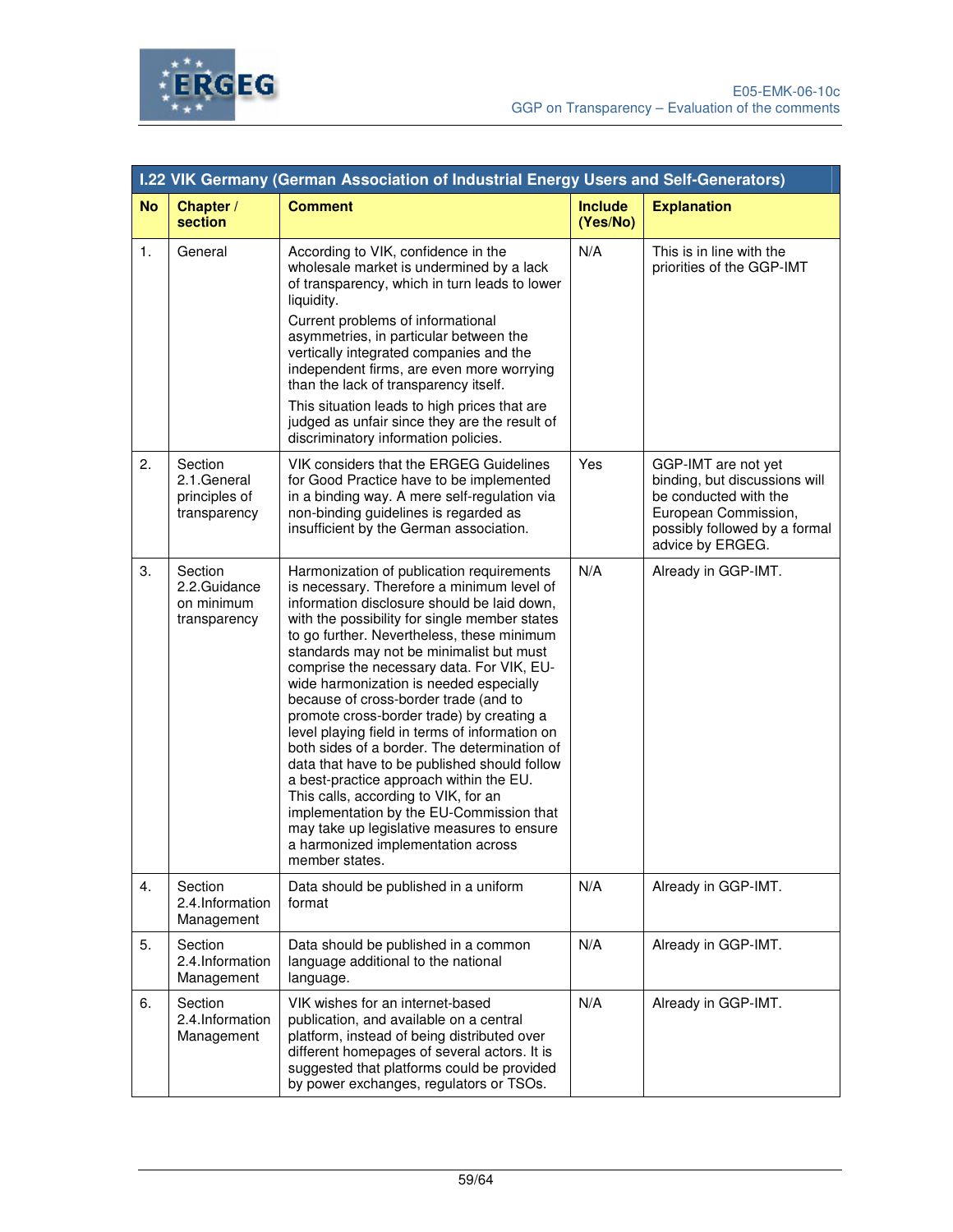



|           | I.22 VIK Germany (German Association of Industrial Energy Users and Self-Generators) |                                                                                                                                                                                                                                                                                                              |                            |                                                                                                                                                                                                                                                                                                                                                                                |  |
|-----------|--------------------------------------------------------------------------------------|--------------------------------------------------------------------------------------------------------------------------------------------------------------------------------------------------------------------------------------------------------------------------------------------------------------|----------------------------|--------------------------------------------------------------------------------------------------------------------------------------------------------------------------------------------------------------------------------------------------------------------------------------------------------------------------------------------------------------------------------|--|
| <b>No</b> | Chapter /<br>section                                                                 | <b>Comment</b>                                                                                                                                                                                                                                                                                               | <b>Include</b><br>(Yes/No) | <b>Explanation</b>                                                                                                                                                                                                                                                                                                                                                             |  |
| 7.        | Section<br>2.4.Information<br>Management                                             | VIK suggests that data should be made<br>available to all market participants at the<br>same time in a non-discriminatory way                                                                                                                                                                                | N/A                        | Already in GGP-IMT.                                                                                                                                                                                                                                                                                                                                                            |  |
| 8.        | Section<br>2.4.Information<br>Management                                             | VIK considers that, as long as data are<br>known to only one or a group of market<br>participants, these players should be<br>prohibited to act on this info unless it is<br>made available to all other market part.                                                                                        | Yes                        | This argument will be<br>considered in the finalized<br>GGP-IMT.                                                                                                                                                                                                                                                                                                               |  |
| 9.        | Section<br>2.4.Information<br>Management                                             | VIK agrees with ERGEG's view that as a<br>principle, more info shall be available than<br>less, and that the onus shall be on holders<br>of information to justify any withholding of<br>info on a cost/benefit to market basis.                                                                             | N/A                        |                                                                                                                                                                                                                                                                                                                                                                                |  |
| 10.       | General                                                                              | The implementation of the requirements<br>contained in the Guidelines may not be<br>delayed. An implementation in 2009 would<br>be too late for the association.                                                                                                                                             | Yes                        | ERGEG will consider this<br>"speeding up".                                                                                                                                                                                                                                                                                                                                     |  |
| 11.       | General                                                                              | VIK suggests that the "market time unit",<br>mentioned as timeframe for some data,<br>should refer to the smallest unit used in any<br>EU member state (e.g. 1/4 hour should be<br>the time interval used for publication also in<br>countries where market time unit is $\frac{1}{2}$ hour<br>or one hour). | Yes<br>partly              | This proposal of<br>harmonization is interesting.<br>However, the "market time<br>unit" is often based on<br>technical constraints (for<br>example: time step of<br>$counting$ – to be further<br>considered in the finalized<br>GGP-IMT.                                                                                                                                      |  |
| 12.       | Table 1,<br>System load                                                              | About the $3^{rd}$ and $4^{th}$ indicator of the table<br>(week-ahead and year-ahead forecast<br>load), the timeframe should be the market<br>time unit instead of the day or the year.                                                                                                                      | Yes<br>partly              | It seems to be very difficult<br>to obtain week-ahead and<br>year-ahead data on load<br>with such a level of detail -<br>therefore this can only be<br>proposed as the "best effort"<br>guidance, rather than<br>compulsory item.                                                                                                                                              |  |
| 13.       | Table 1,<br>System load                                                              | VIK contests the utility of the 5 <sup>th</sup> indicator<br>(forecast margin) since it can be<br>recalculated from load and generation data<br>(provided that publication of scheduled and<br>available generation is ensured).                                                                             | Yes                        | The definition given for this<br>information is actually not<br>correct in the GGP-IMT. In<br>Day-ahead, it should rather<br>be "the difference between<br>available generation and the<br>forecast withdrawals on the<br>grid (forecast load plus the<br>net exportations<br>scheduled)". As it is written,<br>it does not represent a<br>margin but a forecast<br>imbalance. |  |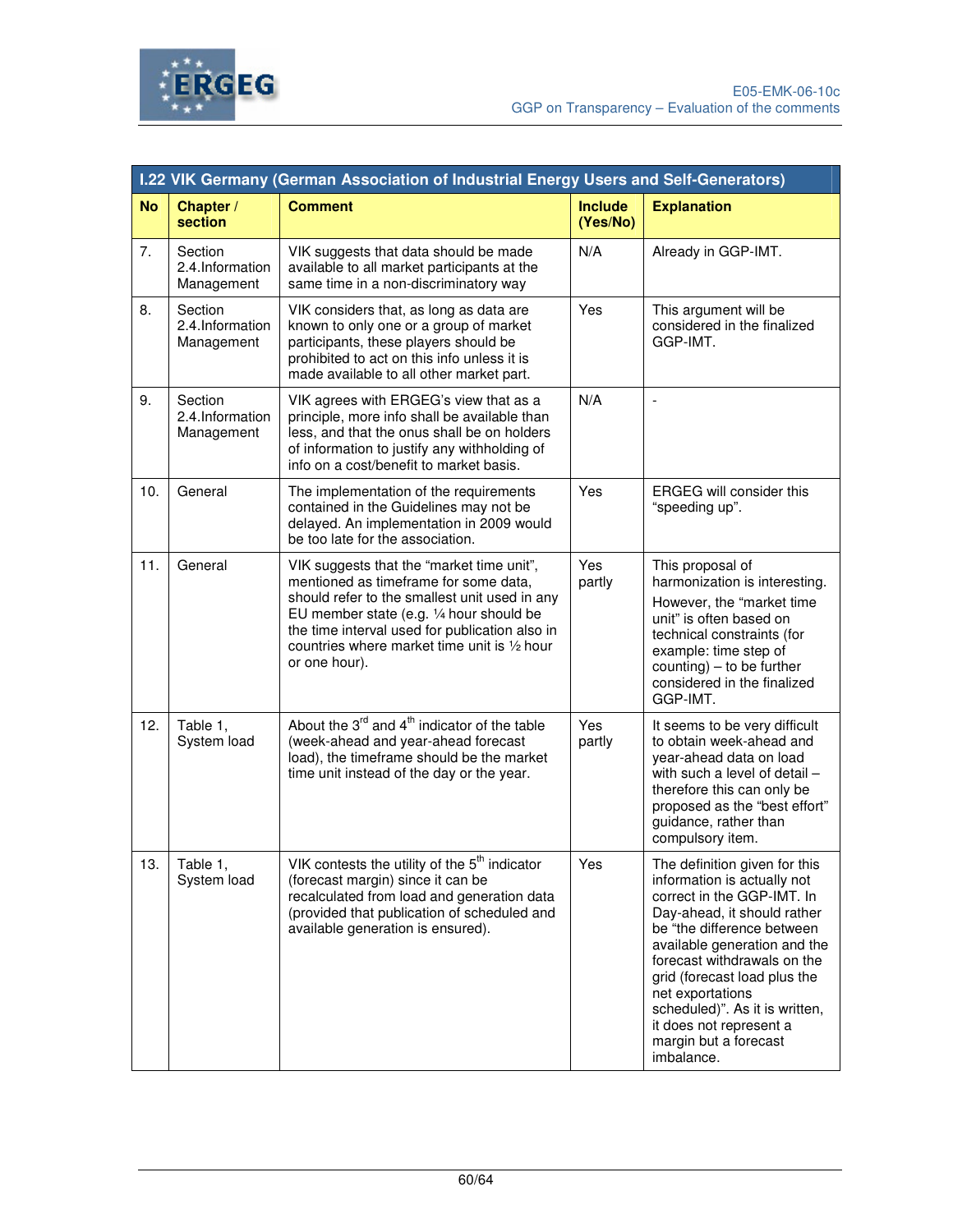



|           | I.22 VIK Germany (German Association of Industrial Energy Users and Self-Generators) |                                                                                                                                                                                                                                                                                                                                      |                            |                                                                                                                                                                                                                                                                                                                          |  |  |
|-----------|--------------------------------------------------------------------------------------|--------------------------------------------------------------------------------------------------------------------------------------------------------------------------------------------------------------------------------------------------------------------------------------------------------------------------------------|----------------------------|--------------------------------------------------------------------------------------------------------------------------------------------------------------------------------------------------------------------------------------------------------------------------------------------------------------------------|--|--|
| <b>No</b> | Chapter /<br>section                                                                 | <b>Comment</b>                                                                                                                                                                                                                                                                                                                       | <b>Include</b><br>(Yes/No) | <b>Explanation</b>                                                                                                                                                                                                                                                                                                       |  |  |
| 14.       | Table 1,<br>System load                                                              | According to VIK, load data should not only<br>be published per control area but also per<br>voltage level (thus publication not only by<br>TSOs but also by DSOs).                                                                                                                                                                  | Yes<br>partly              | This is an interesting<br>possibility if it is proven that<br>such a breaking down can<br>be useful for market players.<br>This will be considered in<br>the finalized GGP-IMT.                                                                                                                                          |  |  |
| 15.       | Section<br>3.2. Transmissi<br>on and Access<br>to<br>Interconnectio<br>ns            | VIK thinks that an intrinsic incentive exists<br>today for TSOs to make available to the<br>markets only parts of the total physical<br>interconnection capacity. To create more<br>transparency the association considers it<br>necessary to make available to the market<br>information on how proposed capacity is<br>calculated. | N/A                        | This is the subject of the CM<br>Guidelines according to the<br>Regulation (EC) 1228/2003.                                                                                                                                                                                                                               |  |  |
| 16.       | Table 2,<br>Transmission<br>and Access to<br>Interconnectio<br>ns                    | VIK suggests that interconnector capacity<br>should be published per border and not per<br>single cable.                                                                                                                                                                                                                             | Yes                        | The principle is actually to<br>publish a global capacity for<br>the border (the physical<br>capacity of a single<br>interconnection cable is<br>often not significant), except<br>for DC cables.                                                                                                                        |  |  |
| 17.       | Table 2.<br>Transmission<br>and Access to<br>Interconnectio<br>ns                    | VIK considers that the formulation: "A<br>description of reasons and effects of any<br>actions taken by TSOs that have impact on<br>cross border trade", corresponding to the<br>10 <sup>th</sup> indicator of the table, is unclear.                                                                                                | Yes                        | The idea is to give<br>qualitative information on<br>events and actions which<br>affect cross-border capacity<br>(description of outages,<br>counter trading actions,<br>capacity reduction caused<br>by a lack of reserve<br>capacity, etc.)<br>Will be reformulated or<br>merged with the $6th$ indicator<br>(outages) |  |  |
| 18.       | Table 3.<br>Generation                                                               | VIK is in favour of the release of less<br>aggregated data in this field, and suggest to<br>publish information per plant level (but on<br>an anonymous way).                                                                                                                                                                        | Yes                        | To be considered in the<br>finalized GGP-IMT                                                                                                                                                                                                                                                                             |  |  |
| 19.       | Table 5,<br>Wholesale<br>Market                                                      | According to the German association, the<br>publication of supply and demand curves<br>(1 <sup>st</sup> and 2 <sup>nd</sup> indicator of the table) should<br>take place on D+1 instead of D+2.                                                                                                                                      | Yes                        | This shortening will be<br>examined.                                                                                                                                                                                                                                                                                     |  |  |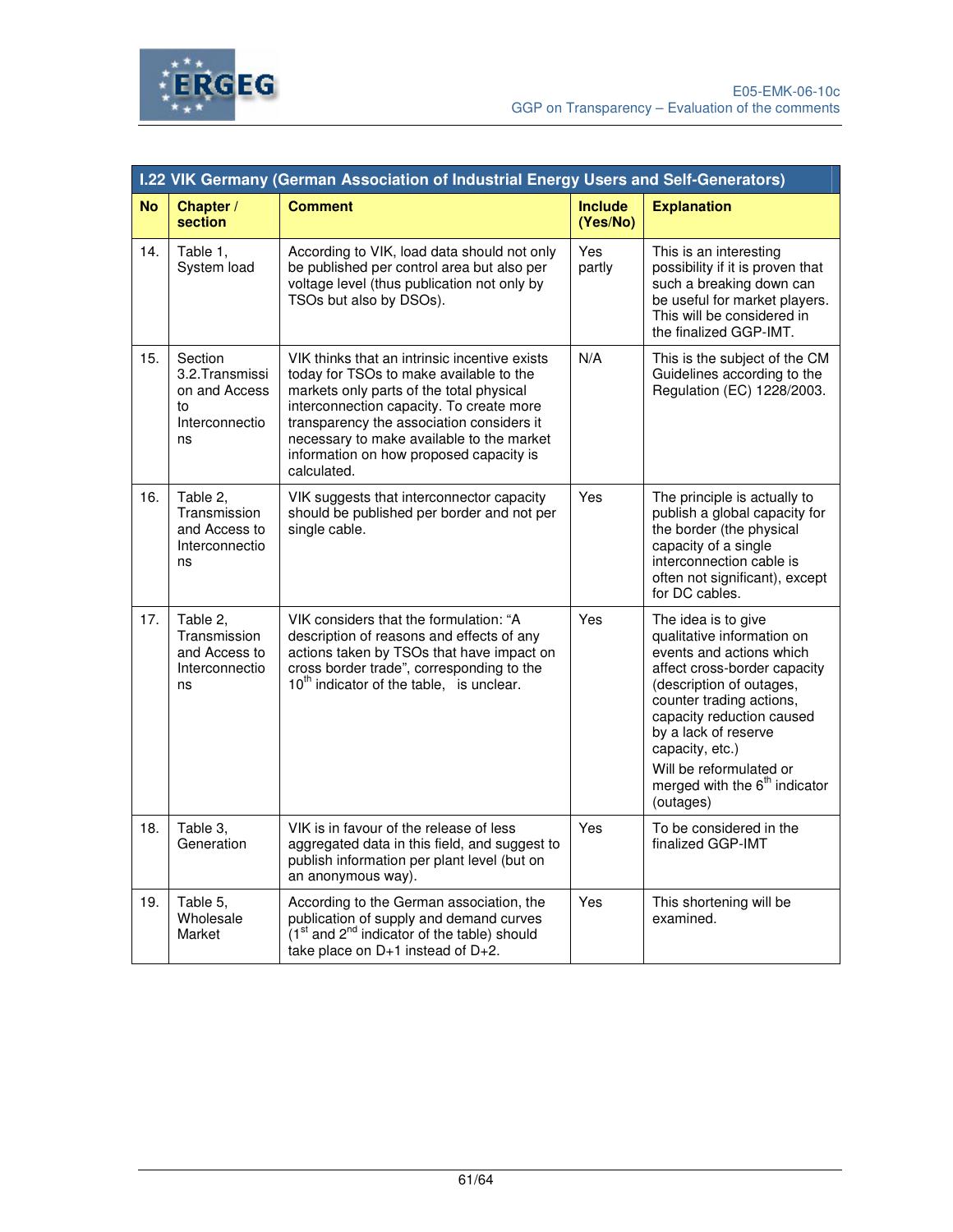

#### **Section II – Additional Modifications to the GGP-IMT**

In this Section, additional modifications to the GGP-IMT are listed that were not proposed by any organisation or stakeholder in the public consultation, but that have instead been recognised as necessary and justified during the discussions in ERGEG after the public consultation and public hearing.

[tbd if necessary]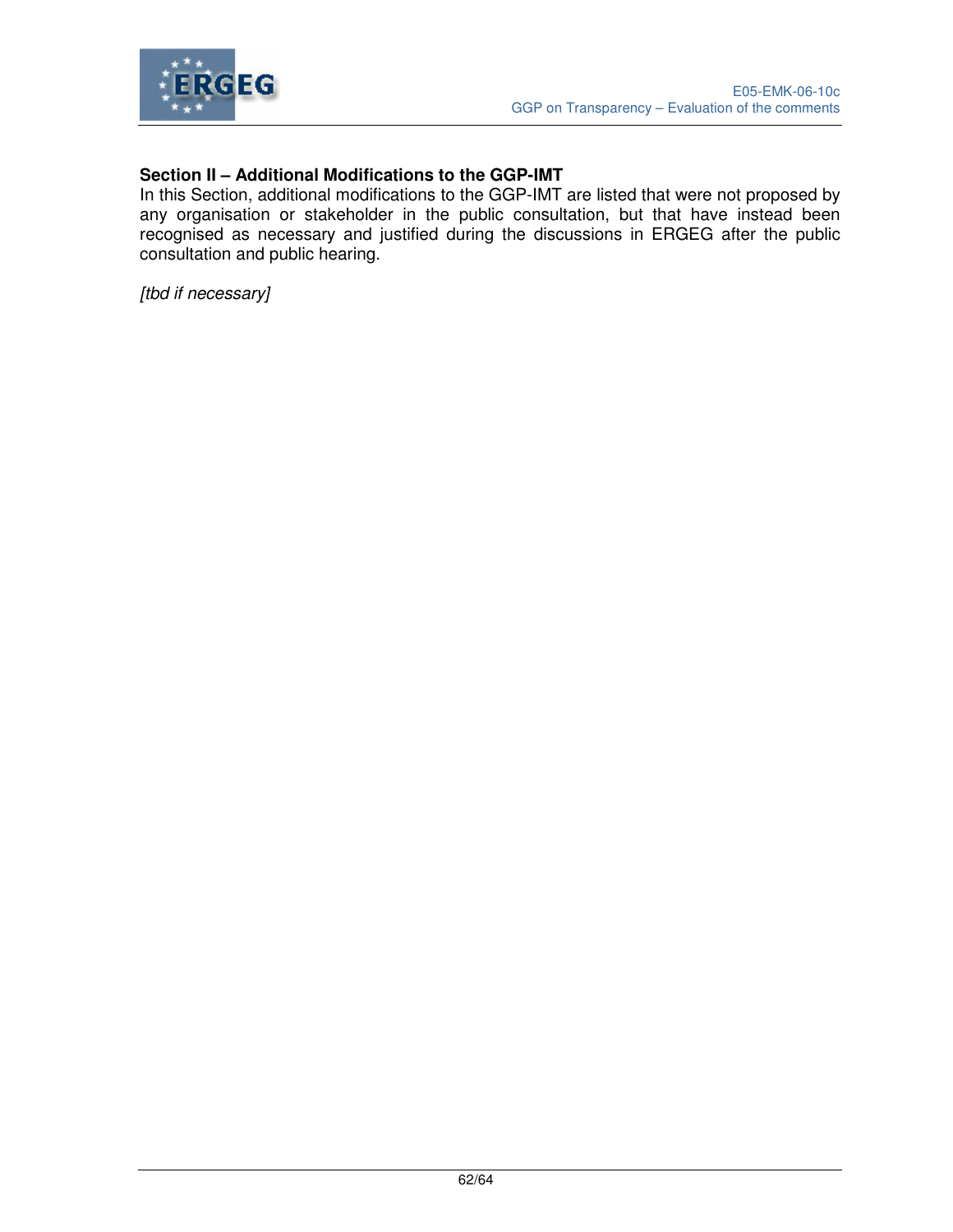

### **Section III - List of References**

- [1] "Transparency and Availability of Information in Continental European Wholesale Electricity Markets", EFET, July 2003, http://www.efet.org/defult.asp?Menu=76
- [2] "Eurelectric Position Paper on Market Transparency", as further to the request of the 12<sup>th</sup> Florence Forum, February 2006.